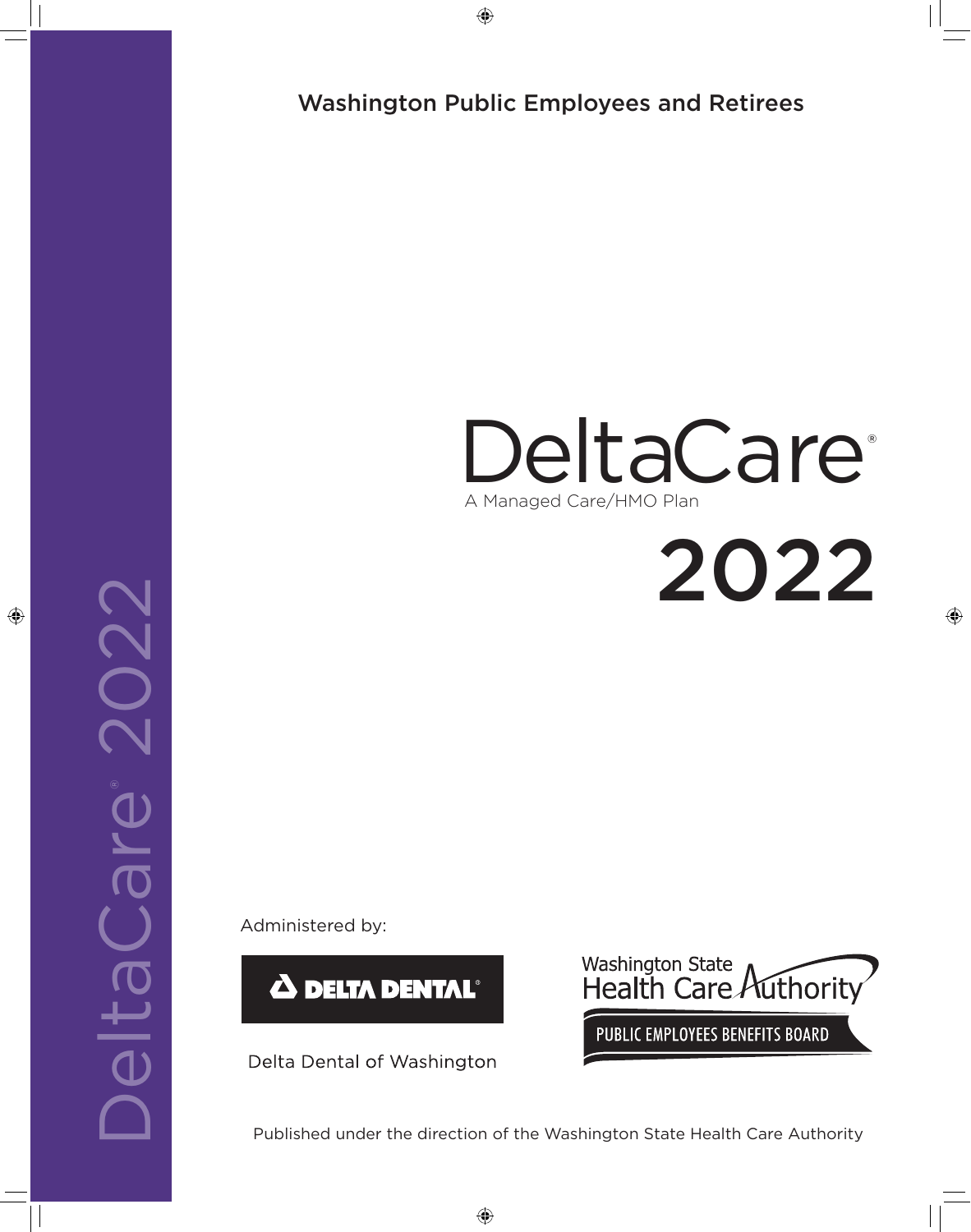

# **Group #03100 A Managed Care Dental Plan**

Delta Dental of Washington

Effective: **January 1, 2022**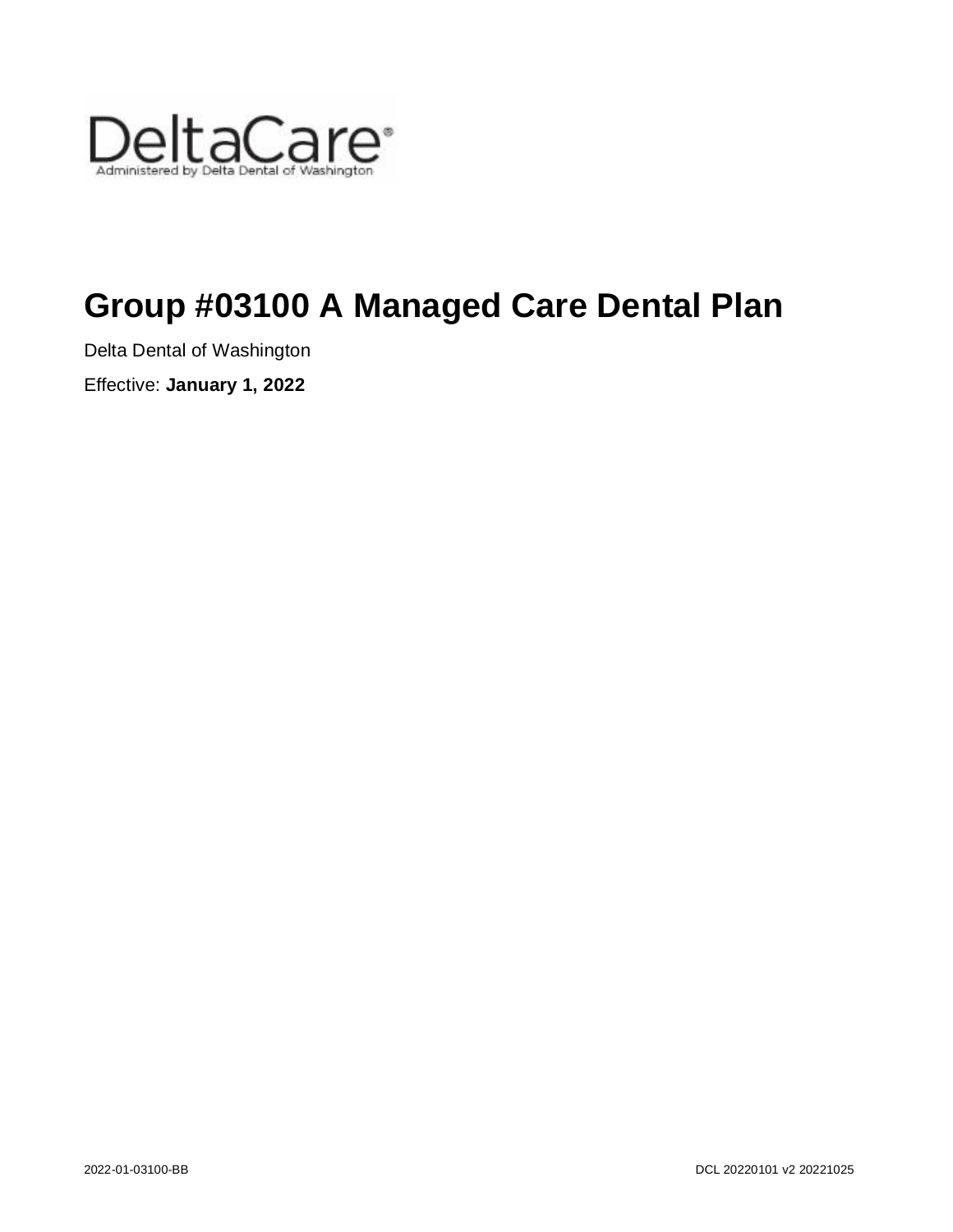# **SAVE THIS BOOKLET FOR REFERENCE**

This booklet explains benefit provisions that are specific to a dental plan administered by the Washington State Health Care Authority. This booklet, which explains program eligibility and general provisions, constitutes the certificate of coverage for enrollees in this dental plan. This certificate of coverage replaces and supersedes any and all previous certificates.

It is your responsibility to be informed about your benefits. To avoid penalty or loss of benefits, please note all plan Cost of Treatment and Cost requirements, service area restrictions and benefit limitations. If provisions within this booklet are inconsistent with any federal or state statute or rules, the language of the statute or rule will have precedence over that contained in this publication.

This booklet was compiled by the Washington State Health Care Authority, P.O. Box 42684, Olympia, Washington 98504-2684. If you have questions on the provisions contained in this booklet, please contact the dental plan.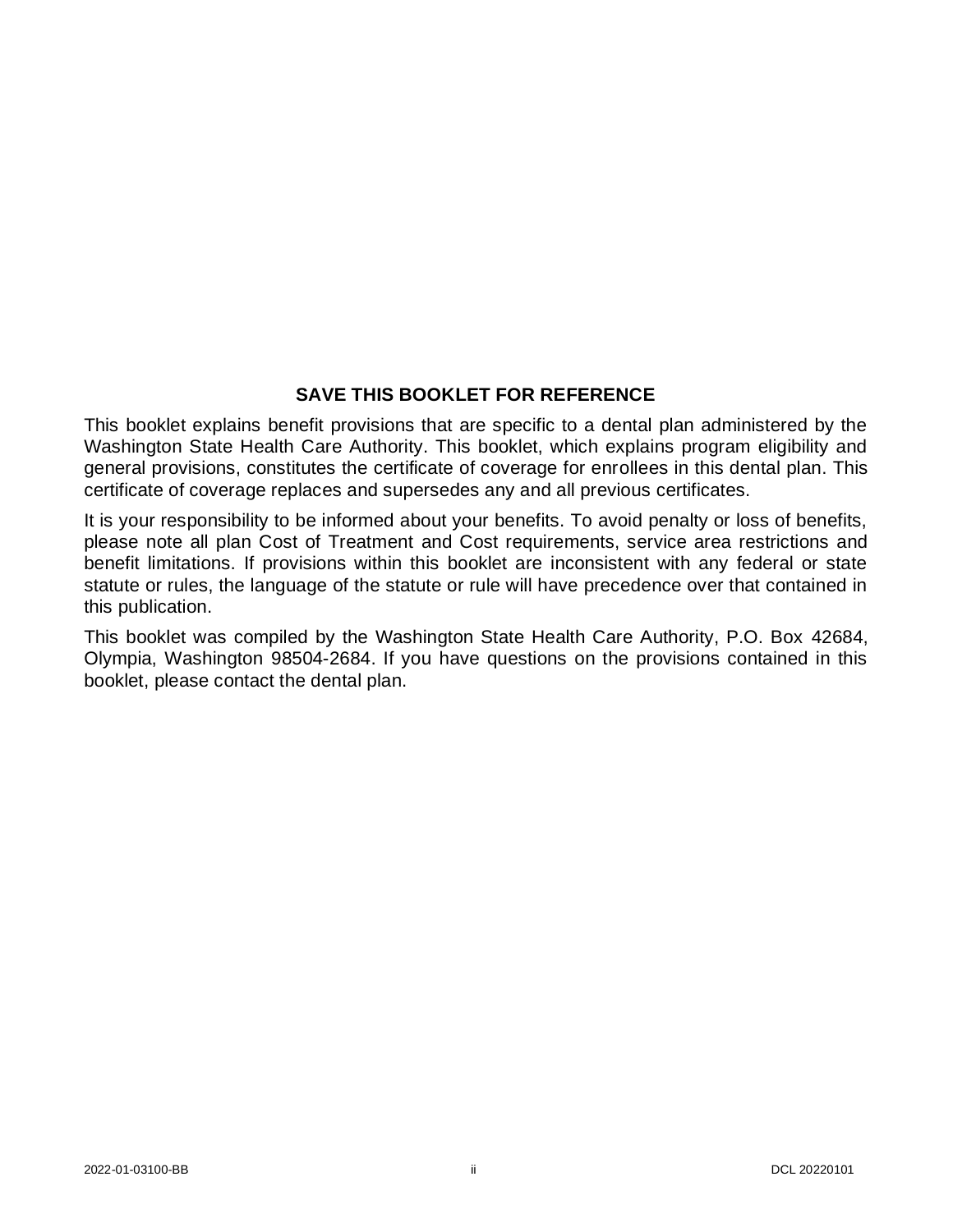# **Certificate of Coverage**

# **Table of Contents**

<span id="page-3-1"></span><span id="page-3-0"></span>

This booklet sets forth in summary form an explanation of the coverage available under your dental plan.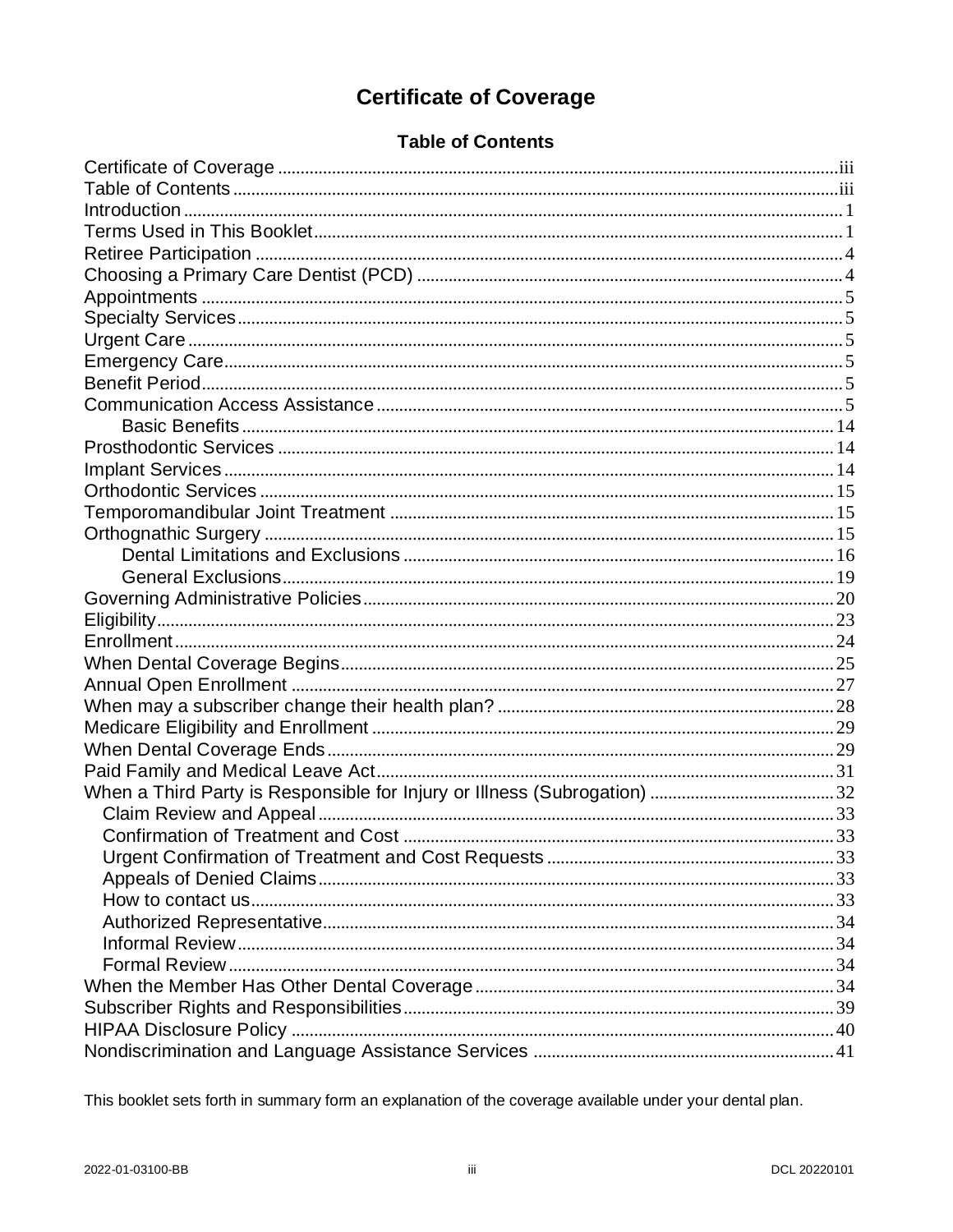**For customer service, call the Delta Dental of Washington DeltaCare® Client Services Team at 1-800-650-1583**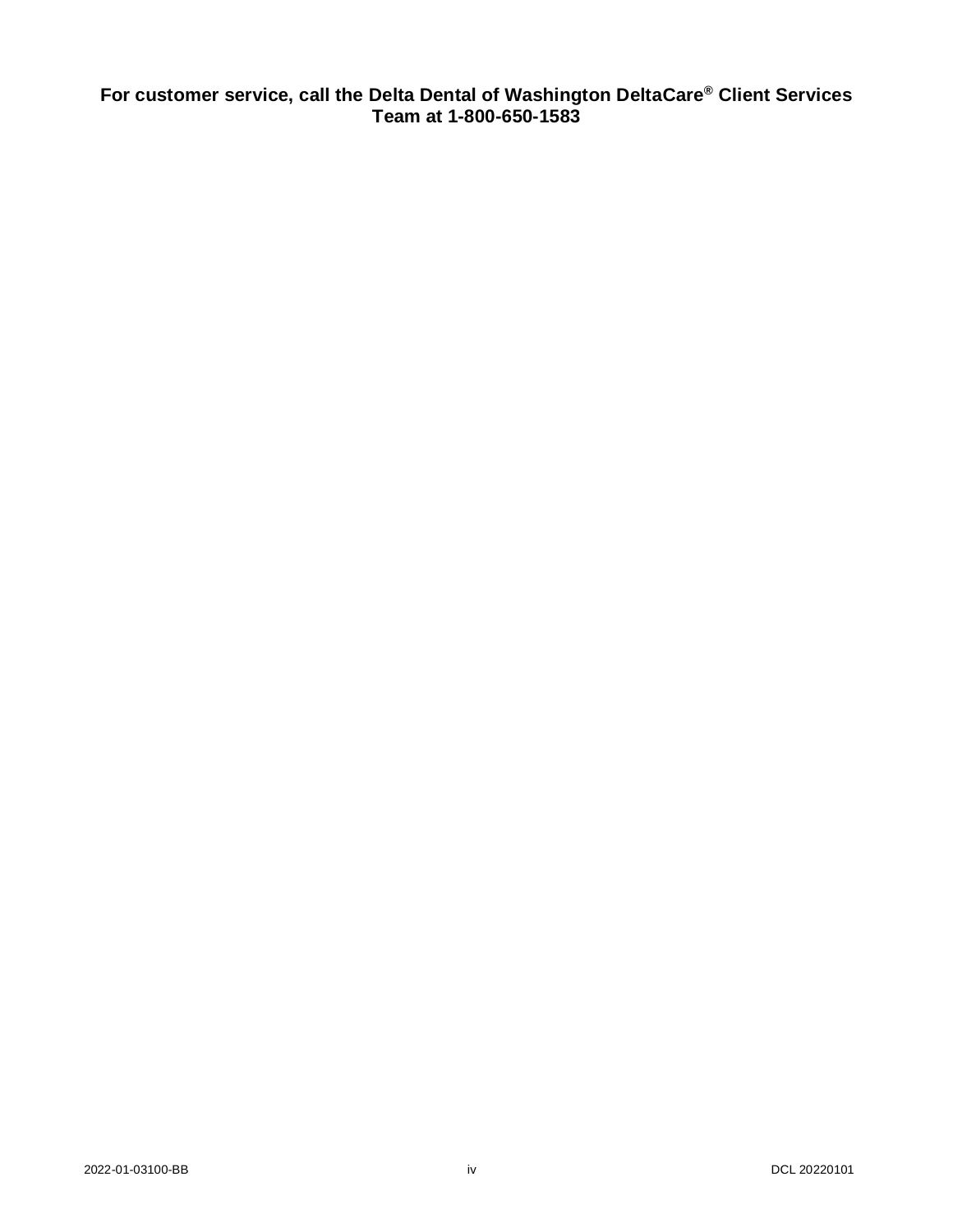# **DeltaCare® - A Managed Care Dental Plan Administered by Delta Dental of Washington**

# <span id="page-5-0"></span>**Introduction**

Welcome to your DeltaCare Plan, administered by Delta Dental of Washington, a founding member of the nationwide Delta Dental Plans Association.

Our mission is to support your overall health by providing excellent dental benefits and the advantages of access to care within the largest network of Dentists in Washington and nationwide. Supporting healthy smiles has been our focus for over 60 years.

Your DeltaCare Plan is a resource to make it easy for you to care for your smile. This benefit booklet summarizes your coverage and describes how your benefits may be used. Understanding your benefits is the first step to getting the most from your dental plan. Review this booklet before you visit your Dentist and keep it as a reference for later on.

<span id="page-5-1"></span>You deserve a healthy smile. We're happy to help you protect it.

# **Terms Used in This Booklet**

**Annual open enrollment:** A period of time defined by HCA when a Subscriber may change to another health plan offered by the PEBB Program and make certain other account changes for an effective date beginning January 1 of the following year.

**Appeal:** An appeal is a written or oral request from an enrollee or, if authorized by the enrollee, the enrollee's representative to change a previous decision made by Delta Dental of Washington concerning: a) access to dental care benefits, including an adverse determination made pursuant to utilization review; b) claims handling, payment, or reimbursement for dental care and services; c) matters pertaining to the contractual relationship between an enrollee and Delta Dental of Washington or d) other matters as specifically required by state law or regulation.

**Continuation coverage:** The temporary continuation of PEBB benefits available to enrollees under the Consolidated Omnibus Budget Reconciliation Act (COBRA), the Uniformed Services Employment and Reemployment Rights Act (USERRA), or PEBB policies.

**Copayment:** The dollar amount enrollees pay when receiving specific services.

**Dental Emergency:** The emergent and acute onset of a symptom or symptoms, including severe pain that would lead a prudent layperson acting reasonably to believe that a dental condition exists that requires immediate dental attention.

**Dental Necessity:** A service is "dentally necessary" if it is recommended by the treating provider and if all of the following conditions are met.

**Dependent**: Eligible dependent as described in the eligibility section of this certificate who is covered under the subscriber.

**Employing agency:** A division, department, or separate agency of state government, including an institution of higher education; a county, municipality, or other political subdivision; and a tribal government covered by HCA statute.

**Enrollee**: The subscriber or dependent enrolled in this plan.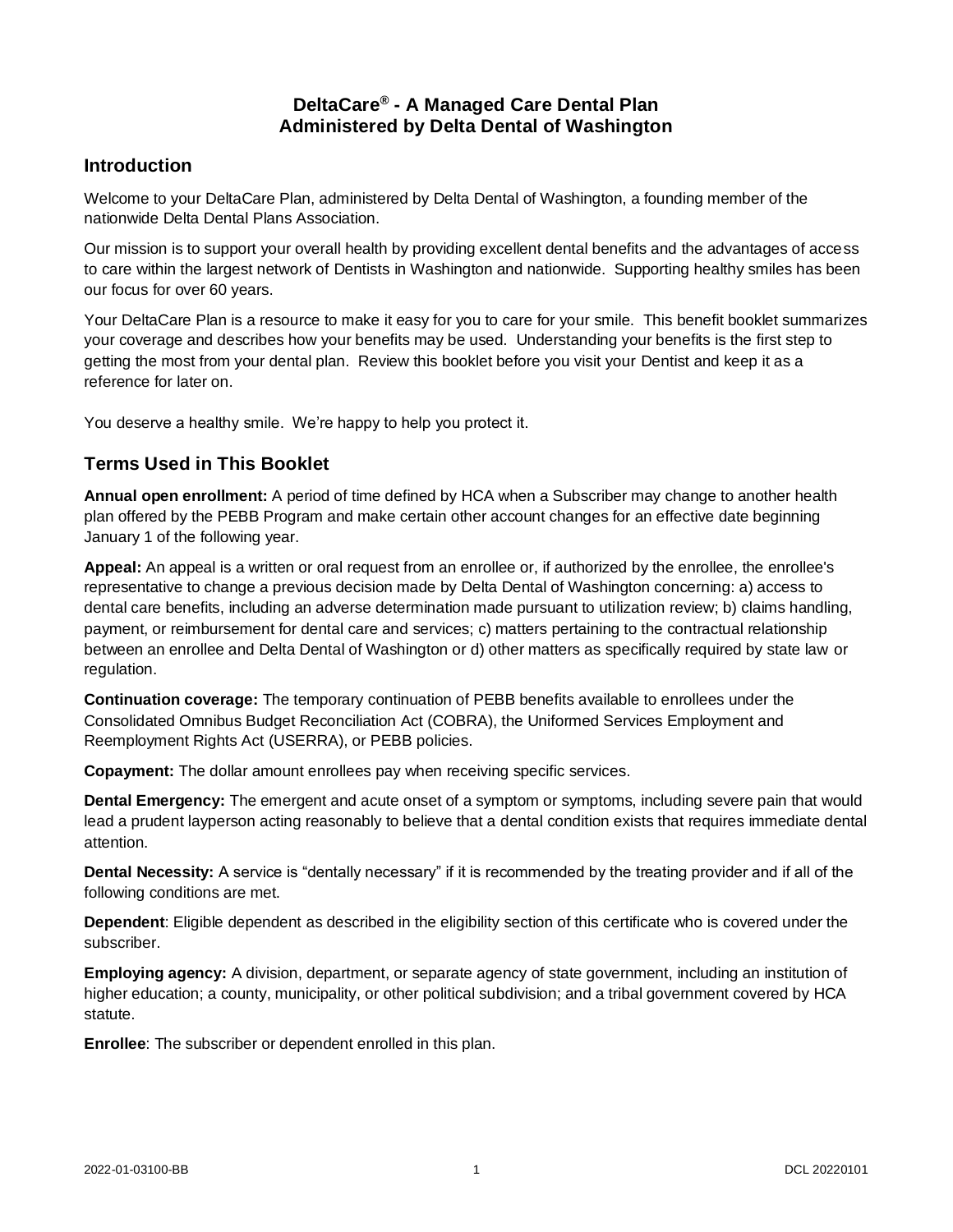**Experimental or Investigative**: A service or supply that is determined by DeltaCare to meet any one of the following criteria. If any of these situations are met, the service or supply is considered experimental and/or investigative, and benefits will not be provided.

- 1. It cannot be lawfully marketed without the approval of the U.S. Food and Drug Administration (FDA), and such approval has not been granted on the date it is furnished.
- 2. The provider has not demonstrated proficiency in the service, based on knowledge, training, experience and treatment outcomes.
- 3. Reliable evidence shows the service is the subject of ongoing clinical trials to determine its safety or effectiveness.
- 4. Reliable evidence has shown the service is not as safe or effective for a particular dental condition compared to other generally available services and that it poses a significant risk to the enrollee's health or safety.

Reliable evidence means only published reports and articles in authoritative dental and scientific literature, scientific results of the provider's written protocols or scientific data from another provider studying the same service.

The documentation used to establish the plan criteria will be made available for enrollees to examine at the office of DeltaCare if enrollees send written requests.

If DeltaCare determines that a service is experimental or investigative, and therefore not covered, the enrollee may appeal the decision. DeltaCare will respond in writing within 20 working days after receipt of a claim or other fully documented request for benefits, or a fully documented appeal. The 20-day period may be extended only with the enrollee's informed written consent.

**Group**: The employer or entity that is contracting for dental benefits for its subscribers and their dependents.

**HCA**: Health Care Authority is the Washington state agency that administers the PEBB and SEBB Programs.

**Licensed Professional**: An individual legally authorized to perform services as defined in his/her license. Licensed professional includes, but is not limited to, denturist, hygienist and radiology technician. Benefits under this Contract will not be denied for any health care service performed by a registered nurse licensed to practice under chapter 18.88 RCW, if first, the service performed was within the lawful scope of such nurse's license, and second, this contract would have provided benefits if such service had been performed by a doctor of medicine licensed to practice under chapter 18.71 RCW.

**Member**: Enrollee, Subscriber, or dependent, who has completed the enrollment process.

**Necessary vs. Not Covered Treatment:** You and your provider should discuss which services may not be Covered Dental Benefits. Not all necessary treatment is covered, and there may be additional charges. The majority of required dental services are covered by your plan. However, there are certain treatments that remain the responsibility of the patient.

1. The purpose of the service, supply or intervention is to treat a dental condition;

2. It is the appropriate level of service, supply or intervention considering the potential benefits and harm to the patient;

3. The level of service, supply or intervention is known to be effective in improving health outcomes;

4. The level of service, supply or intervention recommended for this condition is cost-effective compared to alternative interventions, including no intervention; and

5. For new interventions, effectiveness is determined by scientific evidence. For existing interventions, effectiveness is determined first by scientific evidence, then by professional standards, then by expert opinion.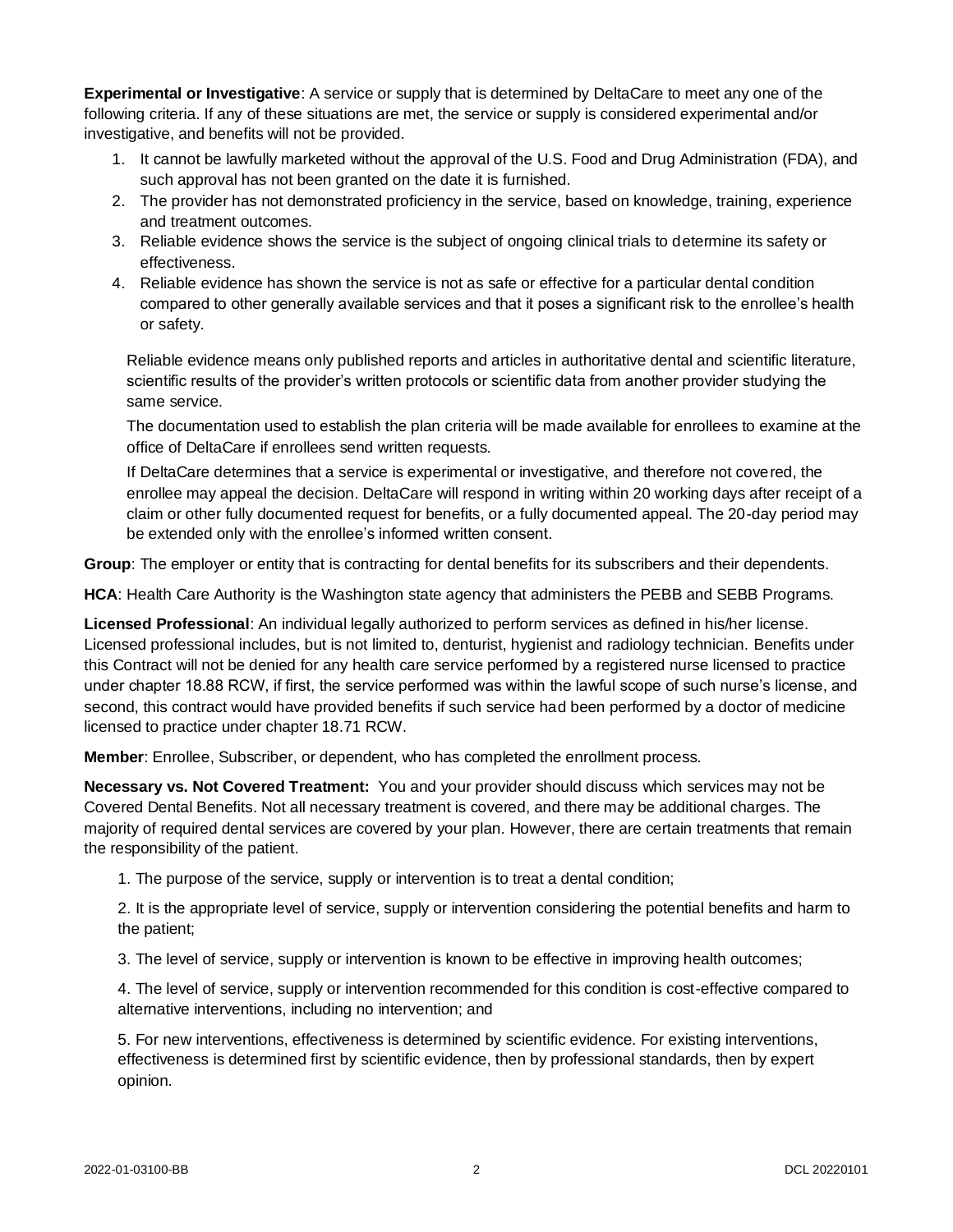- A health "intervention" is an item or service delivered or undertaken primarily to treat (i.e., prevent, diagnose, detect, treat or palliate) a dental condition (i.e., disease, illness, injury, genetic or congenital defect or a biological condition that lies outside the range of normal, age-appropriate human variation) or to maintain or restore functional ability. For purposes of this definition of "dental necessity," a health intervention means not only the intervention itself, but also the dental condition and patient indications for which it is being applied.
- "Effective" means that the intervention, supply or level of service can reasonably be expected to produce the intended results and to have expected benefits that outweigh potential harmful effects.
- An intervention, supply or level of service may be dentally indicated, yet not be a covered benefit or meet the standards of this definition of "dental necessity." DDWA may choose to cover interventions, supplies, or services that do not meet this definition of "dental necessity," however, DDWA is not required to do so.
- "Treating provider" means a health care provider who has personally evaluated the patient.
- "Health outcomes" are results that affect health status as measured by the length or quality (primarily as perceived by the patient) of a person's life.
- An intervention is considered to be new if it is not yet in widespread use for the dental condition and patient indications being considered.
- "New interventions" for which clinical trials have not been conducted because of epidemiological reasons (i.e., rare or new diseases or orphan populations) shall be evaluated on the basis of professional standards of care or expert opinion (See "existing interventions" below).
- "Scientific evidence" consists primarily of controlled clinical trials that either directly or indirectly demonstrate the effect of the intervention on health outcomes. If controlled clinical trials are not available, observational studies that demonstrate a causal relationship between the intervention and health outcomes can be used. Partially controlled observational studies and uncontrolled clinical series may be suggestive, but do not by themselves demonstrate a causal relationship unless the magnitude of the effect observed exceeds anything that could be explained either by the natural history of the medical condition or potential experimental biases.
- For "existing interventions," the scientific evidence should be considered first and, to the greatest extent possible, should be the basis for determinations of "dental necessity." If no scientific evidence is available, professional standards of care should be considered. If professional standards of care do not exist, or are outdated or contradictory, decisions about existing interventions should be based on expert opinion. Giving priority to scientific evidence does not mean that coverage of existing interventions should be denied in the absence of conclusive scientific evidence. Existing interventions can meet DDWA's definition of "dental necessity" in the absence of scientific evidence if there is a strong conviction of effectiveness and benefit expressed through up-to-date and consistent professional standards of care or, in the absence of such standards, convincing expert opinion.
- A level of service, supply or intervention is considered "cost effective" if the benefits and harms relative to costs represent an economically efficient use of resources for patients with this condition. In the application of this criterion to an individual case, the characteristics of the individual patient shall be determinative. Cost-effective does not necessarily mean lowest price.

**Plan:** DeltaCare, a managed dental benefit plan of coverage.

**Plan Designated Facility or Dentist**: A licensed dentist or dental facility that has agreed to perform services under this plan.

**Primary Care Dentist (PCD)**: Dentist or facility that enrollee or dependent has selected.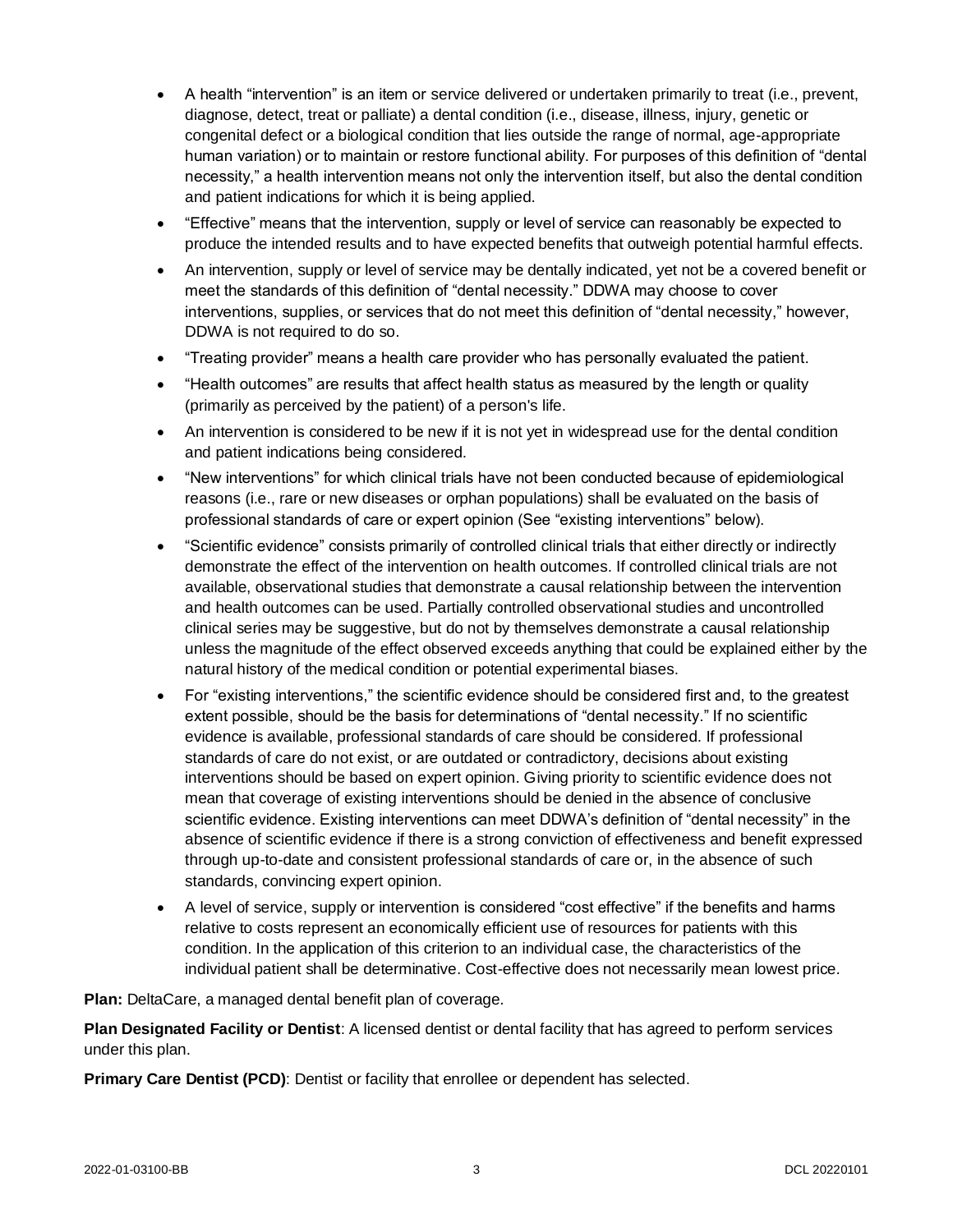**Public Employees Benefits Board (PEBB)**: A group of representatives, appointed by the governor, who approves insurance benefit plans for employees and their dependents, and establishes eligibility criteria for participation in insurance benefit plans.

**Public Employees Benefits Board (PEBB) Program**:The HCA program that administers PEBB benefit eligibility and enrollment.

**School Employees Benefits Board (SEBB)**: A group of representatives, appointed by the governor, who designs and approves insurance benefit plans for school employees and their dependents, and establishes eligibility criteria for participation in insurance benefit plans.

**School Employees Benefits Board (SEBB) Organization**: A public school district or educational service district or charter school established under Washington State statute that is required to participate in benefit plans provided by the School Employees Benefits Board (SEBB).

**School Employees Benefits Board (SEBB) Program**: The program within HCA that administers insurance and other benefits for eligible school employees and eligible dependents.

**Subscriber:** Eligible employee, retiree, continuation coverage enrollee, or survivor who has been determined eligible and is enrolled in this dental plan, and is the individual to whom the PEBB Program or this Plan will issue notices, information, requests, and premium bills on behalf of an Enrollee.

# <span id="page-8-0"></span>**Retiree Participation**

Retirees and eligible survivors enrolled in retiree coverage must be enrolled in a medical plan to be eligible to enroll in the dental plan. If retirees or eligible survivors enroll in the medical and dental plans, any eligible dependents they elect to enroll must also be enrolled under both plans.

# <span id="page-8-1"></span>**Choosing a Primary Care Dentist (PCD)**

When you enroll in the DeltaCare Plan, you must complete the enrollment information and should indicate your preferred DeltaCare Network Dentist choices at that time. New enrollees have 60 days to select and notify us of your preferred Primary Care Dentist (PCD). A PCD is a Washington state General Practitioner that has chosen to participate in the DeltaCare Network.

If you do not select a PCD within 60 days, we will assign you to a provider near your home. The choice of PCD can be changed with proper notice to DDWA, the request to change your PCD must be received by the 20<sup>th</sup> of the month to be eligible by the first day of the following month with the newly chosen DeltaCare Dentist Please contact us at 1-800-650-1583 for more information on selecting or changing your PCD or to notify us of your selection.

Your selected dental office is now the center for all of your dental needs. The PCD will perform most dental services. For specialty care, the PCD may elect to refer treatment to a DeltaCare Dental Plan Specialist.

After you have enrolled, you will receive a membership card and letter. The letter will include the address and telephone number of your PCD. You can also receive information about your PCD's on our website at [www.DeltaDentalWA.com](http://www.deltadentalwa.com/) or you may call us at 1-800-650-1583.

If your PCDs participation in the DeltaCare Network ends for any reason, you will receive written notification. This notification will explain your option to: 1) automatically be assigned to another PCD; or 2) select another PCD from the directory of open PCDs.

If your PCD is to be absent for an extended period of time, your PCD is required to provide you with a back-up provider. You may be re-assigned to another PCD during the period of the absence. To be re-assigned to your original PCD upon their return, please contact us at 1-800-650-1583 for more information on changing your PCD.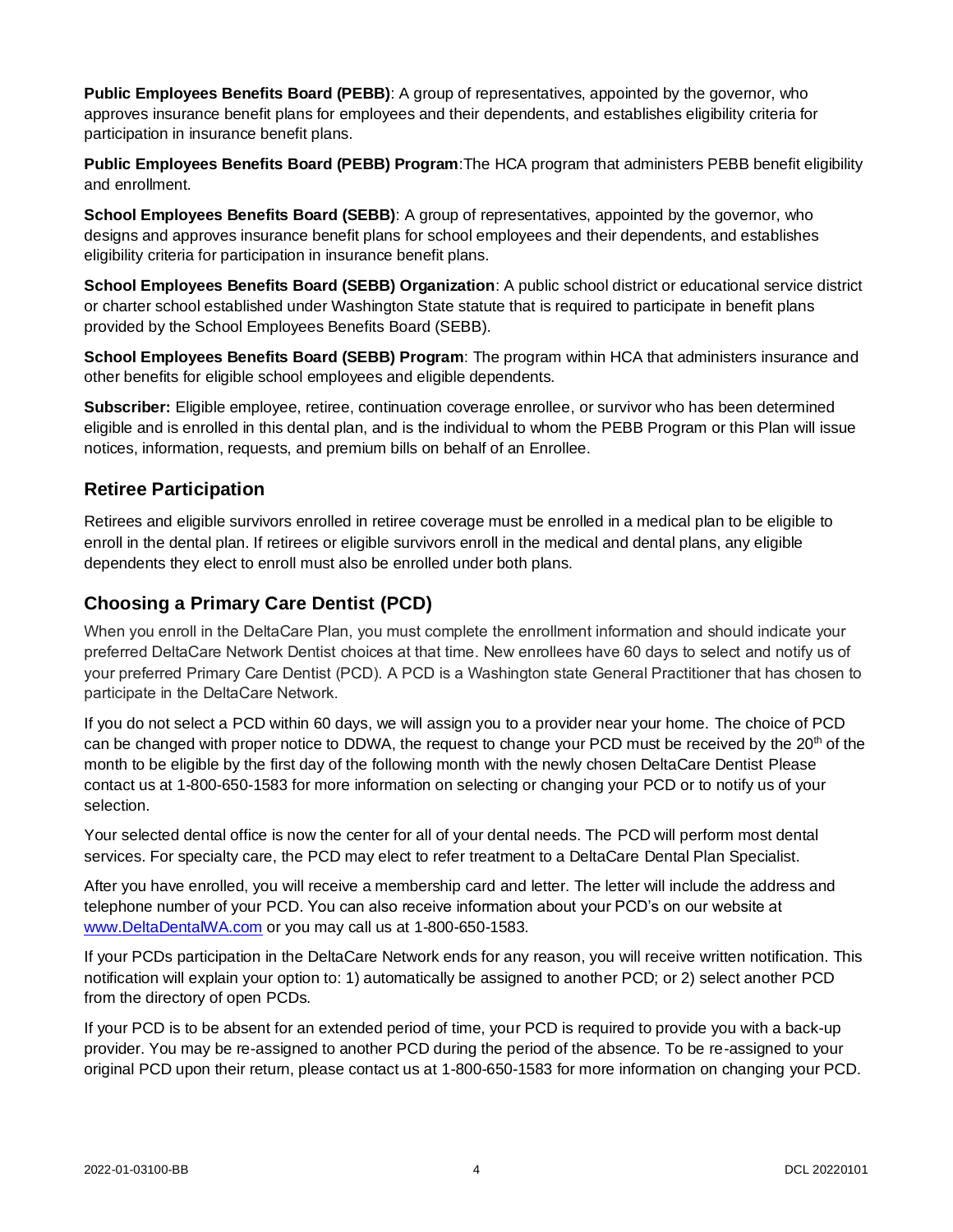# <span id="page-9-0"></span>**Appointments**

To receive dental care, simply call your primary care dental office to make an appointment. Routine, nonemergency appointments will be scheduled within 3 weeks of the date of the request. Dental services which are not performed by the assigned PCD or properly referred to a DeltaCare Dental Plan Specialist will not be covered by the DeltaCare Plan.

# <span id="page-9-1"></span>**Specialty Services**

Your PCD is responsible for coordinating all specialty care and will either perform the specialty treatment or refer you to a DeltaCare Network Specialist. In some unique cases the PCD may refer you to a non-DeltaCare Network Specialist, but prior authorization from DDWA is required.

# <span id="page-9-2"></span>**Urgent Care**

Your PCD shall provide urgent dental care for a covered procedure within 24 hours of being contacted. If you require urgent dental care and are not able to be seen by your PCD within 24 hours or you are not within a reasonable distance of your PCD's office, you may receive treatment from another dentist. Such treatment is limited to the treatment that is necessary to evaluate and stabilize you until further treatment can be obtained from your PCD. Please call us at 1-800-650-1583 for more information.

# <span id="page-9-3"></span>**Emergency Care**

DeltaCare Network Dentists have made provisions for delivering emergency care. Emergency care is available 24 hours a day, every day of the year. Treatment of a dental emergency, those rare dental health instances that may be life threatening or cause severe bodily injury, shall not require a Confirmation of Treatment and Cost if a prudent layperson acting reasonably would believe that such an emergency condition exists.

# <span id="page-9-4"></span>**Benefit Period**

Most dental benefits are calculated within a "benefit period," which is typically for one year. For this plan, the benefit period is the 12-month period starting the first day of the calendar month, January and ending the last day of the calendar month, December.

# <span id="page-9-5"></span>**Communication Access Assistance**

# **For Individuals who are Deaf, Hard of Hearing, Deaf-blind or Speech-disabled**

Communications with DDWA for people who are deaf, hard of hearing, deaf-blind and/or speech disabled is available through Washington Relay Service. This is a free telecommunications relay service provided by the Washington State Office of the Deaf and Hard of Hearing.

The relay service allows individuals who use a Teletypewriter (TTY) to communicate with DDWA through specially trained communications assistants.

Anyone wishing to use Washington Relay Service can simply dial 711 (the statewide telephone relay number) or 1-800-833-6384 to connect with a communications assistant. Ask the communications assistant to dial DDWA Customer Service at 1-800-554-1907. The communications assistant will then relay the conversation between you and the DDWA customer service representative.

This service is free of charge in local calling areas. Calls can be made anywhere in the world, 24 hours a day, 365 days a year, with no restrictions on the number, length or type of calls. All calls are confidential, and no records of any conversation are maintained.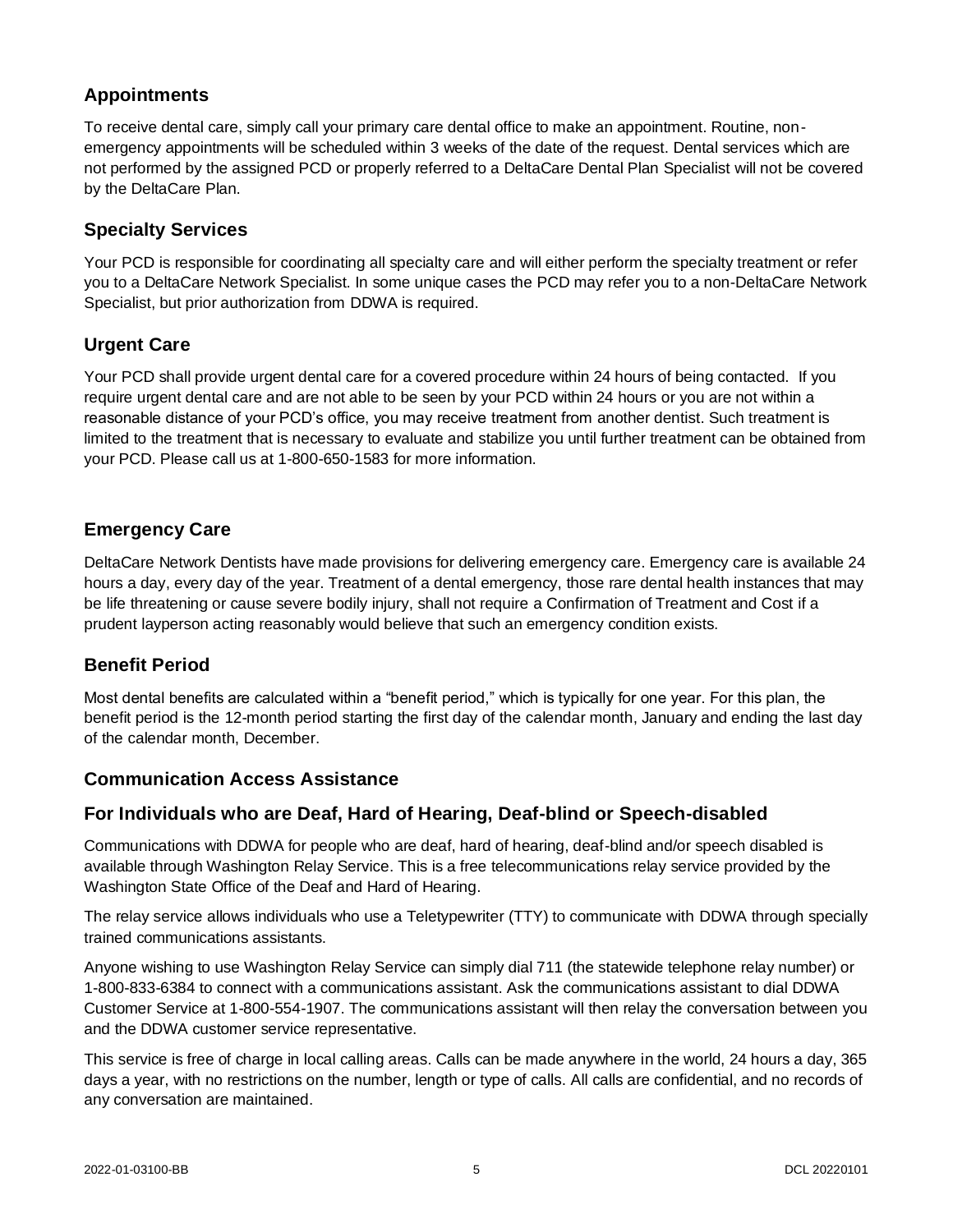# **Schedule of Benefits and Co-Payments**

Please see the following table which describes the Benefits and Co-Payments for this Plan. The Benefits and Co-Payments listed below are Effective as of **January 1, 2022.**

The services covered under the DeltaCare Dental Plan are listed in the following schedule. These co-payments are your total price, including lab work. All coverage is subject to the exclusions and limitations set forth in the benefit descriptions and exclusions.

| <b>Procedure</b> | <b>Description</b>                                                                          | Copayment   | <b>Notes</b> |
|------------------|---------------------------------------------------------------------------------------------|-------------|--------------|
| D0100 - D0999    | I. Diagnostic                                                                               |             |              |
| D0120            | Periodic oral evaluation - established patient                                              | 0           |              |
| D0140            | Limited oral evaluation-problem focused                                                     | $\mathbf 0$ |              |
|                  | Oral evaluation for a patient under three years of age and                                  |             |              |
| D0145            | counseling with primary caregiver                                                           | 0           |              |
| D0150            | Comprehensive oral evaluation - new or established (inactive)<br>patient                    | 0           |              |
| D0160            | Detailed and extensive oral evaluation - Problem focused, by<br>report                      | $\pmb{0}$   |              |
| D0170            | Re-evaluation-limited, problem focused (Established pt not post<br>op visit)                | $\pmb{0}$   |              |
| D0180            | Comprehensive Periodontal Exam - GP                                                         | $\mathbf 0$ |              |
|                  | Copay for Specialist Exam - use above codes                                                 | $\Omega$    | $\mathsf{R}$ |
| D0210            | Intraoral - complete series of radiographic images                                          | $\mathbf 0$ |              |
| D0220            | Intraoral - periapical first radiographic image                                             | $\pmb{0}$   |              |
| D0230            | Intraoral - periapical each additional radiographic image                                   | 0           |              |
| D0240            | Intraoral - occlusal radiographic image                                                     | $\mathbf 0$ |              |
| D0270            | Bitewing - single radiographic image                                                        | $\Omega$    |              |
| D0272            | Bitewings - two radiographic images                                                         | $\mathbf 0$ |              |
| D0273            | Bitewings - three radiographic images                                                       | 0           |              |
| D0274            | Bitewings - four radiographic images                                                        | $\mathbf 0$ |              |
| D0330            | Panoramic radiographic image                                                                | 0           |              |
| D0419            | Assessment of salivary flow by measurement                                                  | 0           |              |
| D0460            | Pulp vitality tests                                                                         | $\mathbf 0$ | $\mathsf{R}$ |
| D0470            | Diagnostic casts                                                                            | $\mathbf 0$ |              |
| $D1000 - D1999$  | I. Preventative                                                                             |             |              |
| D1110            | Prophylaxis cleaning - adult                                                                | 0           |              |
| D1120            | Prophylaxis cleaning - child                                                                | $\mathbf 0$ |              |
| D1206            | topical application of fluoride varnish                                                     | 0           |              |
| D1208            | topical application of fluoride - excluding varnish                                         | $\pmb{0}$   |              |
| D1330            | Oral hygiene instructions                                                                   | 0           |              |
| D1351            | Sealant - per tooth                                                                         | $\mathbf 0$ |              |
| D1352            | Preventive resin restoration in a moderate to high caries risk<br>patient - permanent tooth | $\pmb{0}$   |              |
| D1510            | Space maintainer - fixed, unilateral - per quadrant                                         | 20          |              |
| D1516            | Space maintainer - fixed, bilateral, maxillary                                              | 30          |              |
| D1517            | Space maintainer - fixed, bilateral, mandibular                                             | 30          |              |
| D1520            | Space maintainer - removable, unilateral - per quadrant                                     | 20          |              |
| D1526            | Space maintainer - removable, bilateral, maxillary                                          | 30          |              |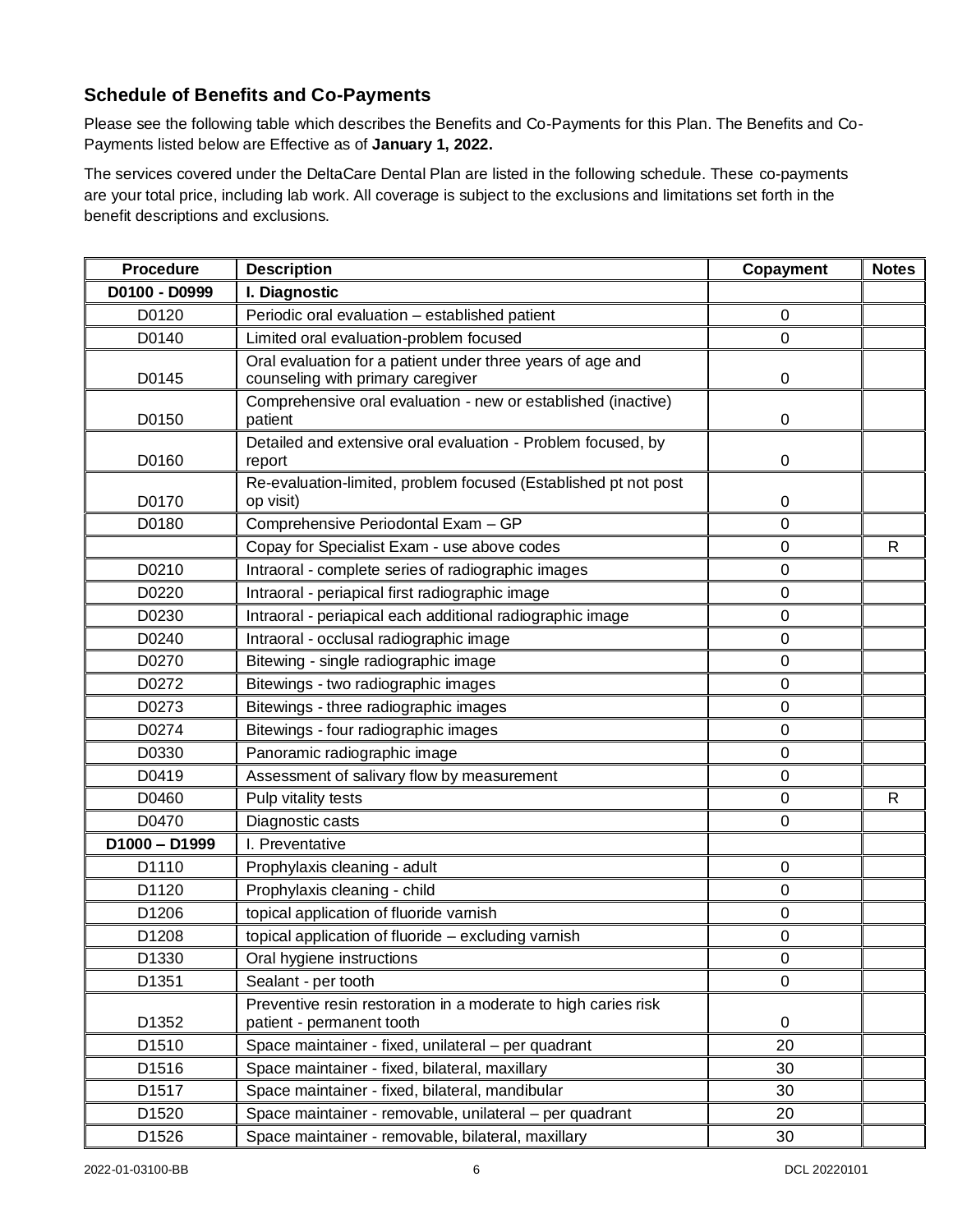| <b>Procedure</b> | <b>Description</b>                                                          | Copayment   | <b>Notes</b> |
|------------------|-----------------------------------------------------------------------------|-------------|--------------|
| D1527            | Space maintainer - removable, bilateral, mandibular                         | 30          |              |
| D1551            | Re-cement or re-bond bilateral space maintainer - maxillary                 | 10          |              |
| D1552            | Re-cement or re-bond bilateral space maintainer - mandibular                | 10          |              |
| D1553            | Re-cement or re-bond unilateral space maintainer – per quadrant             | 10          |              |
| D1556            | Removal of fixed unilateral space maintainer - per quadrant                 | 10          |              |
| D1557            | Removal of fixed bilateral space maintainer - maxillary                     | 10          |              |
| D1558            | Removal of fixed bilateral space maintainer - mandibular                    | 10          |              |
| $D2000 - D2335$  | <b>III. Minor Restorative</b>                                               |             |              |
| D2140            | Amalgam - one surface, primary or permanent                                 | 10          |              |
| D2150            | Amalgam - two surfaces, primary or permanent                                | 10          |              |
| D2160            | Amalgam - three surfaces, primary or permanent                              | 10          |              |
| D2161            | Amalgam - four or more surfaces, primary or permanent                       | 10          |              |
| D2330            | Resin-based composite - one surface, anterior                               | 15          |              |
| D2331            | Resin-based composite - two surfaces, anterior                              | 15          |              |
| D2332            | Resin-based composite - three surfaces, anterior                            | 15          |              |
|                  | Resin-based composite - four or more surfaces or involving                  |             |              |
| D2335            | incisal angle                                                               | 15          |              |
| D2391            | Resin-based composite - one surface, posterior                              | 50          |              |
| D2392            | Resin-based composite - two surfaces, posterior                             | 50          |              |
| D2393            | Resin-based composite - three surface, posterior                            | 50          |              |
| D2394            | Resin-based composite - four or more surfaces, posterior                    | 50          |              |
| D2510-D2999      | <b>IV. Major Restorative</b>                                                |             |              |
| D2510            | Inlay - metallic - one surface                                              | 115         |              |
| D2520            | Inlay - metallic - two surfaces                                             | 115         |              |
| D2530            | Inlay - metallic - three surfaces                                           | 115         |              |
| D2543            | Onlay - metallic - three surfaces                                           | 125         |              |
| D2544            | Onlay metallic - four or more surfaces                                      | 125         |              |
| D2740            | Crown - porcelain/ceramic                                                   | 155         |              |
| D2750            | Crown - porcelain fused to high noble metal                                 | 175         |              |
| D2751            | Crown - porcelain fused to predominantly base metal                         | 125         |              |
| D2752            | Crown - porcelain fused to noble metal                                      | 150         |              |
| D2753            | Crown - porcelain fused to titanium or titanium alloy                       | <b>OP</b>   |              |
| D2790            | Crown - full cast high noble metal                                          | 175         |              |
| D2791            | Crown - full cast predominantly base metal                                  | 125         |              |
| D2792            | Crown - full cast noble metal                                               | 150         |              |
| D2794            | Crown - titanium/titanium alloy                                             | <b>OP</b>   |              |
|                  | Interim crown - further treatment or completion of diagnosis                |             |              |
| D2799            | necessary prior to final impression                                         | <b>OP</b>   |              |
| D2910            | Recement or rebond inlay, onlay, veneer or partial coverage<br>restorations | $\pmb{0}$   |              |
| D2915            | Re-cement or rebond indirectly fabricated or prefabricated post<br>and core | 0           |              |
| D2920            | Re-cement or rebond crown                                                   | $\mathbf 0$ |              |
| D2921            | Reattachment of tooth fragment, incisal edge or cusp                        | 15          |              |
| D2930            | Prefabricated stainless steel crown - primary tooth                         | 100         |              |
| D2931            | Prefabricated stainless steel crown - permanent tooth                       | 100         |              |
|                  |                                                                             |             |              |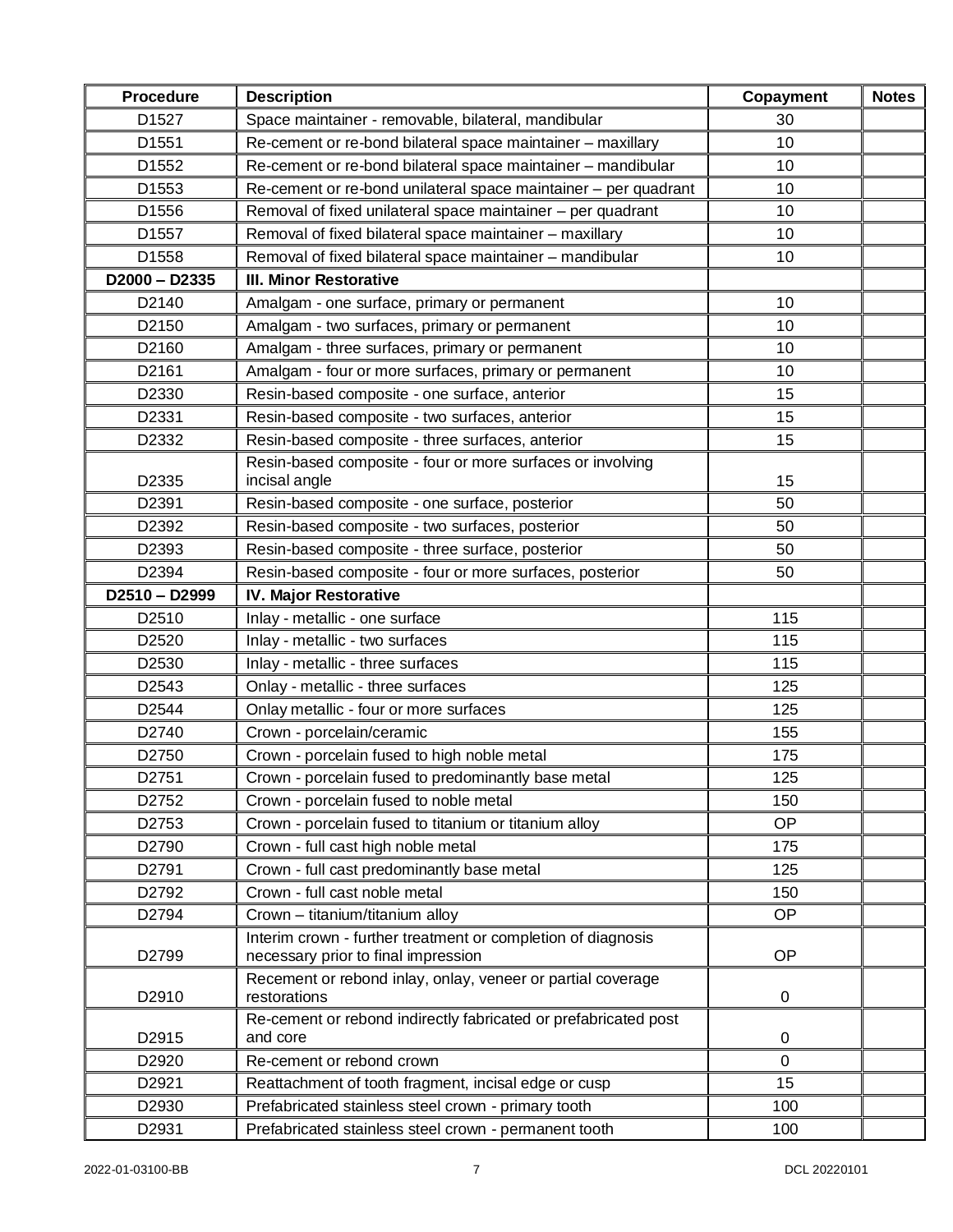| <b>Procedure</b> | <b>Description</b>                                                                                                                            | Copayment   | <b>Notes</b> |
|------------------|-----------------------------------------------------------------------------------------------------------------------------------------------|-------------|--------------|
| D2932            | Prefabricated resin crown anterior teeth only                                                                                                 | 100         | Gap          |
| D2940            | Sedative filling                                                                                                                              | 20          |              |
| D2941            | Restorative foundation for an indirect restoration                                                                                            | 20          |              |
| D2950            | Crown build-up (substructure) including any pins when required                                                                                | 0           |              |
| D2951            | Pin retention - per tooth, in addition to restoration                                                                                         | 0           |              |
| D2952            | Post and core in addition to crown, indirectly fabricated                                                                                     | 0           |              |
| D2953            | Each additional indirectly fabricated post - same tooth                                                                                       | 0           |              |
| D2954            | Prefabricated post and core in addition to crown                                                                                              | 0           |              |
| D2957            | Each additional prefabricated post - same tooth                                                                                               | 0           |              |
| D2971            | Additional procedures to customize a crown to fit under an<br>existing partial denture framework                                              | $\pmb{0}$   |              |
| D2980            | Crown repair necessitated by restorative material failure                                                                                     | 30          |              |
| D2981            | Inlay repair necessitated by restorative material failure                                                                                     | 30          |              |
| D2982            | Onlay repair necessitated by restorative material failure                                                                                     | 30          |              |
| D2983            | Veneer repair necessitated by restorative material failure                                                                                    | 30          |              |
| D3000 - D3999    | <b>V. Endodontics</b>                                                                                                                         |             |              |
| D3110            | Pulp cap-direct (excluding final restoration)                                                                                                 | $\pmb{0}$   |              |
| D3120            | Pulp cap-indirect (excluding final restoration)                                                                                               | 0           |              |
| D3220            | Therapeutic pulpotomy (excluding final restoration) - removal of<br>pulp                                                                      | 0           |              |
| D3221            | Gross pulpal debridement, primary and permanent teeth                                                                                         | <b>NB</b>   |              |
| D3230            | Pulpal therapy(resorbable filling, primary tooth(exclude final<br>restoration)                                                                | <b>NB</b>   |              |
| D3240            | Pulpal therapy(resorbable filling, primary tooth(exclude final<br>restoration)                                                                | <b>NB</b>   |              |
| D3310            | Root canal therapy - anterior (excluding final restoration)                                                                                   | 100         |              |
| D3320            | Root canal therapy - premolar (excluding final restoration)                                                                                   | 125         |              |
| D3330            | Root canal therapy - molar tooth (excluding final restoration)                                                                                | 150         | R            |
| D3346            | Retreatment of previous root canal therapy - anterior                                                                                         | 100         | R            |
| D3347            | Retreatment of previous root canal therapy - premolar                                                                                         | 125         | $\mathsf{R}$ |
| D3348            | Retreatment of previous root canal therapy - molar                                                                                            | 150         | R            |
|                  | Apexification/recalcification - initial visit (apical closure / calcific<br>repair of perforations, root resorption, pulp space disinfection, |             |              |
| D3351            | $etc.$ )                                                                                                                                      | 10          | R            |
| D3352            | Apexification/recalcification - interim visit                                                                                                 | 10          | R            |
| D3353            | Apexification/recalcification - final visit                                                                                                   | 10          | R            |
| D3410            | Apicoectomy - anterior                                                                                                                        | 70          | $\mathsf{R}$ |
| D3421            | Apicoectomy - premolar (first root)                                                                                                           | 50          | R            |
| D3425            | Apicoectomy molar (1st root)                                                                                                                  | 100         | $\mathsf{R}$ |
| D3426            | Apicoectomy (additional root)                                                                                                                 | 25          | R            |
| D3428            | Bone graft in conjunction with periradicular surgery – per tooth;<br>first surgical site                                                      | 100         |              |
| D3429            | Bone graft in conjunction with periradicular surgery - each<br>additional contiguous tooth in the same surgical site                          | 50          |              |
| D3430            | Retrograde filling - per root                                                                                                                 | 5           | R            |
| D3450            | Root amputation - per root                                                                                                                    | $\mathbf 0$ | R            |
| D3471            | Surgical repair of root resorption - anterior                                                                                                 | 35          |              |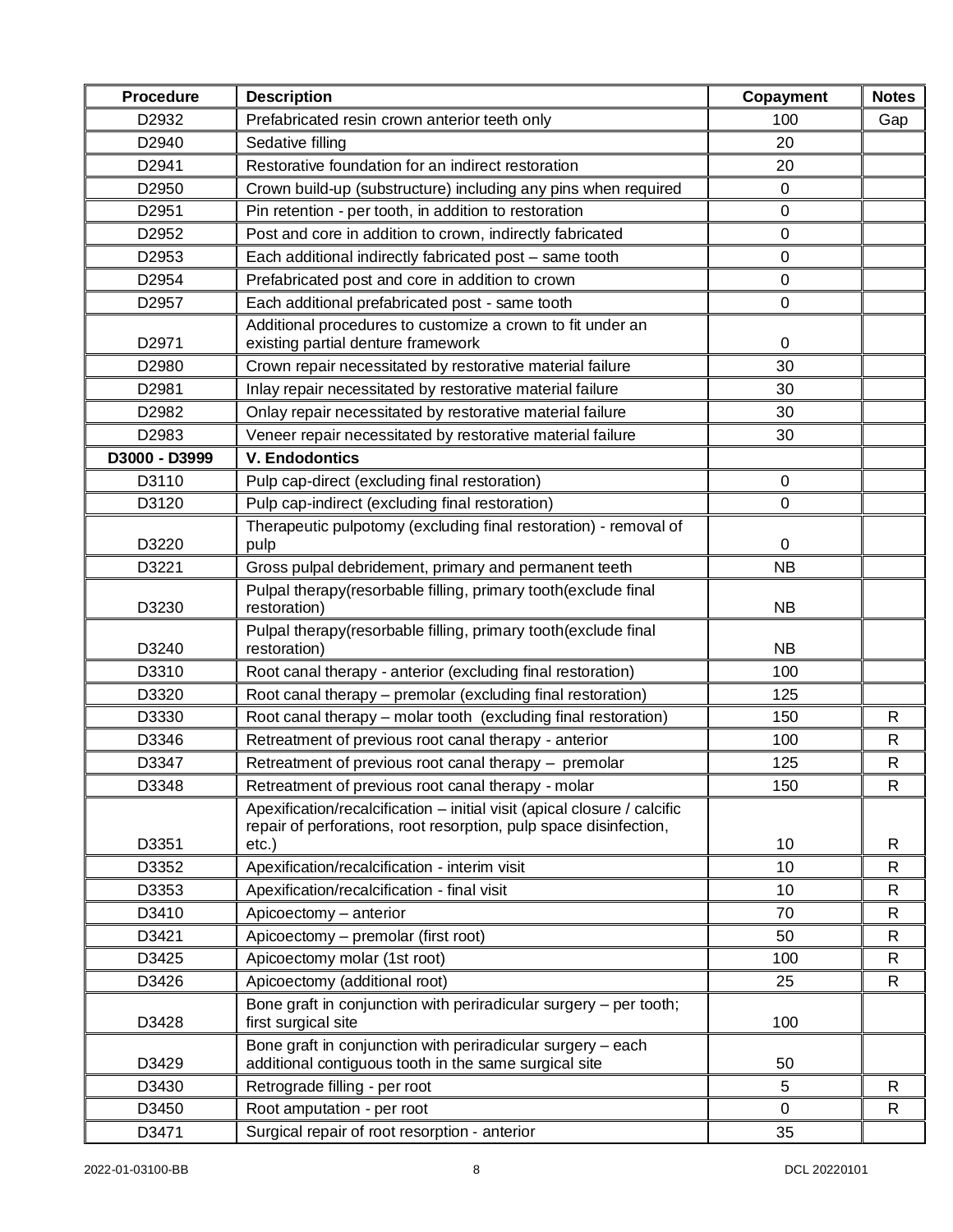| <b>Procedure</b> | <b>Description</b>                                                                                            | Copayment | <b>Notes</b> |
|------------------|---------------------------------------------------------------------------------------------------------------|-----------|--------------|
| D3472            | Surgical repair of root resorption - premolar                                                                 | 35        |              |
| D3473            | Surgical repair of root resorption - molar                                                                    | 35        |              |
|                  | Surgical exposure of root surface without apicoectomy of repair                                               |           |              |
| D3501            | of root resorption - anterior                                                                                 | 35        |              |
|                  | Surgical exposure of root surface without apicoectomy or repair                                               |           |              |
| D3502            | of root resorption - premolar                                                                                 | 35        |              |
| D3503            | Surgical exposure of root surface without apicoectomy or repair<br>of root resorption - molar                 | 35        |              |
| D3911            | Intraorifice barrier                                                                                          | 0         |              |
| D3920            | Hemisection including root removal                                                                            | 0         | R            |
| D3921            | Decoronation or submergence of an erupted tooth                                                               | 10        |              |
| D4000 - D4999    | <b>VI. Periodontics</b>                                                                                       |           |              |
| D4210            | Gingivectomy or gingivoplasty - four or more teeth per quadrant                                               | 75        |              |
| D4211            | Gingivectomy or gingivoplasty - one to three teeth per quadrant                                               | 35        |              |
|                  | Gingivectomy or gingivoplasty to allow access for restorative                                                 |           |              |
| D4212            | procedure; per tooth                                                                                          | 35        |              |
|                  | Gingival flap procedure - allowed only in conjunction with                                                    |           |              |
| D4240            | D4263/D4264                                                                                                   | 0         | $\mathsf{R}$ |
| D4241            | Gingival flap procedure - allowed only in conjunction with<br>D4263/D4264                                     | 0         | R            |
| D4245            | Apically positioned flap                                                                                      | 0         | $\mathsf{R}$ |
| D4249            | Crown lengthening - hard/soft tissue                                                                          | 35        | R            |
|                  | Osseous surgery (including elevation of a full thickness flap and                                             |           |              |
|                  | closure) - four or more Contiguous teeth or tooth bounded                                                     |           |              |
| D4260            | spaces per quadrant                                                                                           | 100       | $\mathsf{R}$ |
|                  | Osseous surgery (including elevation of a full thickness flap and                                             |           |              |
| D4261            | closure) – one to three contiguous teeth or tooth bounded spaces<br>per quadrant                              | 75        | R            |
| D4263            | Bone replacement Graft - first site in quadrant                                                               | 100       | R            |
| D4264            | Bone replacement Graft - each additional site in quadrant                                                     | 50        | R            |
| D4270            | Pedicle soft tissue graft procedure                                                                           | 100       | $\mathsf{R}$ |
|                  | Free soft tissue graft procedure (including recipient and donor                                               |           |              |
|                  | surgical sites) first tooth, implant, or edentulous tooth position in                                         |           |              |
| D4277            | graft                                                                                                         | 50        |              |
|                  | Free soft tissue graft procedure (including recipient and donor                                               |           |              |
| D4278            | surgical sites) each additional contiguous tooth, implant, or<br>edentulous tooth position in same graft site | 25        |              |
| D4341            | Periodontal root planing - four or more teeth per quadrant                                                    | 35        |              |
| D4342            | Periodontal root planing - one to three teeth per quadrant                                                    | 15        |              |
|                  | Full Mouth debridement, once every 12months and diagnosis on                                                  |           |              |
| D4355            | subsequent visit.                                                                                             | 25        |              |
|                  | Localized delivery of antimicrobial agents via a controlled release                                           |           |              |
| D4381            | vehicle into diseased crevicular tissue, per tooth                                                            | 0         | R            |
| D4910            | Periodontal maintenance following active therapy                                                              | 35        |              |
| D5000 - D5899    | VII. Prosthodontics, removable                                                                                |           |              |
| D5110            | Complete denture, maxillary                                                                                   | 140       |              |
| D5120            | Complete denture, mandibular                                                                                  | 140       |              |
| D5130            | Immediate denture, maxillary                                                                                  | 140       |              |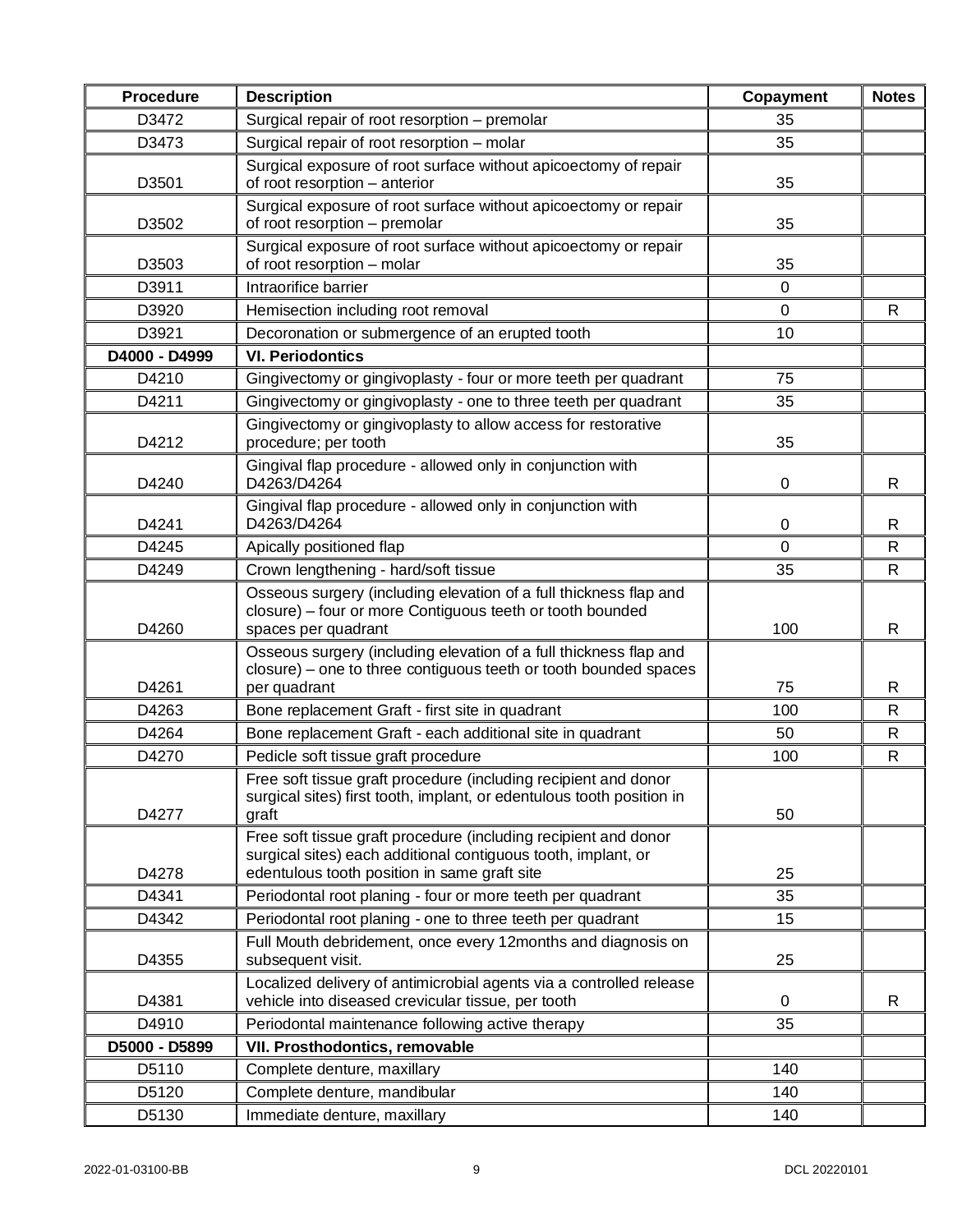| <b>Procedure</b>                                              | <b>Description</b>                                                                                                                                       | Copayment   | <b>Notes</b> |
|---------------------------------------------------------------|----------------------------------------------------------------------------------------------------------------------------------------------------------|-------------|--------------|
| D5140                                                         | Immediate denture, mandibular<br>140                                                                                                                     |             |              |
| D5211                                                         | Maxillary partial denture - resin base (including retentive/clasping<br>materials, rests, and teeth)                                                     |             | GAP          |
| D5212                                                         | Mandibular partial denture - resin base resin base (including<br>retentive/clasping materials, rests, and teeth)                                         | 140         | GAP          |
| D5213                                                         | Maxillary partial denture - cast metal framework with resin<br>denture bases (including any retentive/clasping materials, rests<br>and teeth)            | 140         |              |
| D5214                                                         | Mandibular partial denture - cast metal framework with resin<br>denture bases (including any retentive/clasping materials, rests<br>and teeth)           | 140         |              |
| D5221                                                         | Immediate maxillary partial denture - resin base (including any<br>retentive/clasping materials, rests and teeth)                                        | 140         |              |
| D5222                                                         | Immediate mandibular partial denture - resin base (including any<br>retentive/clasping materials, rests and teeth)                                       | 140         |              |
| D5223                                                         | Immediate maxillary partial denture - cast metal framework with<br>resin denture bases (including any retentive/clasping materials,<br>rests and teeth)  | 140         |              |
| D5224                                                         | Immediate mandibular partial denture - cast metal framework<br>with resin denture bases (including any retentive/clasping<br>materials, rests and teeth) | 140         |              |
| D5225                                                         | Maxillary partial denture - flexible base (including<br>retentive/clasping materials, rests, and teeth)                                                  | OP          |              |
| D5226                                                         | Mandibular partial denture - flexible base (including<br>retentive/clasping materials, rests, and teeth)                                                 | OP          |              |
| D5227                                                         | Immediate maxillary partial denture - flexible base (including any<br>clasps, rests and teeth)                                                           | 140         |              |
| D5228                                                         | Immediate mandibular partial denture - flexible base (including<br>any clasps, rests and teeth)                                                          | 140         |              |
| D5284                                                         | Removable unilateral partial denture - one piece flexible base<br>(including retentive/clasping materials, rests, and teeth) - per<br>quadrant           | <b>NB</b>   |              |
| D5286                                                         | Removable unilateral partial denture - one piece resin (including<br>retentive/clasping materials, rests, and teeth) - per quadrant                      | <b>NB</b>   |              |
| D5410                                                         | Adjust complete denture - maxillary                                                                                                                      | 0           |              |
| D5411                                                         | Adjust complete denture - mandibular                                                                                                                     | $\mathbf 0$ |              |
| D5421                                                         | Adjust partial denture - maxillary                                                                                                                       | $\pmb{0}$   |              |
| D5422                                                         | Adjust partial denture - mandibular<br>$\mathbf 0$                                                                                                       |             |              |
| Repair broken complete denture base, maxillary<br>D5512<br>15 |                                                                                                                                                          |             |              |
| D5520                                                         | Replace missing or broken teeth - complete denture<br>15                                                                                                 |             |              |
| D5612                                                         | Repair resin partial denture base, maxillary                                                                                                             | 15          |              |
| D5621                                                         | Repair cast partial framework, mandibular<br>45                                                                                                          |             |              |
| D5622                                                         | Repair cast partial framework, maxillary                                                                                                                 | 45          |              |
| D5630                                                         | Repair or replace broken retentive clasping materials - per tooth                                                                                        | 30          |              |
| D5640                                                         | Replace broken teeth - per tooth                                                                                                                         | 10          |              |
| D5650                                                         | Add tooth to existing partial denture                                                                                                                    | 20          |              |
| D5660                                                         | Add clasp to existing partial denture - per tooth                                                                                                        | 20          |              |
| D5670                                                         | Replace teeth and acrylic on cast metal framework (mandibular)                                                                                           | <b>NB</b>   |              |
| D5671                                                         | Replace teeth and acrylic on cast metal framework (maxillary)<br><b>NB</b>                                                                               |             |              |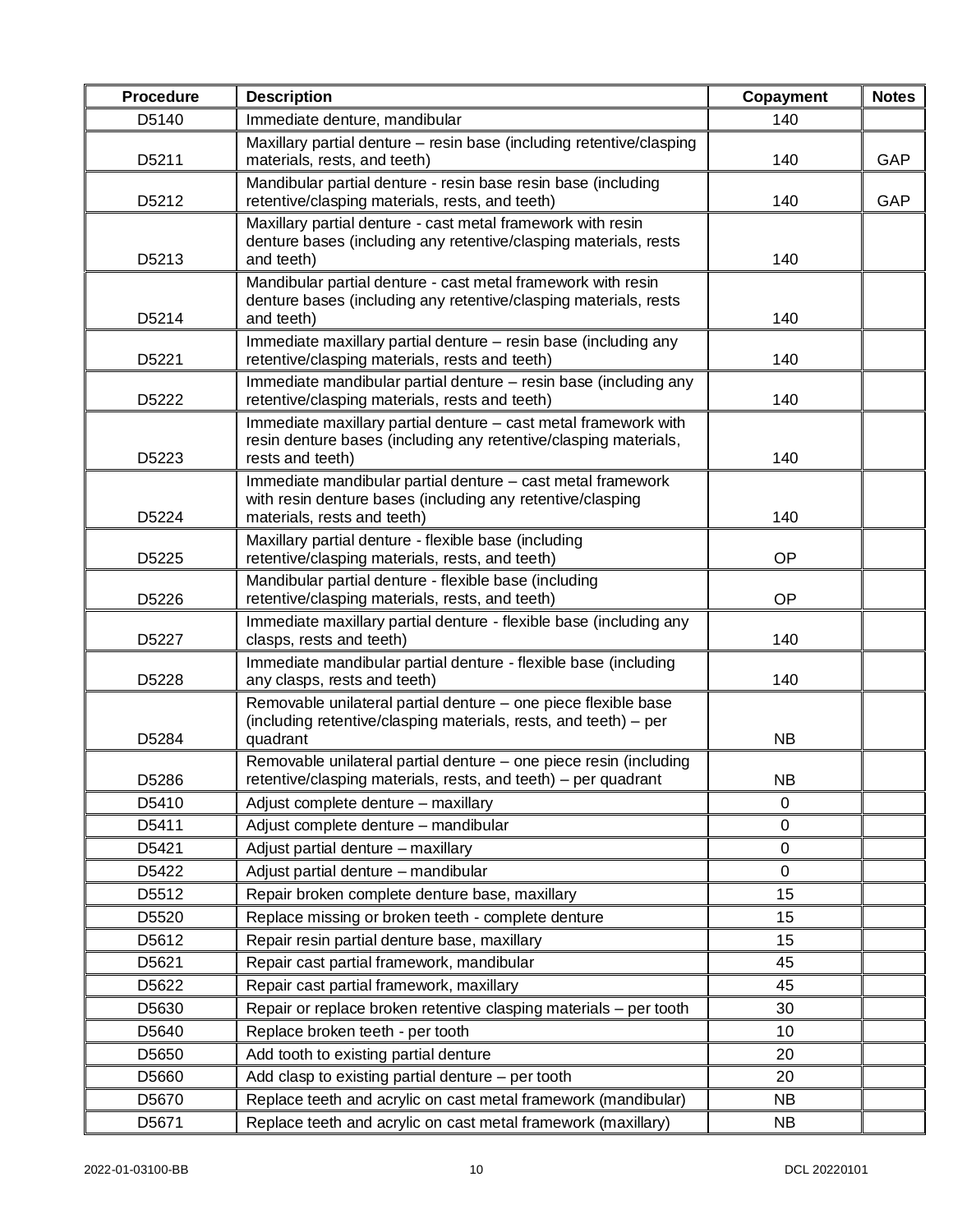| <b>Procedure</b> | <b>Description</b>                                                    | Copayment | <b>Notes</b> |
|------------------|-----------------------------------------------------------------------|-----------|--------------|
| D5710            | Rebase complete maxillary denture                                     | 60        |              |
| D5711            | Rebase complete mandibular denture                                    |           |              |
| D5720            | Rebase maxillary partial denture                                      | 40        |              |
| D5721            | Rebase mandibular partial denture                                     | 40        |              |
| D5725            | Rebase hybrid prosthesis<br>40                                        |           |              |
| D5730            | Reline complete maxillary denture (chairside)<br>40                   |           |              |
| D5731            | Reline complete mandibular denture (chairside)                        | 40        |              |
| D5740            | Reline maxillary partial denture (chairside)                          | 40        |              |
| D5741            | Reline mandibular partial denture (chairside)                         | 40        |              |
| D5750            | Reline complete maxillary denture (laboratory)                        | 50        |              |
| D5751            | Reline complete mandibular denture (laboratory)                       | 50        |              |
| D5760            | Reline maxillary partial denture (laboratory)                         | 50        |              |
| D5761            | Reline mandibular partial denture (laboratory)                        | 50        |              |
| D5765            | Soft liner for complete or partial removable denture - indirect       | 50        |              |
| D5850            | Tissue conditioning, maxillary                                        | 15        |              |
| D5851            | Tissue conditioning, mandibular                                       | 15        |              |
| D5863            | Overdenture - complete upper                                          | 175       |              |
| D5864            | Overdenture - partial upper                                           | 175       |              |
| D5865            | Overdenture - complete lower                                          | 175       |              |
| D5866            | Overdenture - partial lower                                           | 175       |              |
| D6000-D6199      | <b>VIII. Implant Services</b>                                         |           |              |
|                  | <b>Pre-Implant Consultation Fees</b>                                  | 25        | R            |
|                  | Initial Implant Exam or Consultation                                  |           |              |
|                  | Detailed and Extensive Oral Evaluation                                | 125       | $\mathsf{R}$ |
|                  | Implant Fees - Case Rates                                             |           |              |
|                  | Single Tooth                                                          | 2,800     | R            |
|                  | Two Teeth                                                             | 5,464     | $\mathsf{R}$ |
|                  | <b>Three Teeth</b>                                                    | 7,644     | $\mathsf{R}$ |
|                  | Full Denture (two implants)                                           | 5,120     | $\mathsf{R}$ |
|                  | Full Denture (three implants)                                         | 6,885     | ${\sf R}$    |
|                  | Each additional tooth                                                 | 2,095     | R            |
| D6200 - D6999    | IX. Prosthodontics, Fixed                                             |           |              |
| D6210            | Pontic - cast high noble metal                                        | 175       |              |
| D6211            | Pontic - cast predominantly base metal                                | 125       |              |
| D6212            | Pontic - cast noble metal                                             | 150       |              |
| D6240            | Pontic - porcelain fused to high noble metal                          | 175       |              |
| D6241            | Pontic - porcelain fused to predominantly base metal                  | 125       |              |
| D6242            | Pontic - porcelain fused to noble metal                               | 150       |              |
| D6243            | Pontic - porcelain fused to titanium or titanium alloys               | <b>NB</b> |              |
| D6251            | Pontic - resin with predominantly base metal                          | 150       |              |
| D6252            | Pontic - resin with noble metal                                       | <b>OP</b> |              |
| D6750            | Crown - porcelain fused to high noble metal                           | 175       |              |
| D6751            | Crown - porcelain fused to predominantly base metal                   | 125       |              |
| D6752            | Crown - porcelain fused to noble metal                                | 150       |              |
| D6753            | Retainer crown - porcelain fused to titanium or titanium alloys<br>NB |           |              |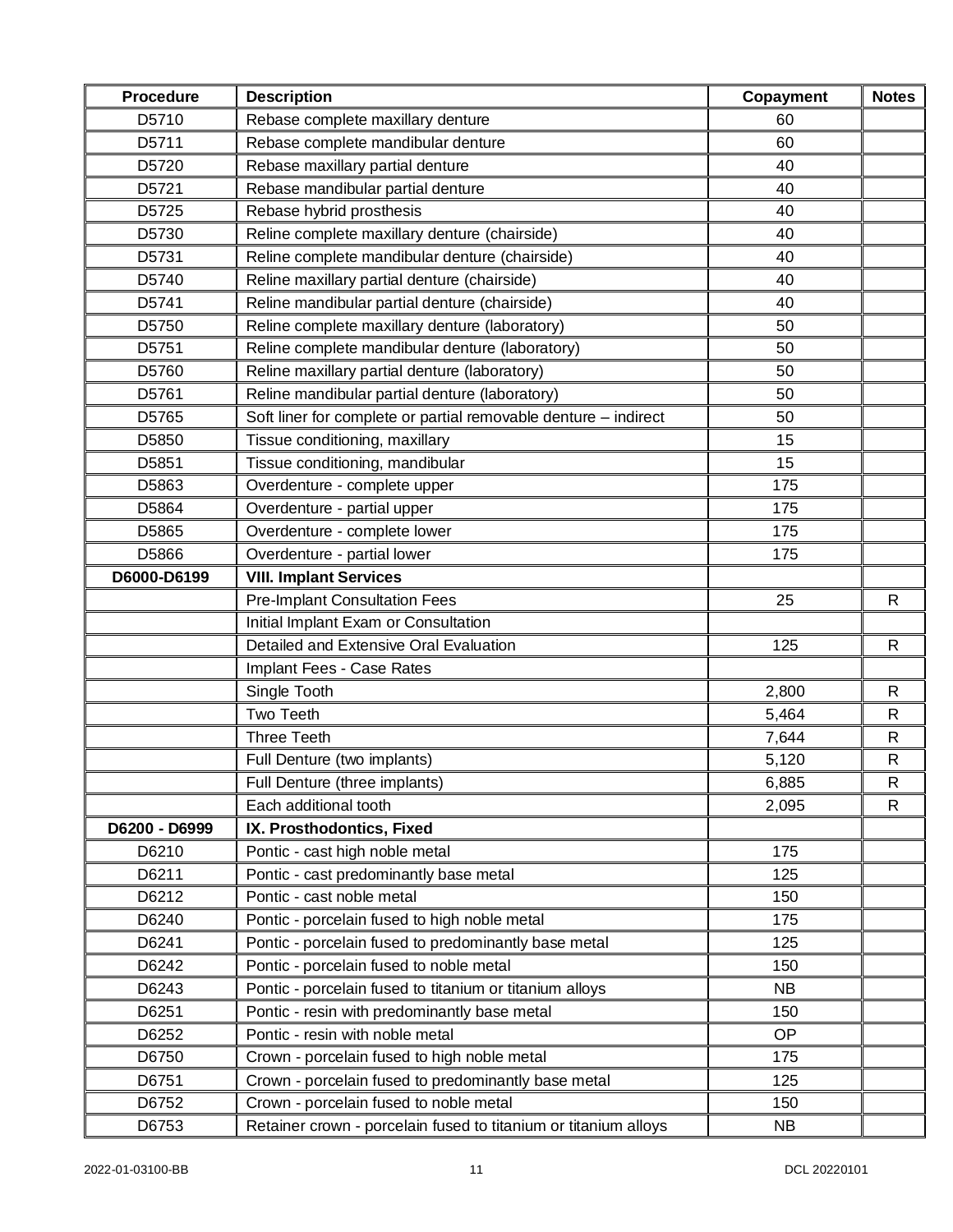| <b>Procedure</b> | <b>Description</b>                                                                                       | Copayment   | <b>Notes</b> |
|------------------|----------------------------------------------------------------------------------------------------------|-------------|--------------|
| D6780            | Crown - 3/4 cast high noble metal                                                                        | 175         |              |
| D6784            | Retainer crown 3⁄4 - titanium and titanium alloys                                                        | <b>NB</b>   |              |
| D6790            | Crown - full cast high noble metal                                                                       | 175         |              |
| D6791            | Crown - full cast predominantly base metal                                                               | 120         |              |
| D6792            | Crown - full cast noble metal                                                                            | 150         |              |
| D6930            | Re-cement or rebond fixed partial denture                                                                | 0           |              |
| D6940            | <b>Stress breaker</b>                                                                                    | 65          |              |
| D6980            | Fixed partial denture repair necessitated by restorative material<br>failure                             | <b>NB</b>   |              |
| D7000 - D7999    | X. Oral Surgery                                                                                          |             |              |
| D7111            | Extraction, coronal remnants - primary tooth                                                             | 10          |              |
| D7140            | Extraction, erupted tooth or exposed root                                                                | 10          |              |
| D7210            | Surgical removal of erupted tooth                                                                        | 10          |              |
| D7220            | Removal of impacted tooth - soft tissue                                                                  | 30          | $\mathsf{R}$ |
| D7230            | Removal of impacted tooth - partially bony                                                               | 40          | $\mathsf{R}$ |
| D7240            | Removal of impacted tooth - completely bony                                                              | 50          | $\mathsf{R}$ |
| D7241            | Removal of impacted tooth-completely bony w/complications                                                | 50          | $\mathsf{R}$ |
| D7250            | Surgical removal of residual tooth roots                                                                 | 50          | $\mathsf{R}$ |
| D7280            | Surgical exposure impacted/unerupted tooth - ortho                                                       | 15          | $\mathsf{R}$ |
| D7283            | Placement of device to facilitate eruption of impacted tooth                                             | 15          | $\mathsf{R}$ |
| D7286            | Incisional biopsy of oral tissue-soft                                                                    | $\mathbf 0$ | $\mathsf{R}$ |
| D7310            | Alveoloplasty in conjunction with extractions - four or more teeth<br>or tooth spaces - per quadrant     | 0           |              |
| D7311            | Alveoloplasty in conj. With extractions - one to three teeth per<br>quad                                 | 0           |              |
| D7320            | Alveoloplasty not in conjunction with extractions - four or more<br>teeth or tooth spaces - per quadrant | 0           |              |
| D7321            | Alveoloplasty not in conj. With extractions - one to three teeth per<br>quad                             | 0           |              |
| D7340            | Vestibuloplasty                                                                                          | <b>NB</b>   | $\mathsf{R}$ |
| D7350            | Vestibuloplasty - ridge extension                                                                        | <b>NB</b>   | $\mathsf{R}$ |
| D7471            | Removal of exostosis - maxilla or mandible                                                               | 0           | $\mathsf{R}$ |
| D7472            | Removal of torus palatinus                                                                               | $\Omega$    | $\mathsf{R}$ |
| D7473            | Removal of torus mandibularis                                                                            | $\pmb{0}$   | R            |
| D7510            | Incision and drainage of abscess                                                                         | $\Omega$    | $\mathsf{R}$ |
| D7881            | Occlusal orthotic device adjustment                                                                      | <b>TMJ</b>  | R            |
| D7922            | Placement of intra-socket biological dressing to aid in hemostasis<br>or clot stabilization, per site    | 0           |              |
| D7961            | Buccal/labial frenectomy (frenulectomy)                                                                  | 20          | $\mathsf{R}$ |
| D7962            | Lingual frenectomy (frenulectomy)                                                                        | 20          | R            |
| D7970            | Excision of hyperplastic tissue - per arch                                                               | 30          | $\mathsf{R}$ |
| D8000 - D8999    | XI. Orthodontic Services                                                                                 |             |              |
| D8660            | Initial orthodontic diagnostic work-up and X-rays                                                        | 50          |              |
| D8070            | <b>Full Orthodontic Services</b>                                                                         | 1500        |              |
|                  | Limited Orthodontic treatment of the primary dentition                                                   | Prorated    |              |
|                  | Limited Orthodontic treatment of the transitional dentition                                              | Prorated    |              |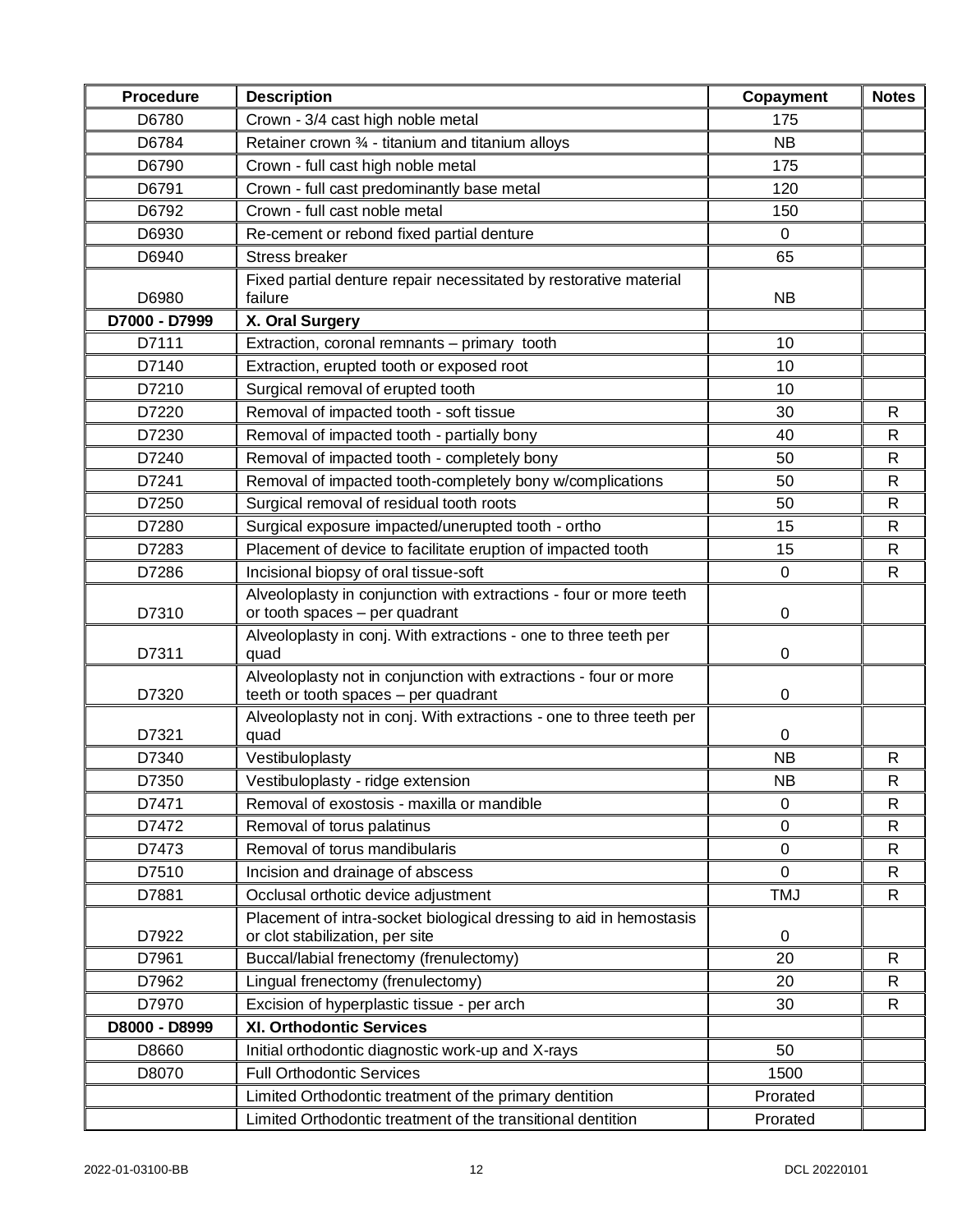| <b>Procedure</b>                                | <b>Description</b>                                                                                               | Copayment              | <b>Notes</b> |
|-------------------------------------------------|------------------------------------------------------------------------------------------------------------------|------------------------|--------------|
|                                                 | Limited Orthodontic treatment of the adolescent dentition                                                        | Prorated               |              |
|                                                 | Limited Orthodontic treatment of the adult dentition                                                             | Prorated               |              |
| Final orthodontic diagnosis, work-up and X-rays |                                                                                                                  | Included               |              |
| $\star$<br>Lost metal bands or loose brackets   |                                                                                                                  |                        |              |
|                                                 | * see orthodontic benefits per plan                                                                              |                        |              |
|                                                 | <b>Orthognathic Surgery</b>                                                                                      | Lifetime max<br>\$5000 |              |
|                                                 | Orthognathic surgery                                                                                             | Pre-determination      |              |
|                                                 | Temporomandibular Joint Treatment                                                                                | Lifetime max<br>\$5000 |              |
|                                                 | TMJ consultation                                                                                                 | 30                     |              |
|                                                 | <b>TMJ</b> treatment                                                                                             | $\mathsf{C}$           |              |
| D9000 - D9999                                   | <b>XII. Additional Procedures</b>                                                                                |                        |              |
| D9110                                           | Palliative treatment                                                                                             | 15                     |              |
| D9211                                           | Regional block anesthesia                                                                                        | $\Omega$               |              |
| D9212                                           | Trigeminal division block anesthesia                                                                             | 0                      |              |
| D9215                                           | Local anesthesia                                                                                                 | 0                      |              |
| D9222                                           | Deep sedation/general anesthesia - first 15 minutes                                                              | $25*$                  |              |
| D9223                                           | Deep sedation/general anesthesia - each subsequent 15 minute<br>increment                                        | $25*$                  | $\mathsf{R}$ |
| D9239                                           | intravenous moderate (conscious) sedation/analgesia-first 15<br>minutes                                          | 25                     |              |
| D9243                                           | Intravenous moderate (conscious) sedation/analgesia - each<br>subsequent 15 minute increment                     | $25*$                  | $\mathsf{R}$ |
| D9310                                           | Consultation - diagnostic service provided by dentist or physician<br>other than requesting dentist or physician | $\pmb{0}$              |              |
| D9440                                           | Office visit - after regularly scheduled hours (nights and<br>weekends)                                          | 20                     |              |
| D9912                                           | Pre-visit patient screening                                                                                      | $\Omega$               |              |
| D9944                                           | occlusal guard - hard appliance, full arch                                                                       | 50                     |              |
| D9945                                           | occlusal guard - soft appliance, full arch                                                                       | 13                     |              |
| D9946                                           | occlusal guard - hard appliance, partial arch                                                                    | 25                     |              |
| D9951                                           | Occlusal adjustment - limited                                                                                    | 35                     |              |
| D9952                                           | Occlusal adjustment - complete                                                                                   | 50                     |              |
| D9986                                           | Missed appointment                                                                                               | 10                     |              |
| D9987                                           | Canceled appointment                                                                                             | 10                     |              |
| D9997                                           | Dental case management - patients with special health care<br>needs                                              | <b>NB</b>              |              |

|            | = Confirmation of Treatment and |
|------------|---------------------------------|
| C          | <b>Cost recommended</b>         |
|            | = Referable to a specialist     |
| <b>TMJ</b> | = TMJ Covered                   |
| <b>GAP</b> | = Guidelines apply              |
| <b>NB</b>  | $=$ Not a Benefit on plan       |
|            | = Optional Treatment            |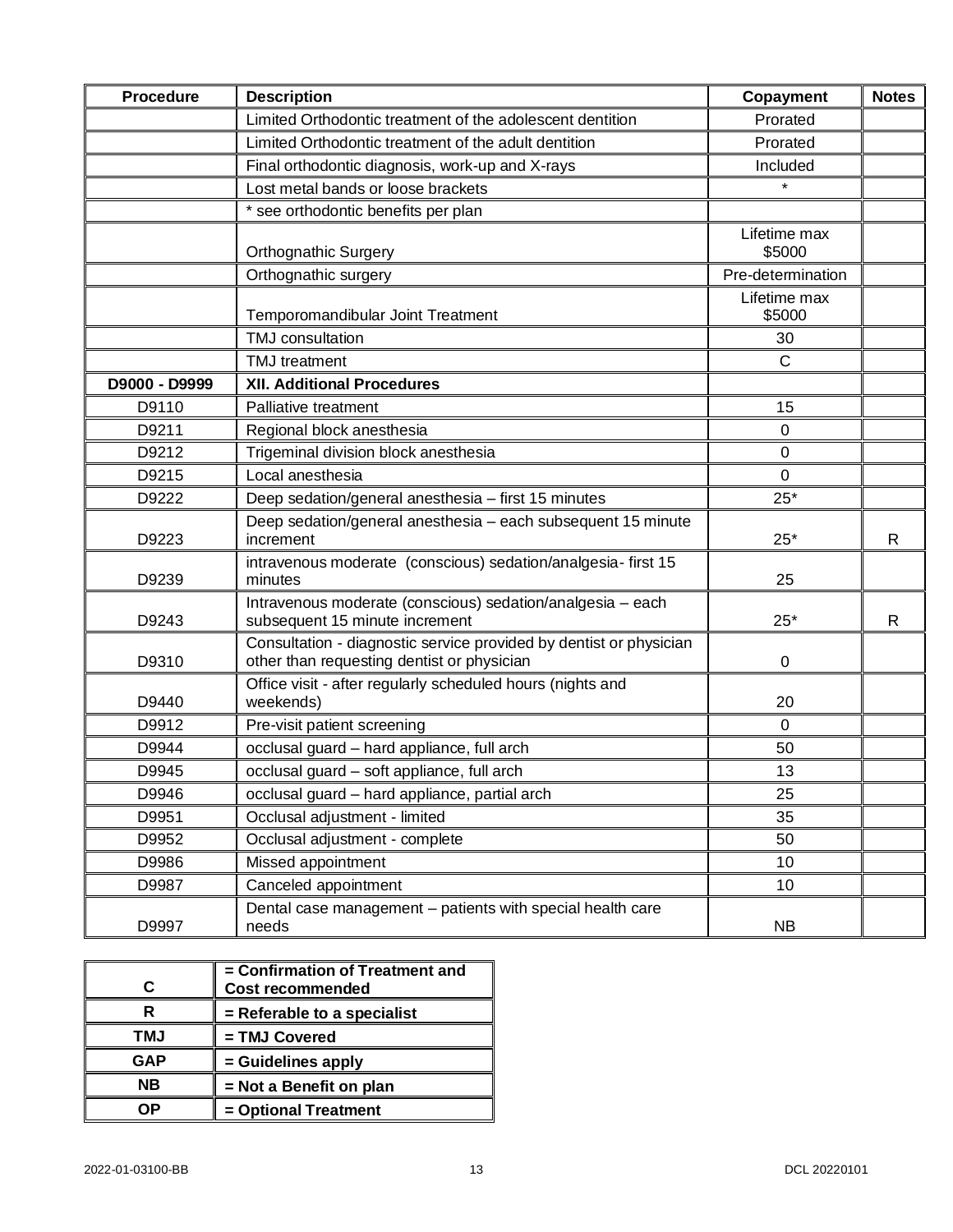\* Coverage for general anesthesia is provided for children age 6 and under, or for children of any age with a developmental or physical disability, when medically necessary.

Unlisted dental procedures and treatments that are not specifically excluded will be assigned copayments consistent with those above, based upon comparative complexity and cost.

# <span id="page-18-0"></span>**Basic Benefits**

The following basic benefits will be covered subject to the copayment amounts:

- 1. Oral Examination Exam of the mouth and teeth.
- 2. Prophylaxis Cleaning, scaling and polishing of teeth.
- 3. Topical Fluoride Application Applying fluoride to the exposed tooth surface.
- 4. Periapical and Bitewing X-rays Dental X-rays of the inside of the mouth. Periapical X-rays reveal the entire tooth and surrounding bone and gum tissue. Bitewing X-rays reveal some of the upper and lower teeth in the same film.
- 5. Extractions The surgical removal or pulling of teeth.
- 6. Fillings Silver amalgam, resin based composites or Silicate or plastic restorative material is covered.
- 7. Palliative Emergency Treatment Emergency treatment primarily for relief, not cure.
- 8. Space Maintainers An appliance to preserve the space between teeth caused by premature loss of a primary tooth. The primary teeth are the first teeth, sometimes known as baby teeth.
- 9. Repair of Dentures and Bridges Repair or reline artificial teeth.
- 10. Oral Surgery Surgery for dental purposes pertaining to the gums, teeth or tooth structure and treatment of dislocations.
- 11. Apicoectomy Surgical removal of the tip of the tooth root.
- 12. Endodontics The prevention, diagnosis, and treatment of diseases and injuries of the tooth pulp, root and surrounding tissue. This includes pulpotomy, pulp capping and root canal treatment.
- 13. Periodontic Services and Periodontic Maintenance Procedures Services related to connective tissues around and supporting the teeth; surgical periodontic exams, gingival curettage, gingivectomy, osseous surgery including flap entry and closure, mucogingivoplastic surgery, frenectomy, periodontal grafts, root planing and curettage, and management of acute infection and oral lesions related to the tooth structure.

### <span id="page-18-1"></span>**Prosthodontic Services**

Dentures, bridges, partial dentures, related items — including crowns placed on dental implants — and the adjustment or repair of an existing prosthetic device are covered under this benefit.

Replacement of missing teeth with full or partial dentures, crowns or bridges is limited to the charge for the standard procedure.

These services do not include and do not cover:

- 1. Personalized restoration, precision attachments and special techniques.
- 2. Replacement of an existing denture, crown or bridge less than five years after the date of the most recent placement.
- 3. Denture replacements made necessary by loss, theft or breakage.

### <span id="page-18-2"></span>**Implant Services**

Dental implant Services are available to PEBB members enrolled in the DeltaCare Dental Plan offered by Delta Dental of Washington. Implant Services will be available at select dental offices experienced in providing dental implants. Implant Services will not be available at every participating DeltaCare dental office location.

Enrollees who have been determined by their Primary Care Provider to be candidates for dental implants will be referred to the nearest select dental office trained in the surgical placement of implants.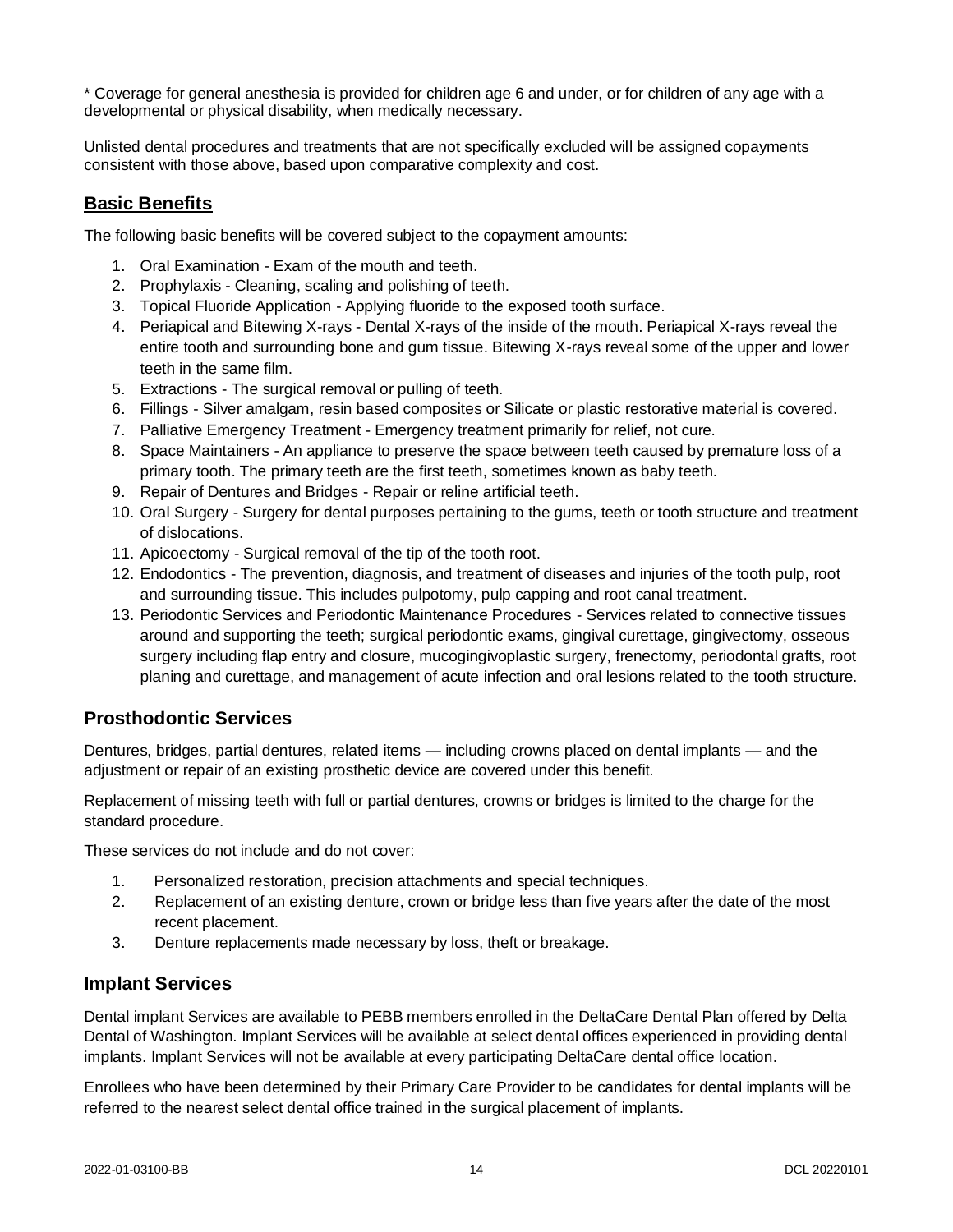Delta Dental of Washington strongly suggests that any implant services be submitted to Delta Dental of Washington for Confirmation of Treatment and Cost prior to commencement of treatment.

Initial Implant Exam or Consultation is subject to a copayment by the subscriber. However, should the enrollee or an enrolled dependent initiate implant services at the office performing the initial Implant Exam or Consultation, the copayment for the Initial Implant Exam or Consultation will be deducted from the copayment of the implant service provided.

# <span id="page-19-0"></span>**Orthodontic Services**

Delta Dental of Washington strongly suggests that orthodontic treatment be submitted to, and confirmed by, DDWA prior to commencement of treatment.

Initial orthodontic diagnostic work-up and X-rays are subject to a copayment. However, should the enrollee or an enrolled dependent undergo orthodontic treatment, the initial orthodontia copayment will be deducted from either the partial or full orthodontia copayment.

The copayment for limited orthodontic treatment will be prorated according to the extent of orthodontia services provided. The length of treatment of full orthodontic treatment is not limited. Orthodontic treatment must be provided by a DeltaCare orthodontist.

# <span id="page-19-1"></span>**Temporomandibular Joint Treatment**

All treatments of temporomandibular joint disorders (TMJ) must be confirmed before treatment begins. Benefits will be denied if treatment is not confirmed.

Services covered shall include but are not limited to: TMJ examination, X-rays (including TMJ film and arthrogram), temporary repositioning splint, occlusal orthotic device (occlusal guard), removable metal overlay stabilizing appliance, fixed stabilizing appliance, occlusal equilibration, arthrocentesis and manipulation under anesthesia.

Benefits for surgical and nonsurgical treatment of TMJ are paid at 70% to a lifetime maximum of \$5,000. Annual maximum of \$1,000. Covered services must be: 1) appropriate for the treatment of a disorder of the temporomandibular joint; 2) effective for the control or elimination of one or more of the following, caused by a disorder of the temporomandibular joint: pain, infection, disease, difficulty in speaking, or difficulty in chewing or swallowing food; 3) recognized as effective, according to the professional standards of good dental practice; 4) not investigational; and 5) not primarily for cosmetic purposes. All services must be provided or ordered by the enrollee's dentist. Any procedures that are performed in conjunction with TMJ services, and are covered benefits under another portion of the dental plan, are not covered under this portion.

# <span id="page-19-2"></span>**Orthognathic Surgery**

All orthognathic treatment must be authorized before treatment begins. Benefits will be denied if a Confirmation of Treatment and Cost is not confirmed.

Orthognathic treatment performed by a licensed dentist or physician is defined as the necessary surgical procedures or treatment to correct the malposition of the maxilla (upper jawbone) and/or the mandible (lower jawbone).

Benefits for orthognathic treatment are paid at 70% of the lesser of the maximum allowable fees or the fees actually charged. The lifetime maximum for orthognathic benefits is \$5,000.

Complications will be covered only if treatment begins within 30 days of the original treatment.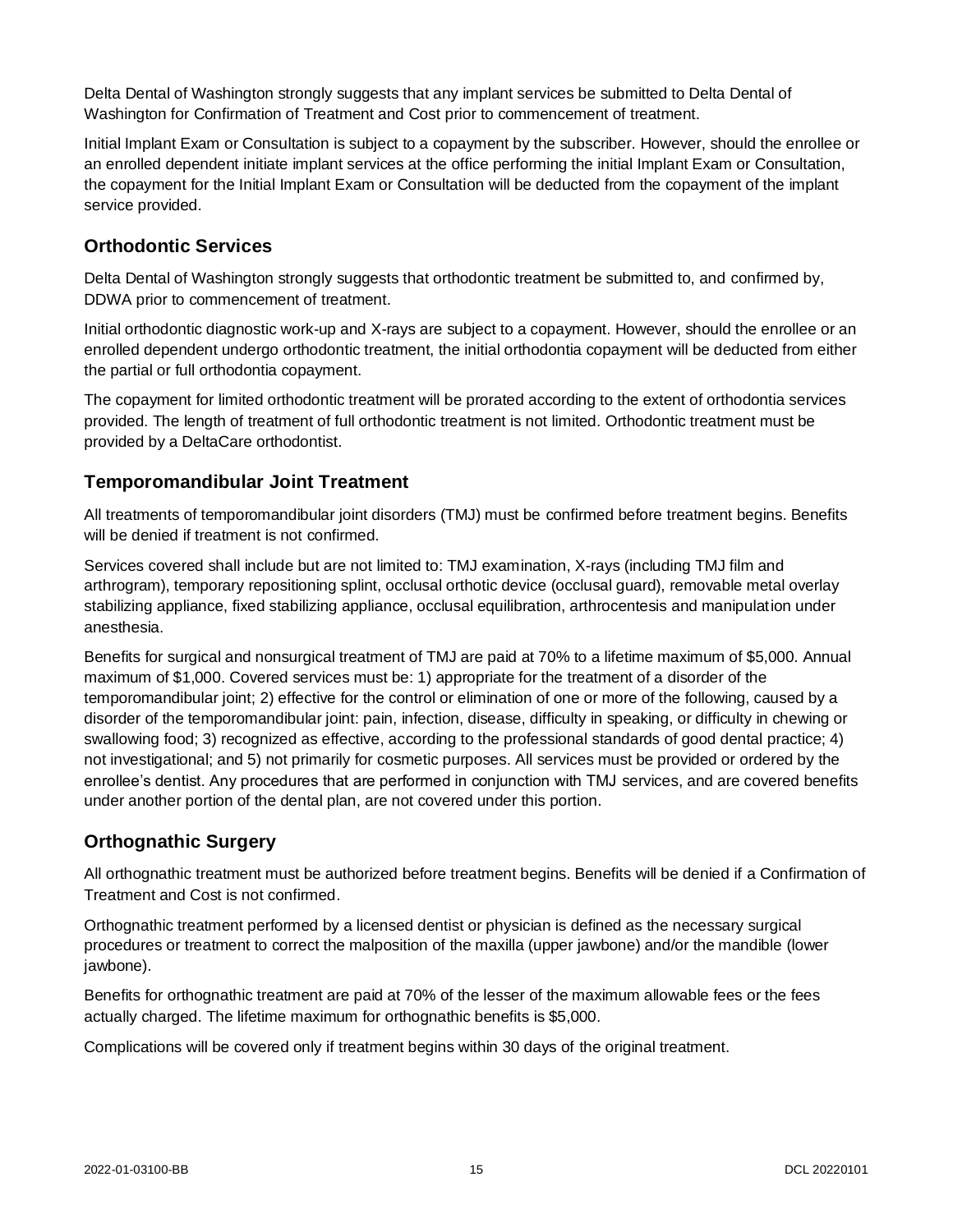# <span id="page-20-0"></span>**Dental Limitations and Exclusions**

# **Limitations**

### **Diagnostic**

- Examination is covered once in a 6-month period;
- Full mouth or panoramic X-rays limited to one set every 36 consecutive months;
- Bitewing X-rays limited to not more than one series of 4 films in any 6-month period;

### **Preventive**

- Prophylaxis limited to one treatment in a 6-month period.
- Topical application of fluoride or fluoride varnish is covered twice in a calendar year. Preventive therapies (e.g., fluoridated varnishes) approved by DeltaCare are a covered benefit under certain conditions of oral health when performed at the suggested regimen for that therapy.
- Fissure sealants are limited to non-carious, non-restored permanent first and second molars through the age of 14. The application of fissure sealants or preventive resin restoration is a covered benefit only once in a 3-year period.
- Preventive Resin Restoration is limited to non-carious, non-restored permanent first and second molars through the age of 14. The application of preventive resin restoration or fissure sealant is a covered benefit only once in a 3-year period.
- Space maintainers are covered through age 17 for the same quadrant.

# **Restorative**

- Restorations on the same surface(s) of the same tooth are covered once in a 2-year period;
- Crowns are covered once in a 5-year period;
- Stainless steel crowns or prefabricated crowns on primary teeth are covered once in a 2-year period;
- Crowns on implants are covered as a specialty procedure once in a 5 year period, may be referred to specialist.

# **Periodontics**

- Root planing/subgingival curettage is covered once in a 12-month period;
- Limited occlusal adjustments are covered once in a 12-month period;
- Site specific therapies (localized delivery of antimicrobial agents) are a covered benefit under certain conditions of oral health such as your gums have pocket depth readings of 5mm (or greater);
- Periodontal surgery is covered once in a 3-year period;
- Soft tissue grafts are covered once in a 3-year period;
- Periodontal surgery and localized delivery of antimicrobial agents must be preceded by scaling and root planing a minimum of 6 weeks and a maximum of 6 months, or the patient must have been in active supportive periodontal therapy, prior to such treatment;
- One periodontal maintenance therapy treatment, specifically periodontal prophylaxis, is covered once in a 6-month period and is to be charged at the applicable copayment level. Periodontal prophylaxis treatments over one in a 6-month period will be a benefit if in the professional judgment of the DeltaCare primary care dentist the services are necessary for the oral health of the patient. Limited to one cleaning every three months.
- Full-mouth debridement is covered once in a 3-year period;

### **Endodontics**

— Root canal treatment on the same tooth is covered only once in a 2-year period;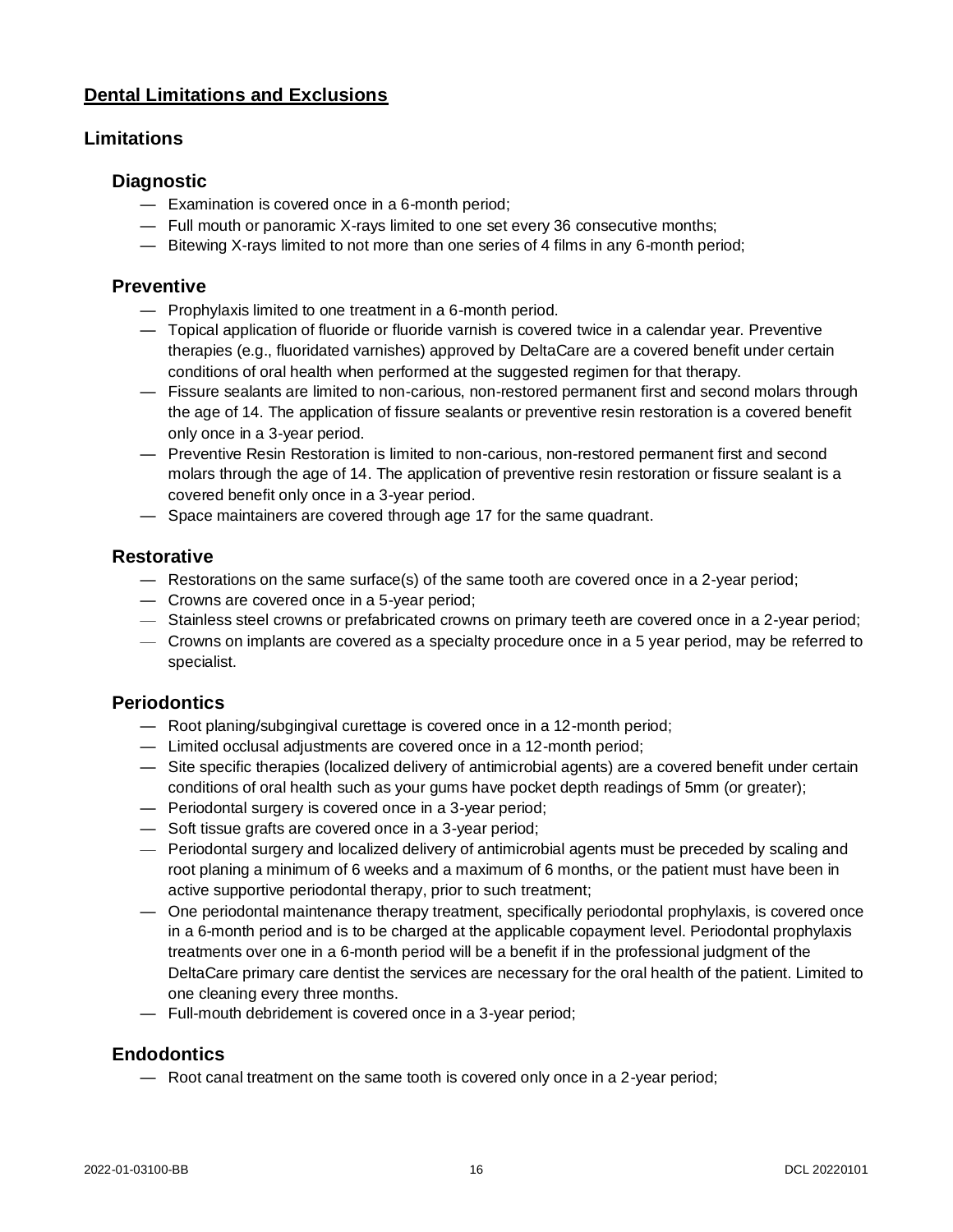# **Prosthodontics**

- Full upper and/or lower dentures are not to exceed one each in any 5-year period and only then if it is unserviceable and cannot be made serviceable;
- Partial dentures are not to be replaced within any 5-year period from initial placement unless necessary due to natural tooth loss where the addition or replacement of teeth to the existing partial is not feasible:
- Denture relines are limited to one per denture during any 12 consecutive months except in the case of an immediate denture then a reline is a benefit 6 months after the initial placement;

# **Accidental Injury**

- Accidental injury. Accidental injury is defined as damage to the hard and soft tissues of the oral cavity resulting from forces external to the mouth. Damages to the hard and soft tissues of the oral cavity from normal masticatory (chewing) function will be covered at the normal schedule of benefits;
- Accidental injury benefits are payable at 100% for an eligible person up to a maximum of \$1,600 per patient per benefit period. Dental accidental injury benefits shall be limited to services provided to an eligible person when evaluation of treatment and development of a written treatment plan is performed within 30 days from the date of injury and shall not include any services for conditions caused by an accident occurring prior to the patient's eligibility date.
- Accidental injury. This program does not provide benefits for services or supplies to the extent that benefits are payable for them under any motor vehicle medical, motor vehicle no-fault, uninsured motorist, underinsured motorist, personal injury protection (PIP), commercial liability, homeowner's policy, or other similar type of coverage;

# **Implant Limitations**

- This benefit is limited to surgical placement of implants where the bone and soft tissues are sound and healthy.
- Additional surgery required to improve the site in order to support an implant is not covered.
- This benefit includes restoration of implants to replace single missing teeth and implants placed to support full or removable partial dentures and the full or partial denture that attaches to the implant.
- This benefit does not include an implant-supported bridge to replace multiple missing teeth.
- Implant services will only be covered if the entire implant procedure (including surgery and prosthetics) is performed while a Member or Dependent is covered under the Contract.

# **Orthodontic Limitations**

This program provides coverage for orthodontic treatment plans provided through DeltaCare Primary Care orthodontists. The cost to the patient for the treatment plan is listed in the Schedule of Benefits and Copayments subject to the following:

- 1. Orthodontic treatment must be provided by a DeltaCare orthodontist.
- 2. Plan benefits cover active comprehensive orthodontic treatment. They include initial examination, diagnosis, consultation, initial banding, active treatment, de-banding and the retention phase of treatment. The retention phase includes the initial construction, placement and adjustments to retainers and office visits.
- 3. Should a patient's coverage be canceled or terminated for any reason, and at the time of cancellation or termination be receiving any orthodontic treatment, the patient and not DeltaCare will be responsible for payment of balance due for treatment provided after cancellation or termination. In such a case the patient's payment shall be based on the provider's allowable fee at the beginning of treatment. The amount will be pro-rated over the number of months to completion of the treatment and, will be payable by the patient on such terms and conditions as are arranged between the patient and the orthodontist.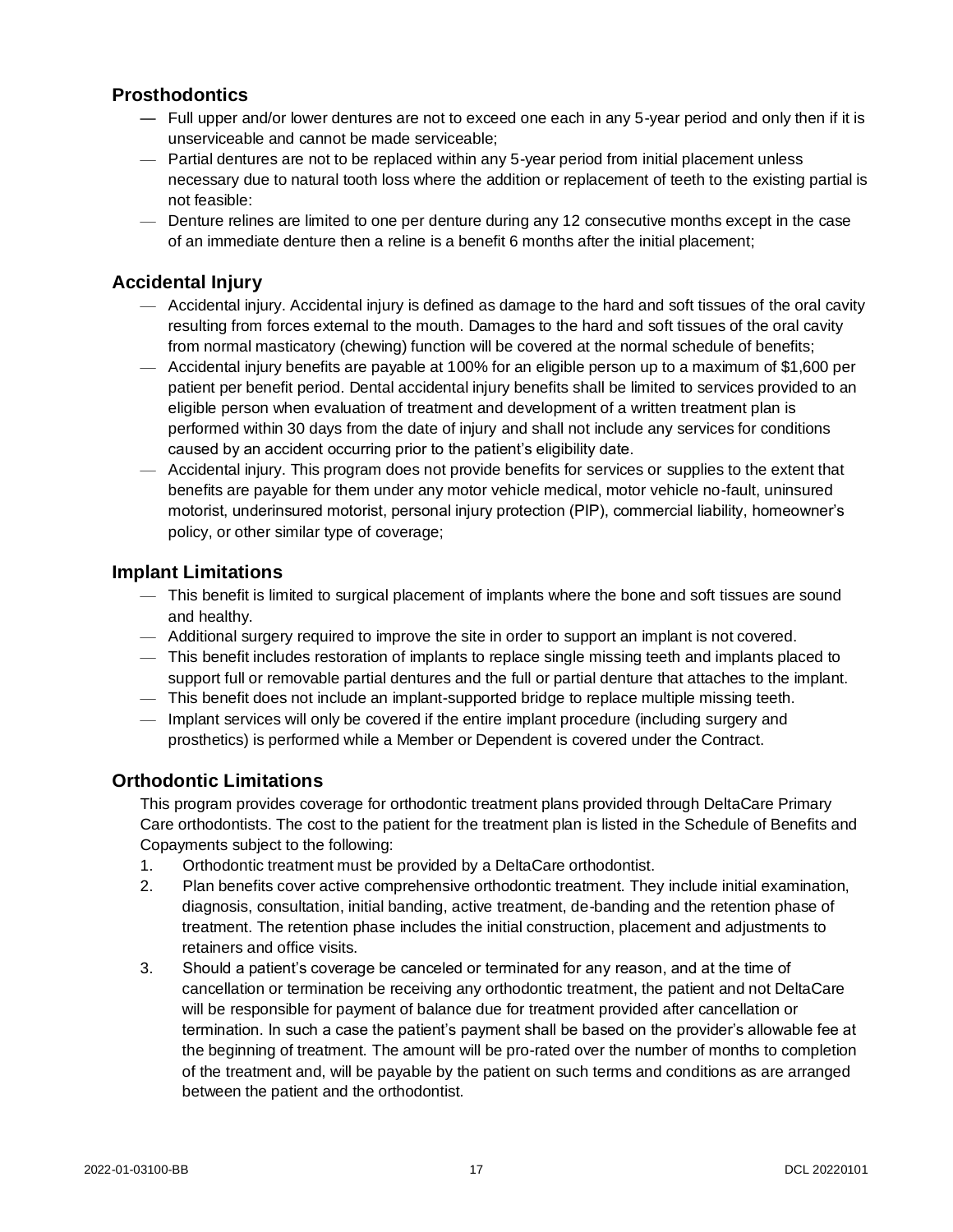- 4. If treatment is not required or the patient chooses not to start treatment after the diagnosis and consultation have been completed by the orthodontist, the patient will be charged a consultation fee of \$25 in addition to diagnostic record fees.
- 5. Comprehensive orthodontic treatment (Phase II) consists of repositioning all or nearly all of the permanent teeth in an effort to make the patient's occlusion as ideal as possible. This treatment usually requires complete fixed appliances; however, when the DeltaCare orthodontist deems it suitable, a European or removable appliance therapy may be substituted at the same coinsurance amount as for fixed appliances.

# **Orthodontic Exclusions**

- 1. Lost, stolen or broken orthodontic appliances, functional appliances, headgear, retainers and expansion appliances;
- 2. Retreatment of orthodontic cases;
- 3. Changes in treatment necessitated by accident of any kind, and/or lack of patient cooperation;
- 4. Surgical procedures incidental to orthodontic treatment;
- 5. Myofunctional therapy;
- 6. Surgical procedures related to cleft palate, micrognathia, or macrognathia;
- 7. Treatment related to temporomandibular joint disturbances;
- 8. Supplemental appliances not routinely utilized in typical Phase II orthodontics;
- 9. Restorative work caused by orthodontic treatment;
- 10. Phase I\* orthodontics is an exclusion as well as activator appliances and minor treatment for tooth guidance and/or arch expansion;
- 11. Extractions solely for the purpose of orthodontics;
- 12. Treatment that began prior to the start of coverage will be prorated: Payment is based on the balance remaining after the down payment and charges prior to the date of eligibility are deducted, except for Orthodontic treatment plans transferred to DDWA from Willamette, which will be prorated based on the amount of months the patient still has remaining in treatment, and any applicable patent co-payments;
- 13. Charges and/or payments incurred before transfer after banding has been initiated will be prorated: Payment is based on the balance remaining after the down payment and charges prior to the date of eligibility are deducted, except for Orthodontic treatment plans transferred to DDWA from Willamette, which will be prorated based on the amount of months the patient still has remaining in treatment, and any applicable patent co-payments
- 14. Transfer after banding has been initiated (except for Orthodontic treatment plans transferred to DDWA from Willamette;
- 15. Composite bands and lingual adaptation of orthodontic bands are considered optional treatment and would be subject to additional charges.
- \*Phase I is defined as early treatment including interceptive orthodontia prior to the development of late mixed dentition.

# **Orthognathic Surgery Limitations**

- 1. Services that would be provided under medical care including but not limited to, hospital and professional services.
- 2. Diagnostic procedures not otherwise covered under this plan.
- 3. Any procedures that are performed in conjunction with orthognathic surgery and are covered benefits under another portion of this plan.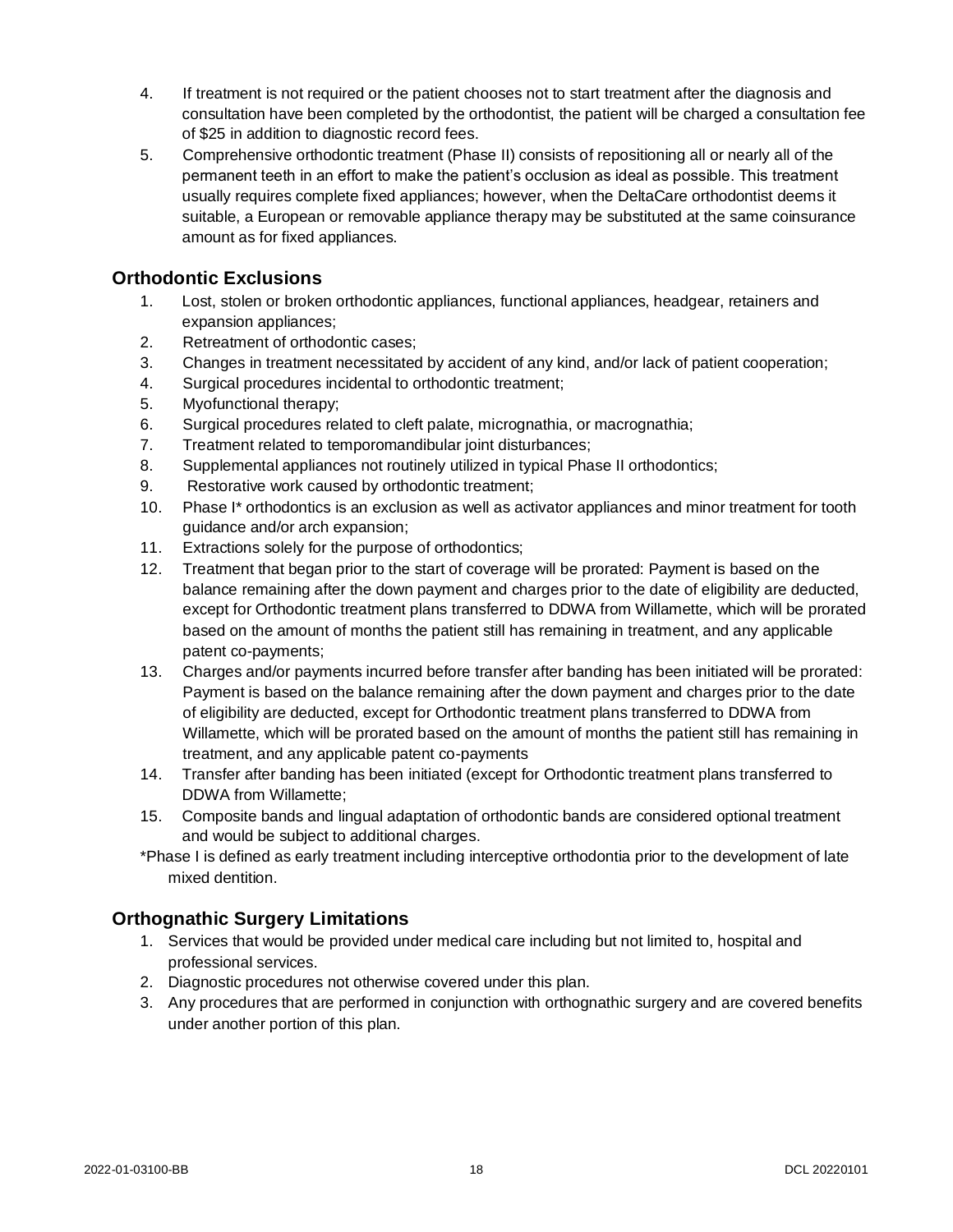# <span id="page-23-0"></span>**General Exclusions**

- General Anesthesia, intravenous and inhalation sedation, and the services of a special anesthesiologist, except that coverage will be provided for general anesthesia and intravenous sedation services in conjunction with any covered dental procedure performed in a dental office if such anesthesia services are medically necessary for enrolled members through age 6, or physically or developmentally disabled;
- Cosmetic dental care. Cosmetic services include, but are not limited to, laminates, veneers or tooth bleaching;
- Services for injuries or conditions which are compensable under Worker's Compensation or Employers' Liability laws, and services which are provided to the eligible person by any federal or state or provincial government agency or provided without cost to the eligible person by any municipality, county or other political subdivision, other than medical assistance in this state, under medical assistance RCW 74.09.500, or any other state, under 42 U.S.C., Section 1396a, section 1902 of the Social Security Act;
- Restorations or appliances necessary to correct vertical dimension or to restore the occlusion; such procedures include restoration of tooth structure lost from attrition, abrasion or erosion without sensitivity and restorations for malalignment of teeth;
- Application of desensitizing agents (treatment for sensitivity or adhesive resin application);
- Experimental services or supplies. Experimental services or supplies are those whose use and acceptance as a course of dental treatment for a specific condition is still under investigation/observation.
- Dental services performed in a hospital and related hospital fees. However, this exclusion will not apply and benefits will be provided for services rendered during such hospital care, including outpatient charges, if all these requirements are met:
	- a. A hospital setting for the dental care must be medically necessary.
	- b. Expenses for such care are not covered under the enrollee's employer-sponsored medical plan.
	- c. Prior to hospitalization, a request for Confirmation of Treatment and Cost of dental treatment performed at a hospital is submitted to and approved by DeltaCare. Such request for Confirmation of Treatment and Cost must be accompanied by a physician's statement of dental necessity.

If hospital or facility care is approved, available benefits will be provided at the same percentage rate as those performed by a participating dental provider, up to the available benefit maximum.

- Loss or theft of fixed or removable prosthetics (crowns, bridges, full or partial dentures);
- Dental expenses incurred in connection with any dental procedure started after termination of eligibility of coverage;
- Dental expenses incurred in connection with any dental procedure started prior to the enrollee's eligibility (except for Orthodontic treatment plans transferred to DDWA from Willamette);
- Cysts and malignancies;
- Laboratory examination of tissue specimen;

Laboratory tests and laboratory exams;

- Any drugs or medicines, even if they are prescribed. This includes analgesics (medications to relieve pain) and patient management drugs, such as pre-medication and nitrous oxide;
- Cases which in the professional judgment of the attending dentist a satisfactory result cannot be obtained or where the prognosis is poor or guarded;
- Prophylactic removal of impactions (asymptomatic, nonpathological);
- Specialist consultations for non-covered benefits;
- Orthodontic treatment which involves therapy for myofunctional problems, TMJ, dysfunctions, micrognathia, macroglossia, or hormonal imbalances causing growth and developmental abnormalities;
- All other services not specifically included on the patient's copayment schedule as a Covered Dental Benefit;
- Treatment of fractures and dislocations to the jaw;
- Dental services received from any dental office other than the assigned dental office, unless expressly authorized in writing by DeltaCare or as cited under "Emergency Care or Urgent Care".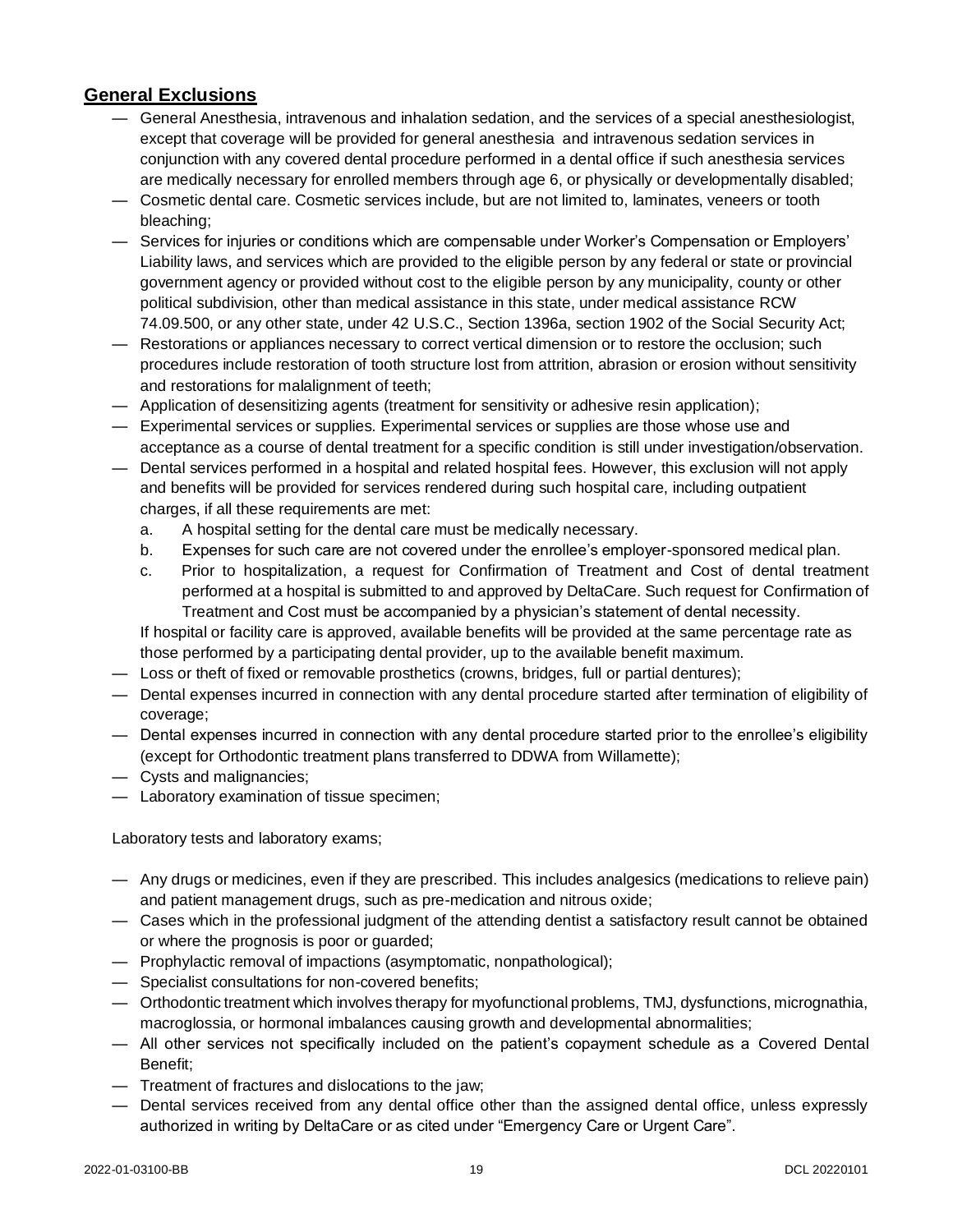# <span id="page-24-0"></span>**Governing Administrative Policies**

The following guidelines are an integral part of the dental program and are consistent with the principles of accepted dental practice and the continued maintenance of good dental health.

In all cases in which the patient selects a more expensive plan of treatment that is not a covered benefit, the more expensive treatment is considered optional. The patient must pay the difference in cost between the dentist's DDWA filed fees for the covered benefit and the optional treatment plus any co-payment for covered benefits.

Failure to pay a scheduled co-payment at the time of service may prevent future dental services from being rendered with the exception of emergency services.

Replacement of prosthetic appliances (crowns, bridges, partials and full dentures) shall be considered only if the existing appliance is no longer functional or cannot be made functional by repair or adjustment and meets the five year limitation for replacement.

#### **Partial Dentures**

- 1. A removable cast metal partial denture is considered the covered benefit in cases where one or more posterior teeth is missing in a dental arch or a combination of one or more posterior and anterior teeth are missing in a dental arch. A three unit bridge is considered the covered benefit if only one anterior tooth is missing in a dental arch. If the patient selects another course of treatment, the patient must pay the difference in cost between the dentists' DDWA filed fees for the covered benefit and the optional treatment, plus any co-payment for the covered benefit.
- 2. If a cast metal partial denture will restore the case, the Primary Care Dentist will apply the difference of the cost of such procedure toward any alternative treatments which the patient and dentist may choose to use. The patient must pay the difference in cost between the dentist's DDWA filed fees for the covered benefit and the optional treatment plus any co-payment for the covered benefit.
- 3. An acrylic partial denture may be considered a covered benefit in cases involving extensive periodontal disease. Patients will pay the applicable co-payment for a cast metal partial denture.

#### **Complete Dentures**

- 4. If, in the construction of a denture, the patient and the Primary Care Dentist decide on personalized restorations or employ specialized techniques as opposed to standard procedures, the patient must pay the difference in cost between the dentist's DDWA filed fees for the covered benefit (a standard denture) and optional treatment (a personalized denture or a denture that employed specialized techniques), plus any co-payment for the covered benefit.
- 5. Full upper and/or lower dentures are not to exceed one each in any five year period from initial placement. The patient is entitled to a new upper or lower denture only if the existing denture is more than five years old and cannot be made satisfactory by either reline or repair.

#### **Fillings and Crowns**

- 6. Crowns will be covered only if there is not enough retention and resistance form left in the tooth to hold a filling. For example, the buccal or lingual walls are either fractured or decayed to the extent that they will not hold a filling.
- 7. In most plans a full cast predominantly metal crown (D2791) is the covered benefit on molar teeth. In these plans all other crowns (high noble, noble, porcelain, porcelain fused to metal) on molar teeth are considered optional treatment. When optional treatment is performed, the patient must pay the difference in cost between the dentist's DDWA filed fees for the covered benefit and the DDWA filed fee for the optional treatment (not to exceed \$200.00), plus any co-payment for the covered benefit. In some plans all crown types are a covered benefit on molar teeth and there is no optional treatment. Always consult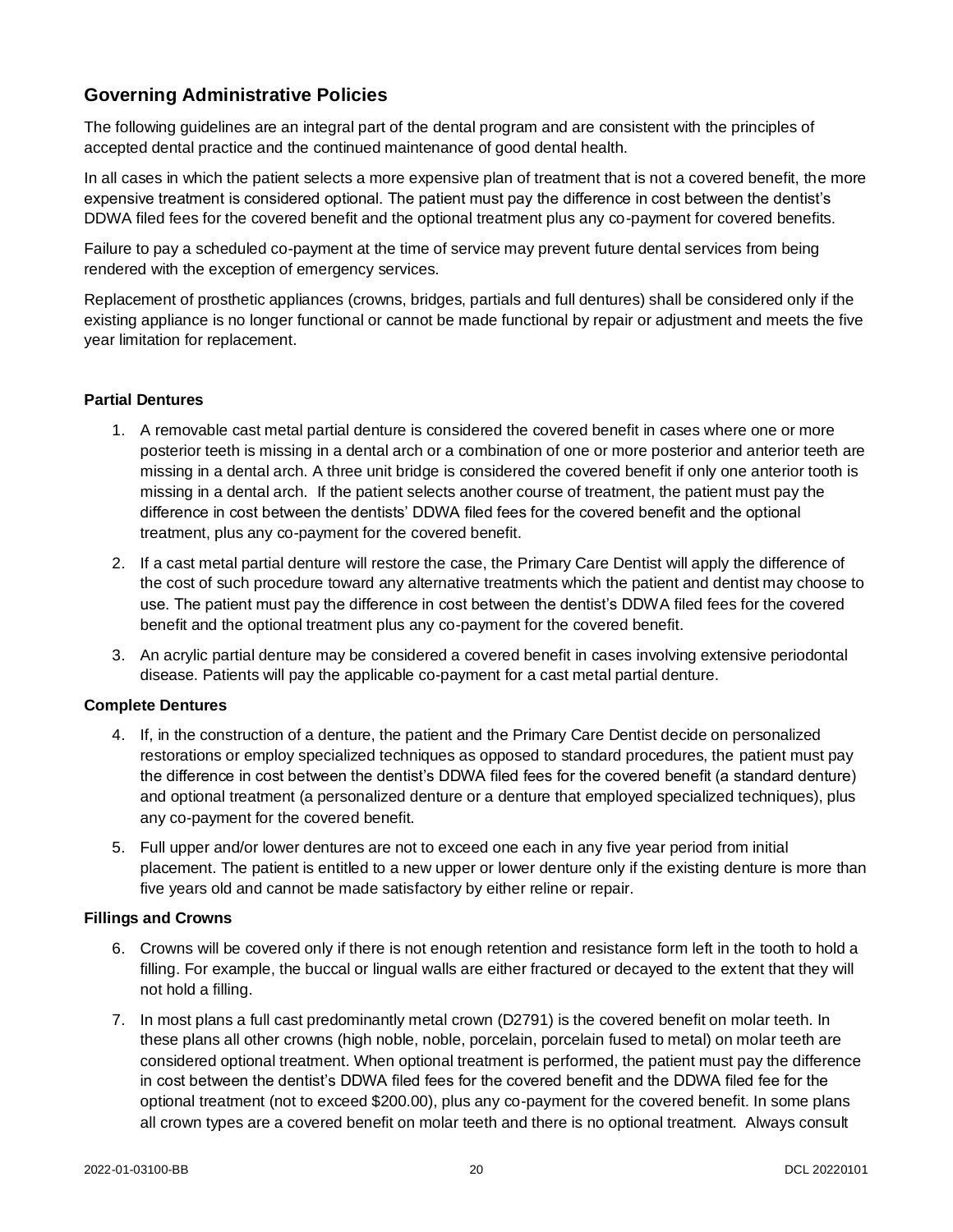the patients benefit plan. The patient must be permitted the option of the cast metal crown as a benefit if desired.

- 8. The DeltaCare program provides amalgam (posterior) and resin-based (anterior) restorations for treatment of caries. If the tooth can be restored with such materials, any other restoration such as a crown or jacket is considered optional, and if provided, the patient must pay the difference in cost between the dentist's DDWA filed fees for the covered benefit and optional treatment, plus any copayment for the covered benefit.
- 9. A restoration is a covered benefit only when required for restorative reasons (radiographic evidence of decay or missing tooth structure). Restorations placed for any other purposes including, but not limited to cosmetics, abrasion, erosion, restoring or altering vertical dimension, or the anticipation of future fractures, are not covered benefits.
- 10. Composite resin restorations in posterior teeth are a covered benefit once in a two-year period.
- 11. Anterior porcelain crowns, porcelain fused to metal or plastic processed to metal type crowns are not a benefit for children under 16 years of age. An allowance will be made for an acrylic crown. If performed, the patient must pay the difference in cost between the dentist's DDWA filed fees for the covered benefit and optional treatment, plus any co-payment for the covered benefit.
- 12. A crown placed on a specific tooth is allowable only once in a five year period from initial placement.
- 13. A crown used as an abutment to a partial denture for purposes of re-contouring, repositioning or to provide additional retention is not covered unless the tooth is decayed to the extent that a crown would be required to restore the tooth whether or not a partial denture is required.

#### **Fixed Bridges**

- 14. A fixed bridge to replace ONE missing permanent anterior tooth is covered for patients 16 or older. Such treatment will be covered if the patient's oral health and general condition permits.
- 15. Fixed bridges for patients under the age of 16 are optional to a partial denture.
- 16. A fixed bridge to replace more than one permanent anterior tooth or any number of permanent posterior teeth is optional to a removable partial denture. The patient must pay the difference in cost between the dentist's filed fee for the covered benefit (a removable partial denture) and the optional treatment (a fixed bridge), plus any co-payment for the covered benefit.
- 17. Fixed bridges are not a benefit when provided in connection with a partial denture on the same arch. A fixed bridge is not a covered benefit once a removable partial denture has been delivered in the same arch.
- 18. Replacement of an existing fixed bridge (to replace ONE missing permanent anterior tooth) is covered after five years from initial placement and only if it involves the same teeth as the prior bridge.

#### **Reconstruction**

19. The DeltaCare Plan provides coverage for procedures necessary to eliminate oral disease and to replace missing teeth. Appliances or restorations necessary to increase vertical dimension, replace or stabilize tooth structure loss by attrition, realignment of teeth, periodontal splinting, gnathologic recordings, equilibration or treatment of disturbances of the temporomandibular joint (TMJ) are not covered benefits, unless the treatment is specifically to manage a TMJ disorder and the group has TMJ benefits specifically included above.

Extensive treatment plans involving 10 or more crowns or units of fixed bridgework is considered full mouth reconstruction. Confirmation of Treatment and Cost must include full treatment plan, full mouth x rays and narratives on requested treatment. Build ups will be included in the full mouth treatment plans. Maximum payable, if approved, is \$3,000 annually up to \$9,000 over 3 consecutive years.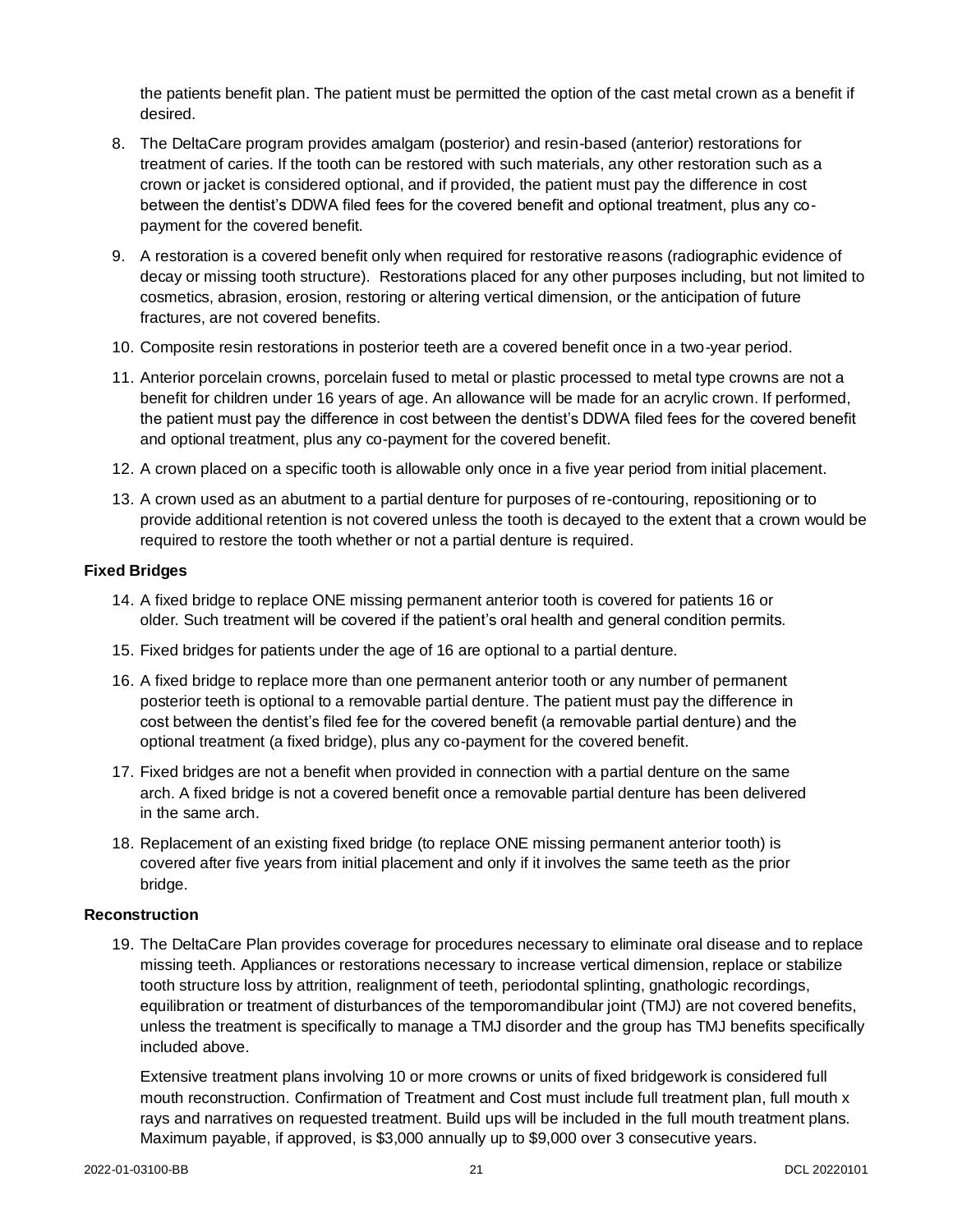#### **Specialized Techniques**

20. Noble or titanium metal for removable appliances, crowns, precision abutments for partials or bridges (overlays, implants, and appliances associated therewith), personalization and characterization, are all considered optional treatment. If performed, the patient must pay the difference in cost between the dentist's DDWA filed fees for the covered benefit and optional treatment, plus any co-payment for the covered benefit. (As long as the patient has the option of the covered benefit procedure.)

#### **Preventive Control Programs**

- 21. Soft tissue management programs are not covered. Periodontal pocket charting, root planing/scaling/curettage, oral hygiene instruction and prophylaxis are covered benefits and, if performed as part of a soft tissue management program, will be provided for listed co-payments, if any.
- 22. Follow-up examinations for reevaluation, particularly periodontal reevaluation, are considered to be part of the general services rendered.

#### **Interim partials (Stayplates)**

23. Interim partials (Stayplates) in conjunction with fixed or removable appliances are only a benefit to replace recently extracted anterior permanent teeth during a healing period.

#### **Frenectomy**

24. The frenum can be excised when the tongue has limited mobility; or there is a large diastema between anterior teeth; or when the frenum interferes with a prosthetic appliance.

#### **Pedodontia**

25. Referrals to a pediatric Dentist must be preauthorized by DeltaCare. Benefits for dependent children through age three are covered at 100% of the agreed upon fee less any applicable co-payments for covered benefits and children four years and older are covered at 50% of agreed upon fee less any applicable co-payments for covered services.

#### **Treatment Planning**

- 26. The objective of this program is to see that all patients are brought to a good level of oral health and that this level of oral health is maintained. To achieve these objectives takes treatment planning. Priorities have been established on the following basis:
	- a. Pain and dysfunction
	- b. Active dental disease active decay and periodontal disease
	- c. Replacement of missing teeth
	- d. Exceptions are made to this treatment planning concept based on individual circumstances.

# **Dental Plan Eligibility and Enrollment**

In these sections, the term "retiree" or "retiring employee" includes an elected or full-time appointed official of the legislative and executive branch of state government eligible to continue enrollment in Public Employees Benefits Board (PEBB) retiree insurance coverage. The term "retiree" or "retiring school employee" includes a retiring nonrepresented employee of an educational service district (ESD) or retiring school employee from a School Employees Benefits Board (SEBB) organization. Additionally, "health plan" is used to refer to a plan offering medical or dental, or both, developed by PEBB and provided by a contracted vendor or self-insured plans administered by the Health Care Authority (HCA).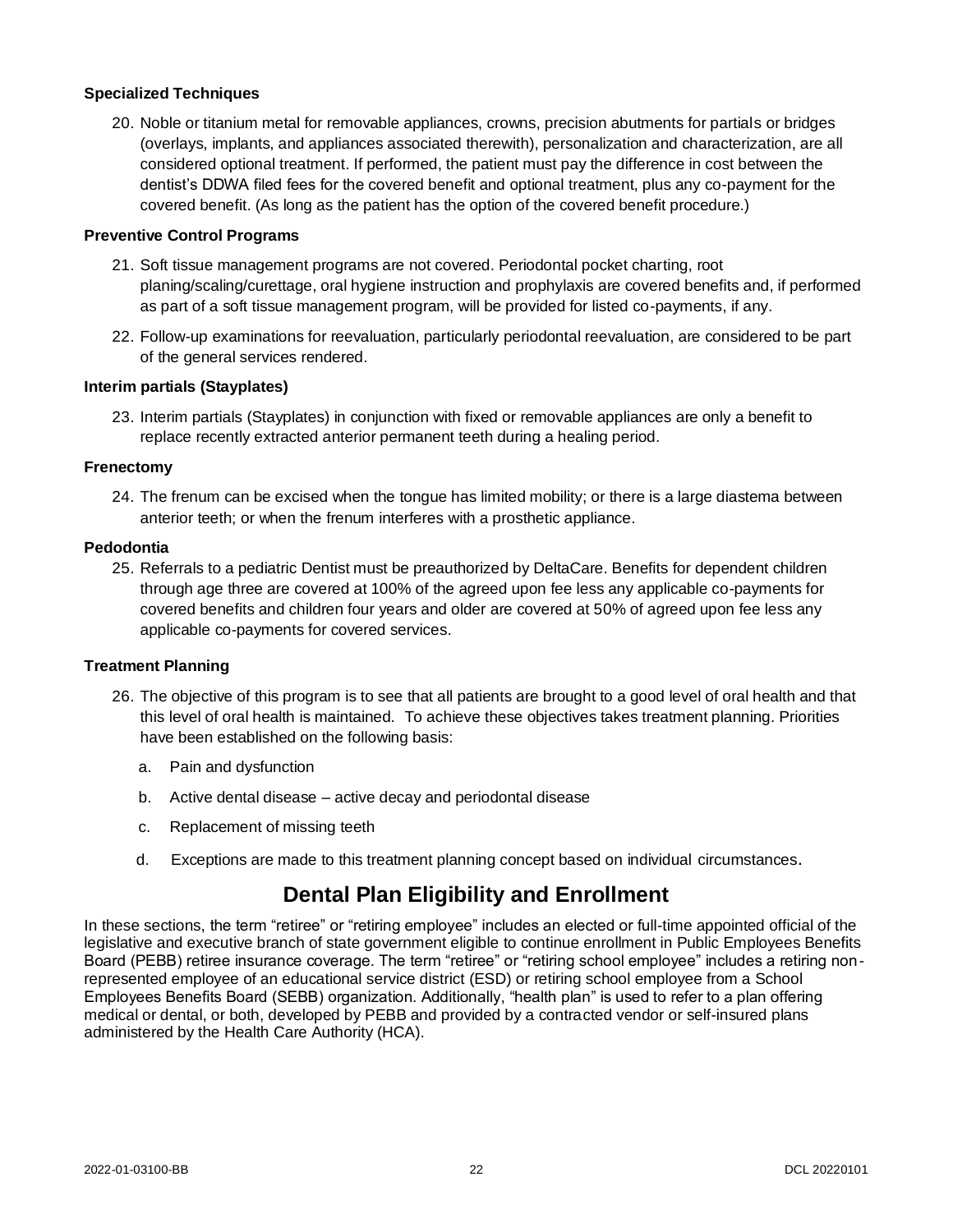# <span id="page-27-0"></span>**Eligibility**

The employee's state agency will inform the employee in writing whether or not they are eligible for PEBB benefits upon employment and whenever their eligibility status changes. The written notice will include information about the employee's right to appeal eligibility and enrollment decisions. An employee of an employer group that contracts with HCA for PEBB benefits should contact their payroll or benefits office for eligibility criteria. Information about an employee's right to an appeal can be found in the section titled "*Appeal Rights*." For information on how to enroll, see the section titled "*Enrollment*."

The PEBB Program determines if a retiring employee or retiring school employee is eligible to enroll in PEBB retiree insurance coverage upon receipt of a completed *PEBB Retiree Election Form*. If the retiring employee or retiring school employee does not have substantive eligibility or does not meet the procedural requirements for enrollment in PEBB retiree insurance coverage, the PEBB Program will notify them of their right to appeal. Information about appealing a PEBB Program decision can be found in the section titled "*Appeal Rights*." For information on how to enroll, see the section titled "*Enrollment*."

The PEBB Program determines if a dependent is eligible to enroll or continue enrollment in PEBB retiree insurance coverage as a survivor upon receipt of a completed *PEBB Retiree Election Form*. If the survivor does not meet the eligibility and procedural requirements for enrollment in PEBB retiree insurance coverage, the PEBB Program will notify them of their right to appeal. Information about appealing a PEBB Program decision can be found in the section titled "*Appeal Rights*." For information on how to enroll, see the section titled "*Enrollment*."

The PEBB Program determines eligibility for continuation coverage. If the subscriber is not eligible for continuation coverage, the PEBB Program will notify them of the right to appeal. Information about appealing a PEBB Program decision can be found in the section titled "*Appeal Rights*." For information on how to enroll, see the section titled "*Enrollment*."

**A retiree, a survivor, and their enrolled dependents are required to enroll and stay enrolled in Medicare Part A and Part B, if eligible.** This is a condition of their enrollment in a PEBB retiree health plan. A retiree or survivor must provide a copy of their or their dependent's Medicare card or entitlement letter from the Social Security Administration with Medicare Part A and Part B effective dates to the PEBB Program as proof of enrollment in Medicare. If a retiree, survivor, or their dependent is not enrolled in either Medicare Part A or Part B on their 65th birthday, the retiree or survivor must provide the PEBB Program with a copy of the denial letter from the Social Security Administration. The only exception to this rule is for an employee or school employee who retired on or before July 1, 1991.

To enroll an eligible dependent the subscriber must follow the procedural requirements described in the section titled "*Enrollment*." The PEBB Program or employing agency verifies the eligibility of all dependents and requires the subscriber to provide documents that prove a dependent's eligibility.

The following are eligible as dependents:

- 1. Legal spouse.
- 2. State-registered domestic partner as defined in Washington State statute and substantially equivalent legal unions from other jurisdictions as defined in Washington State statute.
- 3. Children. Children are eligible through the last day of the month in which their 26th birthday occurred except as described in subsection (g) of this section. Children are defined as the subscriber's:
	- a. Children as defined in Washington State statutes that establish a parent-child relationship, except when parental rights have been terminated;
	- b. Children of the subscriber's spouse, based on the spouse's establishment of a parent-child relationship, except when parental rights have been terminated. The stepchild's relationship to the subscriber (and eligibility as a dependent) ends on the same date the marriage with the spouse ends through divorce, annulment, dissolution, termination, or death;
	- c. Children for whom the subscriber has assumed a legal obligation for total or partial support in anticipation of adoption of the child;
	- d. Children of the subscriber's state-registered domestic partner, based on the state-registered domestic partner's establishment of a parent-child relationship, except when parental rights have been terminated.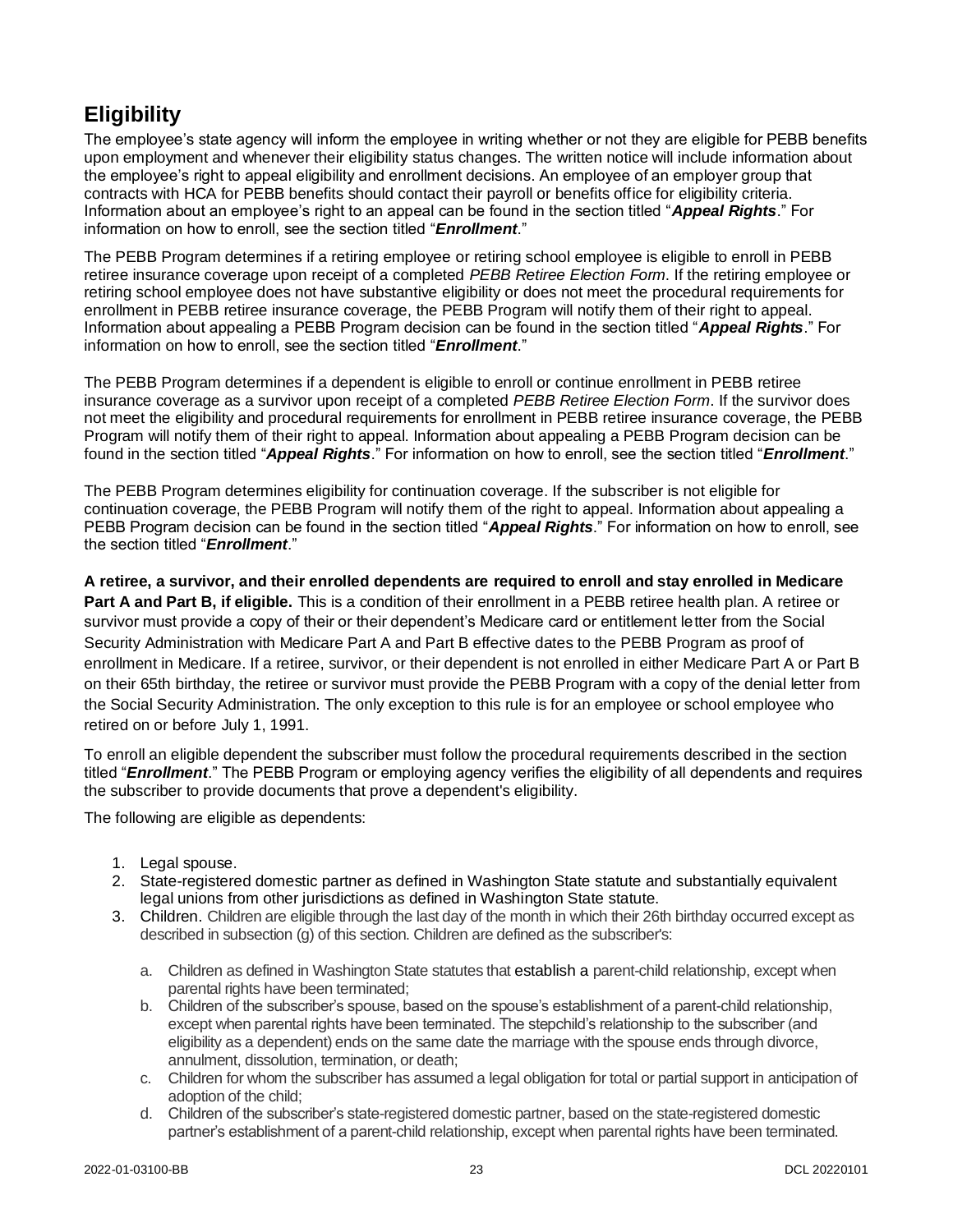The child's relationship to the subscriber (and eligibility as a dependent) ends on the same date the subscriber's legal relationship with the state-registered domestic partner ends through divorce, annulment, dissolution, termination, or death;

- e. Children specified in a court order or divorce decree for whom the subscriber has a legal obligation to provide support or health care coverage;
- f. Extended dependent in the legal custody or legal guardianship of the subscriber, the subscriber's spouse, or the subscriber's state-registered domestic partner. The legal responsibility is demonstrated by a valid court order and the child's official residence with the custodian or guardian. Extended dependent child does not include a foster child unless the subscriber, the subscriber's spouse, or the subscriber's state-registered domestic partner has assumed a legal obligation for total or partial support in anticipation of adoption; and
- g. Children of any age with a developmental or physical disability that renders the child incapable of selfsustaining employment and chiefly dependent upon the subscriber for support and maintenance provided such condition occurs before the age of 26. The following requirements apply to a dependent child with a disability:
	- The subscriber must provide proof of the disability and dependency within 60 days of the child's attainment of age 26;
	- The subscriber must notify the PEBB Program in writing when the child is no longer eligible under this subsection;
	- A child with a developmental or physical disability who becomes self-supporting is not eligible under this subsection as of the last day of the month in which they become capable of self-support;
	- A child with a developmental or physical disability age 26 and older who becomes capable of selfsupport does not regain eligibility under this subsection if they later become incapable of self-support; and
	- The PEBB Program (with input from the medical plan if enrolled in medical) will periodically verify the eligibility of a dependent child with a disability beginning at age 26, but no more frequently than annually after the two-year period following the child's 26th birthday. Verification will require renewed proof of disability and dependence from the subscriber.

# <span id="page-28-0"></span>**Enrollment**

A subscriber or their dependent who has more than one source of eligibility for enrollment is limited to a single enrollment in a dental plan in the PEBB Program or either the PEBB or School Employees Benefits Board (SEBB) Program.

For example:

- A dependent child who is eligible for dental enrollment under two parents working for the same, or two different employing agencies that participate in PEBB benefits may be enrolled as a dependent under both parents but is limited to a single enrollment in PEBB dental; or
- A dependent child who is an eligible dependent of an employee in the PEBB Program and an eligible dependent of a school employee in the SEBB Program may only be enrolled as a dependent under one parent under either the PEBB or SEBB Program.

**An employee is required to enroll in a dental plan as described in PEBB Program rules.** Any dependents enrolled in PEBB dental coverage will be enrolled in the same dental plan as the employee.

**A continuation coverage subscriber, a retiree, or a survivor may enroll in a dental plan.** Any dependents enrolled in PEBB dental coverage will be enrolled in the same dental plan as the subscriber. If a retiree or survivor chooses to enroll in a dental plan under PEBB retiree insurance coverage, any dependents enrolled on the retiree or survivor's account will also be enrolled in dental coverage.

# **How to Enroll**

**An employee** must submit a *PEBB Employee Enrollment/Change* form to their employing agency when they become newly eligible or regain eligibility for PEBB benefits. The form must be received no later than 31 days after the date the employee becomes eligible or regains eligibility. If the employee does not return the form by the deadline, the employee will be enrolled in the Uniform Dental Plan, and any eligible dependents cannot be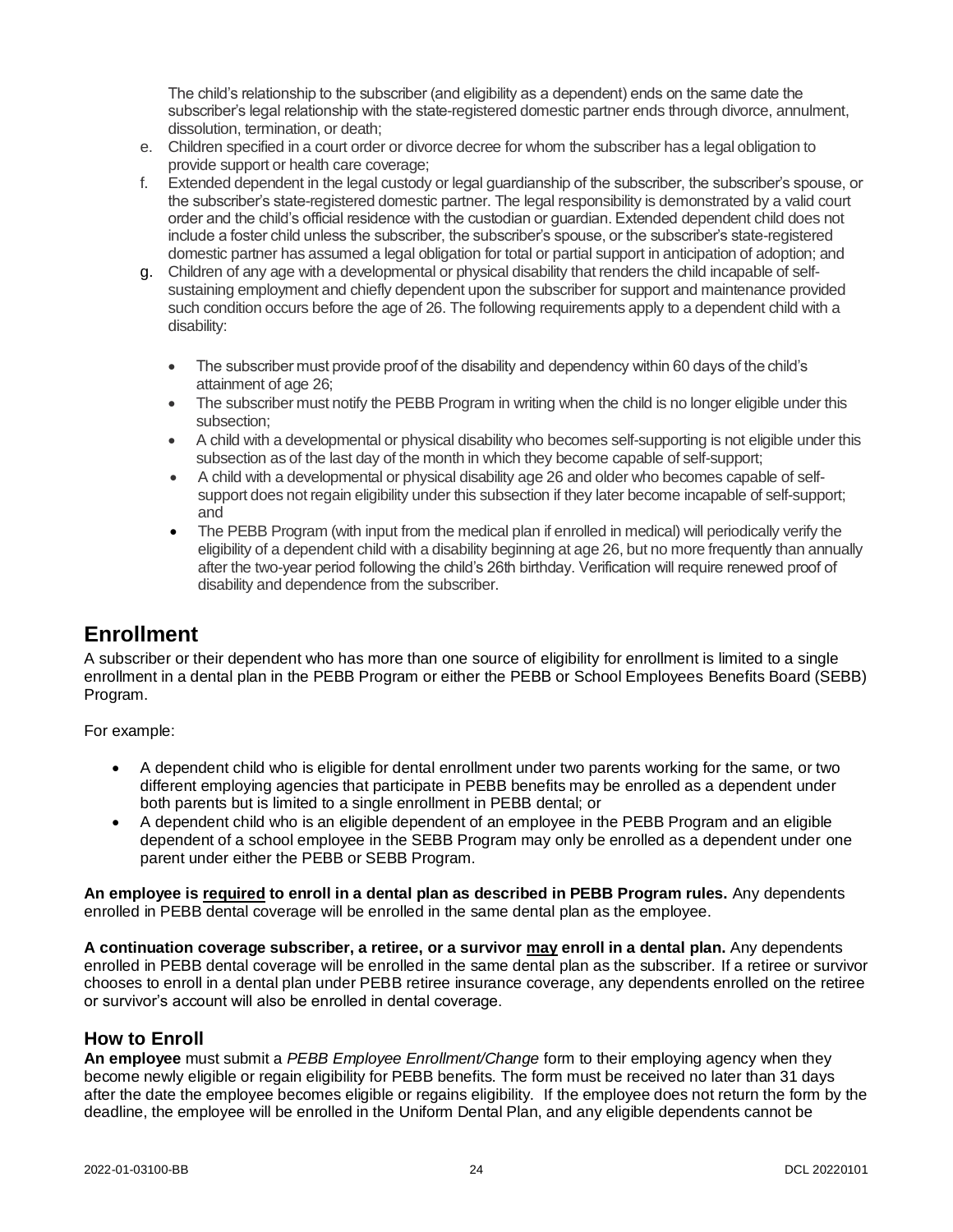enrolled until the PEBB Program's next annual open enrollment or when a qualifying event occurs that creates a special open enrollment for enrolling a dependent.

**A retiree or a survivor** must submit a *PEBB Retiree Election Form* along with any other required form, to the PEBB Program. The forms must be received within the required enrollment time limits listed under the section titled "*When Dental Coverage Begins*." The first premium payment and applicable premium surcharges are due to HCA no later than 45 days after the election period ends.

**To enroll an eligible dependent**, the subscriber must include the dependent's information on the form and provide the required document(s) as proof of the dependent's eligibility. A dependent must be enrolled in the same health plan coverage as the subscriber. The dependent will not be enrolled in PEBB health plan coverage if the PEBB Program or the employing agency is unable to verify their eligibility within the PEBB Program enrollment timelines.

**A subscriber enrolling in continuation coverage** may enroll by submitting the required forms to the PEBB Program. The PEBB Program must receive the election no later than 60 days from the date the enrollee's PEBB health plan coverage ended or from the postmark date on the election notice sent by the PEBB Program, whichever is later. The first premium payment and applicable premium surcharges are due no later than 45 days after the election period ends as described above. Premiums associated with continuing PEBB dental must be made to HCA. For more information see the section titled "*Options For Continuing PEBB Dental Coverage*."

A subscriber or their dependent may also enroll during the PEBB Program's annual open enrollment (see the section titled "*Annual Open Enrollment*") or during a special open enrollment (see the section titled "*Special Open Enrollment*"). The subscriber must provide evidence of the event that created the special open enrollment.

**A subscriber must provide notice to remove a dependent** who is no longer eligible due to divorce, annulment, dissolution, or a qualifying event of a dependent ceasing to be eligible as a dependent child. The notice must be received within 60 days of the last day of the month the dependent no longer meets the eligibility criteria described in the section titled "*Eligibility*." **An employee** must notify their employing agency. **Any other subscriber** must notify the PEBB Program. Consequences for not submitting notice within 60 days may include, but are not limited to:

- The dependent losing eligibility to continue PEBB dental coverage under one of the continuation coverage options described in the section titled "*Options For Continuing PEBB Dental coverage*;"
- The subscriber being billed for claims paid by the dental plan for services that were received after the dependent lost eligibility;
- The subscriber being unable to recover subscriber-paid insurance premiums for the dependent that lost their eligibility; and
- The subscriber being responsible for premiums paid by the state for the dependent's dental plan coverage after the dependent lost eligibility.

# <span id="page-29-0"></span>**When Dental Coverage Begins**

**For an employee and their eligible dependents, enrolling no later than 31 days after the date the employee becomes newly eligible**, dental coverage begins the first day of the month following the date the employee becomes eligible. If the employee becomes eligible on the first working day of the month, then coverage begins on that date. For eligible faculty hired on a quarter-to-quarter or semester-to-semester basis, dental coverage begins the first day of the month following the beginning of the second consecutive quarter or semester. If the first day of the second consecutive quarter or semester is the first working day of the month, dental coverage begins on that day.

**For an employee and their eligible dependents enrolling no later than 31 days after the date the employee regains eligibility** following a period of leave or after being between periods of leave described in PEBB Program rules, dental coverage begins the first day of the month the employee is in pay status eight or more hours. For faculty who regain eligibility no later than the 12th month after the month in which they lost eligibility for the employer contribution toward PEBB benefits, dental coverage begins the first day of the month in which the quarter or semester begins.

**For an eligible retiring employee or retiring school employee** and their eligible dependents, the PEBB Program must receive the required form(s) **no later than 60 days** after the employee's or school employee's employer-paid coverage, Consolidated Omnibus Budget Reconciliation Act (COBRA) coverage, or continuation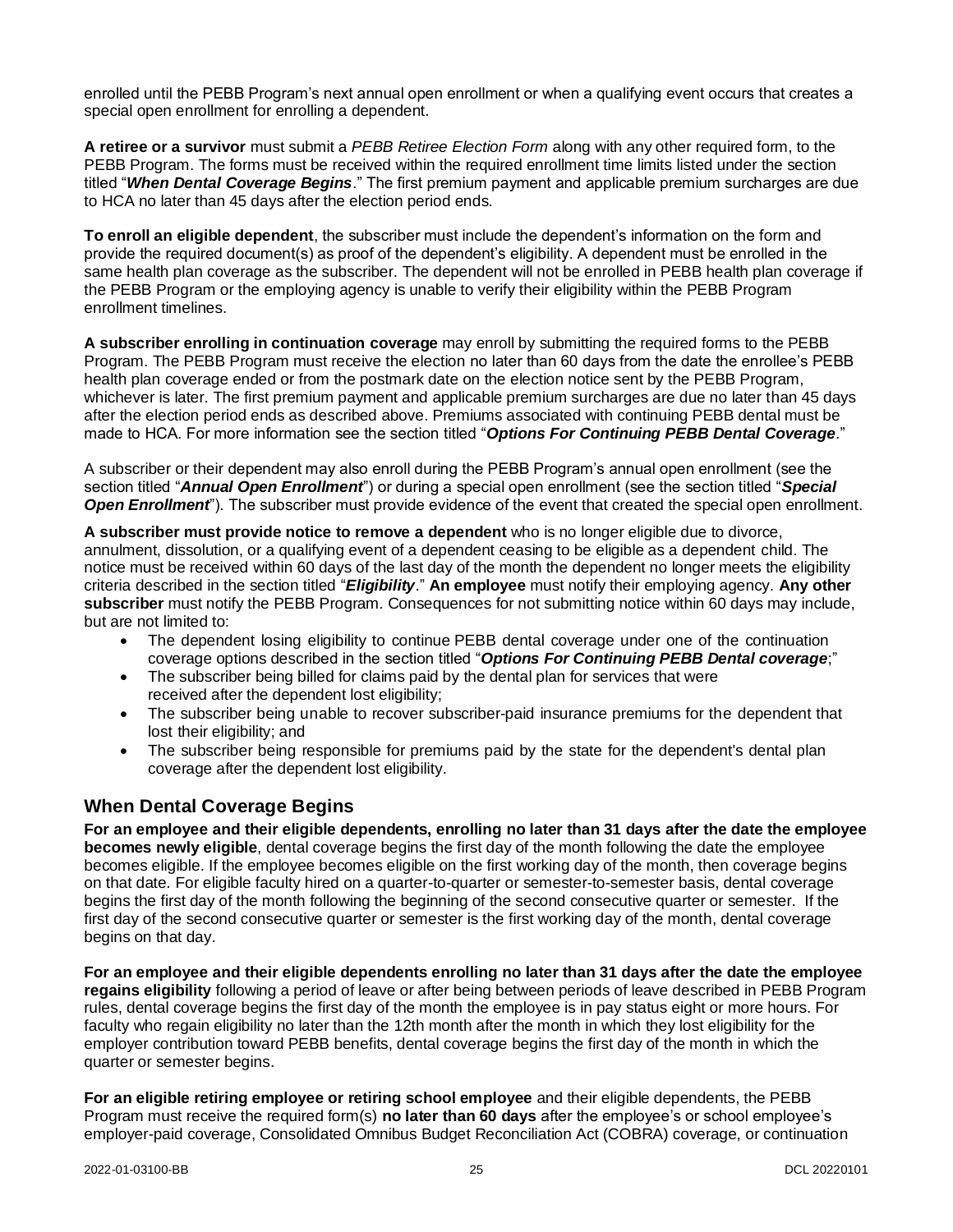coverage ends. Dental coverage begins on the first day of the month after the employer-paid coverage, COBRA coverage, or continuation coverage ends.

**For an eligible elected or full-time appointed official** and their eligible dependents, the PEBB Program must receive the required form(s) **no later than 60 days** after the official leaves public office. Dental coverage begins the first day of the month following the date the official leaves public office.

**For an eligible survivor of a retiree** and their eligible dependents, the PEBB Program must receive the required form(s) **no later than 60 days** after the death of the retiree. Dental coverage will be continued without a gap subject to payment of premiums and applicable premium surcharges.

**For an eligible survivor of an employee or school employee** and their eligible dependents, the PEBB Program must receive the required form(s) **no later than 60 days** after the later of the date of the employee's or school employee's death, or the date the survivor's PEBB, educational service district, or School Employees Benefits Board (SEBB) insurance coverage ends. Dental coverage begins the first day of the month following the later of the date of the employee's or school employee's death or the date the survivor's PEBB, educational service district, or SEBB insurance coverage ends. This does not include emergency service personnel killed in the line of duty.

**For an eligible employee or school employee determined to be retroactively eligible for disability retirement** and their eligible dependents, the PEBB Program must receive the required form(s) and formal determination letter **no later than 60 days** after the date on the determination letter. Dental coverage begins on the date chosen by the employee or school employee as allowed under PEBB Program rules.

**For an eligible survivor of an emergency service personnel killed in the line of duty** and their eligible dependents, the PEBB Program must receive the required form(s) **no later than 180 days after the later of**:

- The date on the letter from the Department of Retirement Systems or the Board for Volunteer Firefighters and Reserve Officers that informs the survivor that they are determined to be an eligible survivor;
- The date of the emergency service worker's death; or
- The last day the survivor was covered under any health plan through the emergency service worker's employer or COBRA coverage from the emergency service worker's employer.

Dental coverage begins on the date chosen as allowed under PEBB Program rules.

**For a retiree or a survivor who deferred** enrollment and is enrolling in a PEBB retiree health plan, the PEBB Program must receive the required forms and evidence of continuous enrollment **no later than 60 days** after a loss of the other qualifying coverage. Dental coverage begins the first day of the month after the other qualifying coverage ends. See the section titled "*Annual Open Enrollment*" for an additional enrollment timeline.

**For a continuation coverage subscriber** and their eligible dependents enrolling when newly eligible due to a qualifying event, dental coverage begins the first day of the month following the day they lost eligibility for PEBB dental plan coverage.

**For a subscriber or their eligible dependents enrolling during the PEBB Program's annual open enrollment,** dental coverage begins January 1 of the following year.

**For a subscriber or their eligible dependents enrolling during a special open enrollment,** dental coverage begins the first of the month following the later of the event date or the date the required form is received. If that day is the first of the month, dental coverage begins on that day.

#### **Exceptions:**

- 1. If the special open enrollment is due to the birth or adoption of a child, or when the subscriber has assumed a legal obligation for total or partial support in anticipation of adoption of a child, dental coverage will begin as follows:
	- For an employee, dental coverage will begin the first day of the month in which the event occurs;
	- For a newly born child, dental coverage will begin the date of birth;
	- For a newly adopted child, dental coverage will begin on the date of placement or the date a legal obligation is assumed in anticipation of adoption, whichever is earlier; or
	- For a spouse or state-registered domestic partner of a subscriber, dental coverage will begin the first day of the month in which the event occurs.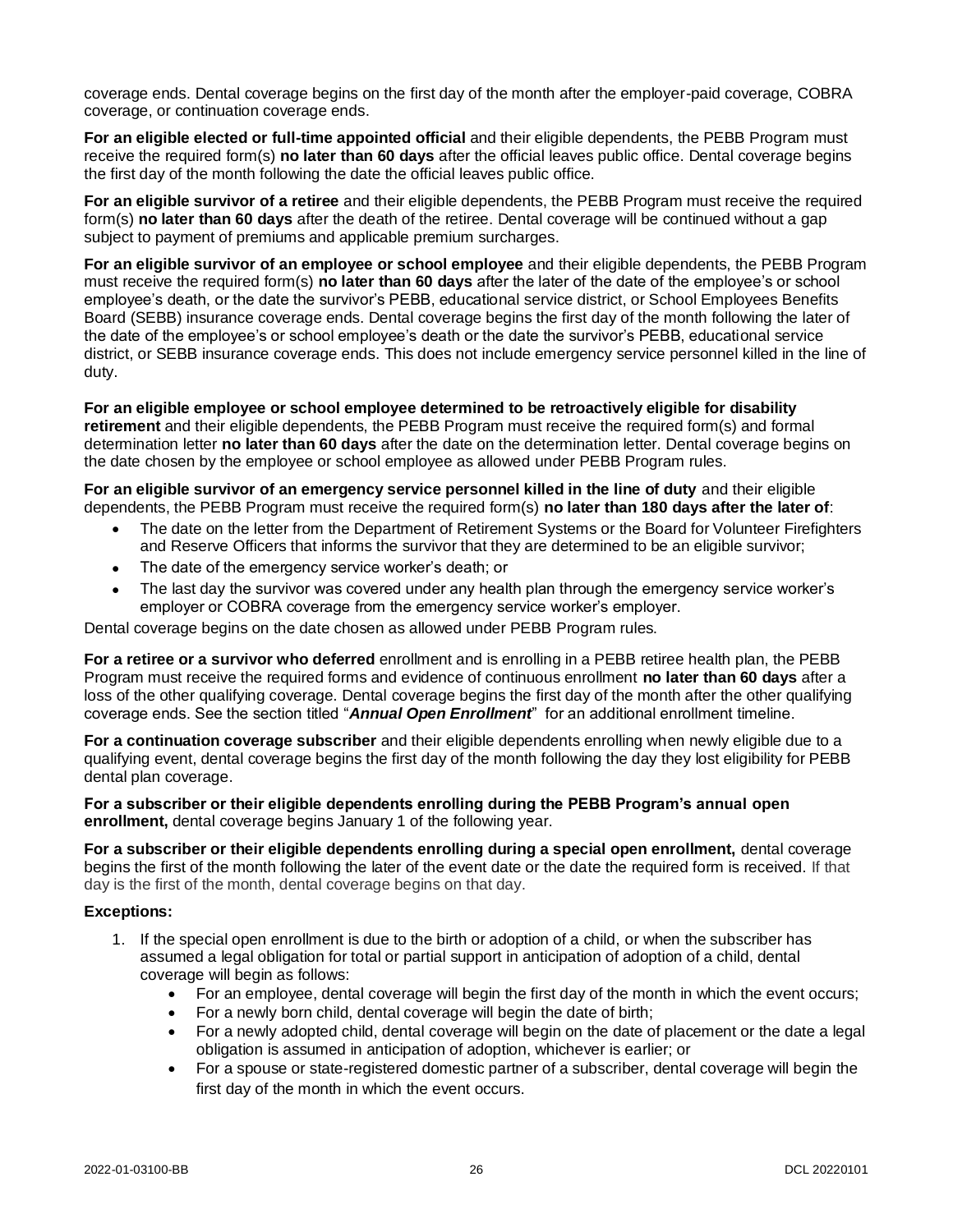2. If the special open enrollment is due to enrollment of an extended dependent or a dependent child with a disability, dental coverage will begin the first day of the month following the later of the event date or eligibility certification.

# <span id="page-31-0"></span>**Annual Open Enrollment**

An employee may make the following changes to their enrollment during the PEBB Program's annual open enrollment:

- Enroll or remove eligible dependents
- Change their dental plan

A retiree, survivor, or continuation coverage subscriber may make the following changes to their enrollment during the PEBB Program's annual open enrollment:

- Enroll in or terminate enrollment in a dental plan
- Enroll or remove eligible dependents
- Change their dental plan

An employee must submit the election change online in PEBB My Account or return the required form to their employing agency. Any other subscriber must submit the election change online in PEBB My Account or return the required forms to the PEBB Program. The forms must be received no later than the last day of the annual open enrollment. The enrollment change will become effective January 1 of the following year.

**Exception:** A continuation coverage subscriber, a retiree, or a survivor may voluntarily terminate enrollment in a dental plan at any time by submitting a request in writing to the PEBB Program. Enrollment in the dental plan will be terminated the last day of the month in which the PEBB Program receives the request or on the last day of the month specified in the termination request, whichever is later. If the request is received on the first day of the month, dental plan enrollment will be terminated on the last day of the previous month.

### **Special Open Enrollment**

A subscriber may change their enrollment outside of the annual open enrollment if a special open enrollment event occurs. However, the change in enrollment must be allowable under Internal Revenue Code (IRC) and Treasury Regulations, and correspond to, and be consistent with, the event that creates the special open enrollment for the subscriber, their dependent, or both. A special open enrollment event must be an event other than an employee gaining initial eligibility or regaining eligibility for PEBB benefits.

The special open enrollment may allow a subscriber to:

- Enroll in or change their dental plan
- Enroll or remove eligible dependents

To make an enrollment change, the employee must submit the required forms to their employing agency. Any other subscriber must submit the required forms to the PEBB Program. The forms must be received no later than 60 days after the event that creates the special open enrollment. In addition, the PEBB Program or the employing agency will require the subscriber to provide proof of the dependent's eligibility, evidence of the event that created the special open enrollment, or both.

#### **Exceptions:**

- If a subscriber wants to enroll a newborn or child whom the subscriber has adopted or has assumed a legal obligation for total or partial support in anticipation of adoption in PEBB health plan coverage, the subscriber should notify their employing agency or the PEBB Program by submitting the required forms as soon as possible to ensure timely payment of claims. If adding the child increases the premium, the required forms must be received no later than 60 days after the date of the birth, adoption, or the date the legal obligation is assumed for total or partial support in anticipation of adoption.
- A continuation coverage subscriber, a retiree, or a survivor may voluntarily terminate enrollment in a dental plan at any time by submitting a request in writing to the PEBB Program. Enrollment in the dental plan will be terminated the last day of the month in which the PEBB Program receives the request or on the last day of the month specified in the termination request, whichever is later. If the request is received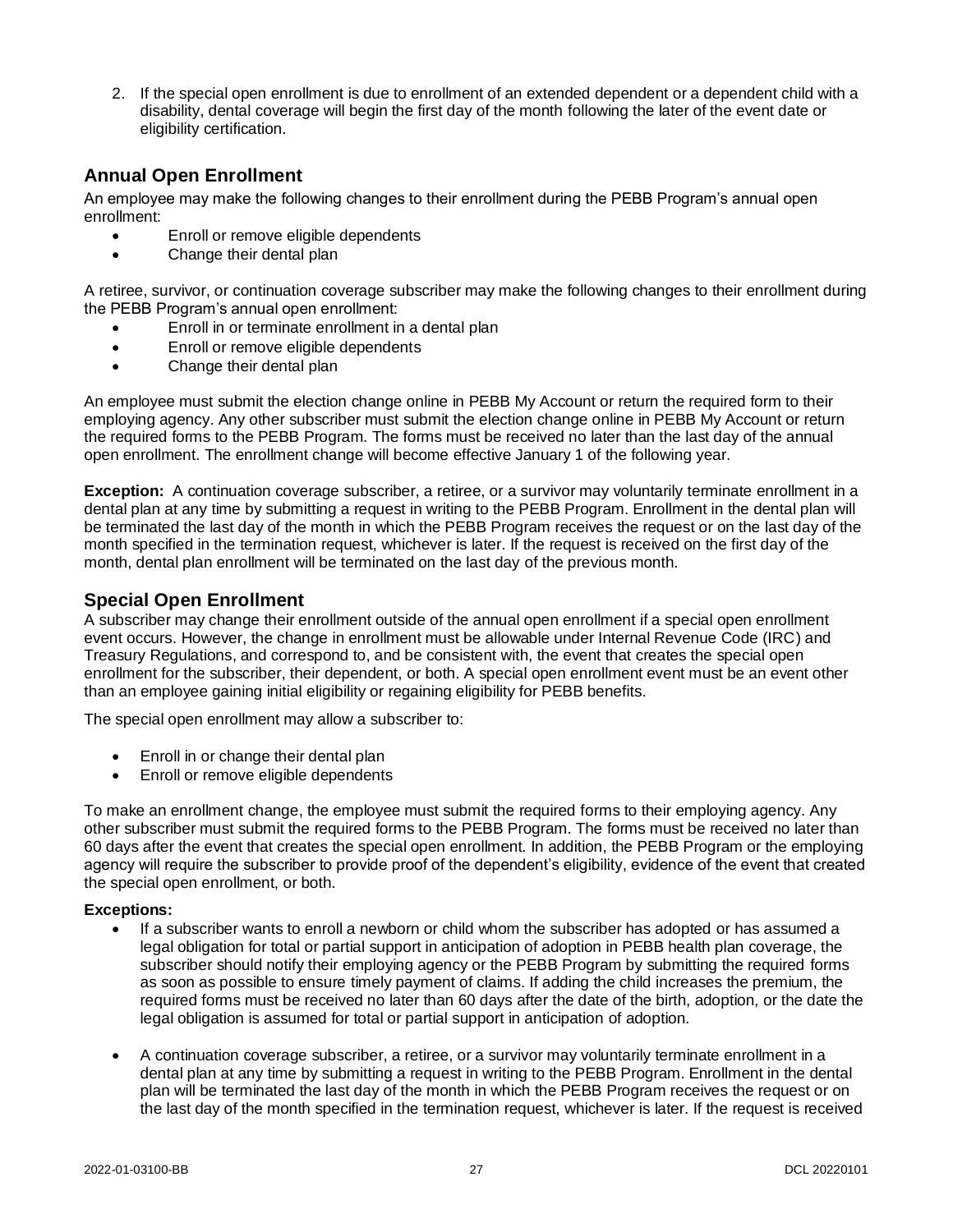on the first day of the month, dental plan enrollment will be terminated on the last day of the previous month.

#### <span id="page-32-0"></span>**When may a subscriber change their health plan?**

Any one of the following events may create a special open enrollment:

- 1. Subscriber gains a new dependent due to:
- a. Marriage or registering a state-registered domestic partnership;
- b. Birth, adoption, or when the subscriber has assumed a legal obligation for total or partial support in anticipation of adoption; or
- c. A child becoming eligible as an extended dependent through legal custody or legal guardianship.

Note: A subscriber may not change their health plan if their state-registered domestic partner or stateregistered domestic partner's child is not a tax dependent.

- 2. Subscriber or their dependent, loses other coverage under a group health plan or through health insurance coverage, as defined by the Health Insurance Portability and Accountability Act (HIPAA);
- 3. Subscriber has a change in employment status that affects their eligibility for the employer contribution toward their employer-based group health plan;
- 4. Subscriber's dependent has a change in their own employment status that affects their eligibility for the employer contribution under their employer-based group health plan;

Note: "Employer contribution" means contributions made by the dependent's current or former employer toward health coverage as described in the Treasury Regulation.

5. Subscriber or their dependent has a change in residence that affects health plan availability. If the subscriber moves and their current health plan is not available in the new location, the subscriber must select a new health plan, otherwise there will be limited accessibility to network providers and covered services;

Exception: A dental plan is considered available if a provider is available within 50 miles of the subscriber's new residence.

- 6. A court order requires the subscriber, or any other individual to provide insurance coverage for an eligible dependent of the subscriber (a former spouse or former state-registered domestic partner is not an eligible dependent);
- 7. Subscriber or their dependent enrolls in coverage under Medicaid or a state Children's Health Insurance Program (CHIP), or the subscriber or their dependent loses eligibility for coverage under Medicaid or CHIP;
- 8. Subscriber or their dependent becomes eligible for a state premium assistance subsidy for PEBB health plan coverage from Medicaid or CHIP;
- 9. Subscriber or their dependent enrolls in coverage under Medicare, or the subscriber or their dependent loses eligibility for coverage under Medicare, or enrolls in or terminates enrollment in a Medicare Advantage-Prescription Drug or a Part D plan. If the subscriber's current medical plan becomes unavailable due to the subscriber's or their dependent's enrollment in Medicare, the subscriber must select a new medical plan;
- 10. Subscriber or their dependent's current medical plan becomes unavailable because the subscriber or enrolled dependent is no longer eligible for a health savings account (HSA); or
- 11. Subscriber or their dependent experiences a disruption of care for active and ongoing treatment that could function as a reduction in benefits for the subscriber or their dependent. The subscriber may not change their health plan election if the subscriber or their dependent's physician stops participation with the subscriber's health plan unless the PEBB Program determines that a continuity of care issue exists. The PEBB Program will consider but is not limited to considering the following:
	- a. Active cancer treatment such as chemotherapy or radiation therapy;
	- b. Treatment following a recent organ transplant;
	- c. A scheduled surgery;
	- d. Recent major surgery still within the postoperative period; or
	- e. Treatment for a high-risk pregnancy.

**Note:** If an enrollee's provider or dental care facility discontinues participation with this dental plan, the enrollee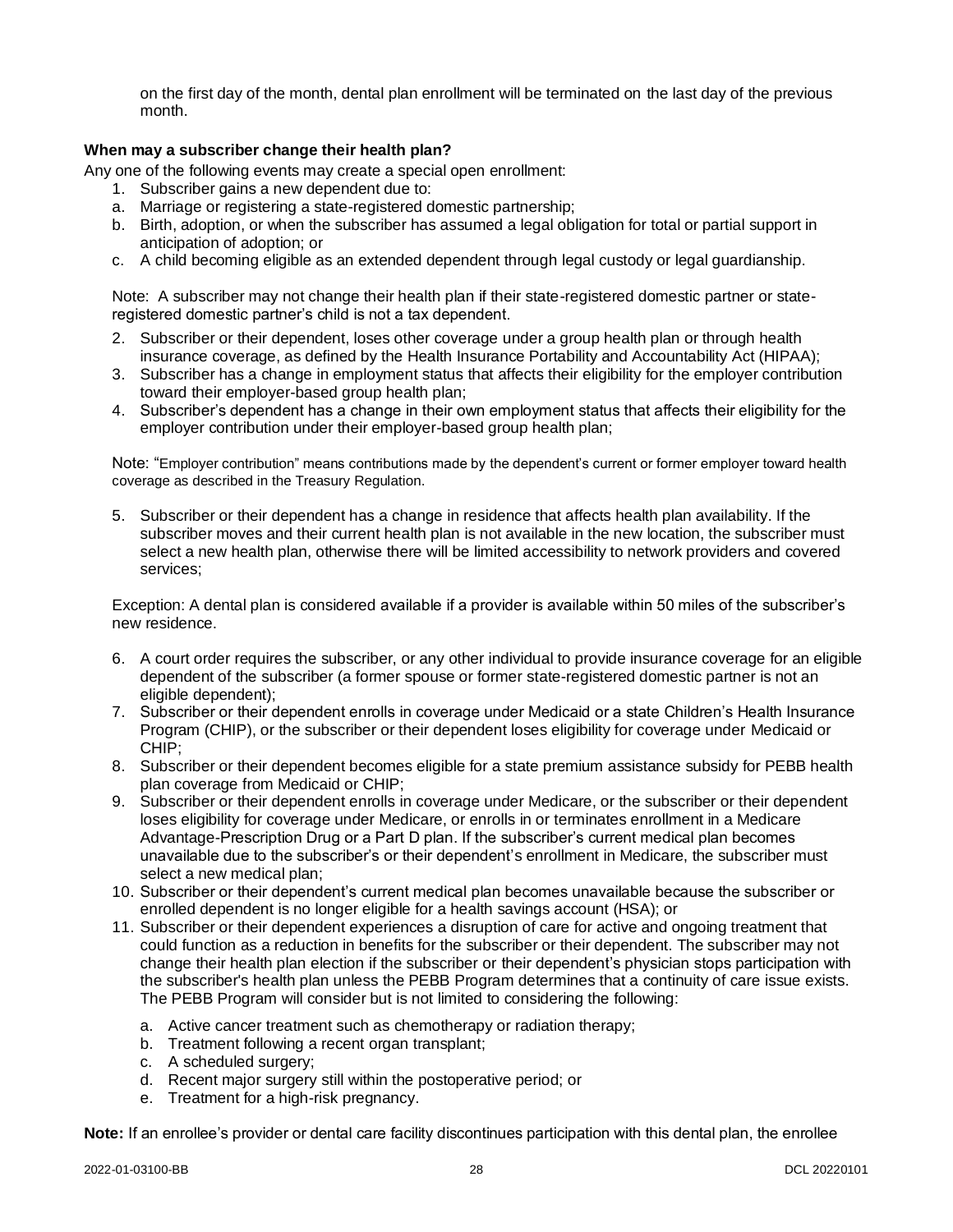may not change dental plans until the PEBB Program's next annual open enrollment or when another qualifying event occurs that creates a special open enrollment for changing health plans, unless the PEBB Program determines that a continuity of care issue exists. This plan cannot guarantee that any dentist, facility, or other provider will be available or remain under contract with us.

#### **When may a subscriber enroll or remove eligible dependents?**

Any one of the following events may create a special open enrollment:

- 1. Subscriber gains a new dependent due to:
	- a. Marriage or registering a state-registered domestic partnership;
	- b. Birth, adoption, or when a subscriber has assumed a legal obligation for total or partial support in anticipation of adoption; or
	- c. A child becoming eligible as an extended dependent through legal custody or legal guardianship.
- 2. Subscriber or their dependent loses other coverage under a group health plan or through health insurance coverage, as defined by the HIPAA;
- 3. Subscriber has a change in employment status that affects their eligibility for the employer contribution toward their employer-based group health plan;
- 4. Subscriber's dependent has a change in their own employment status that affects their eligibility for the employer contribution under their employer-based group health plan;

Note: "Employer contribution" means contributions made by the dependent's current or former employer toward health coverage as described in the Treasury Regulation.

- 5. Subscriber or their dependent has a change in enrollment under another employer-based group health plan during its annual open enrollment that does not align with the PEBB Program's annual open enrollment;
- 6. Subscriber's dependent has a change in residence from outside of the United States to within the United States, or from within the United States to outside of the United States and that change in residence resulted in the dependent losing their health insurance;
- 7. A court order requires the subscriber, or any other individual to provide insurance coverage for an eligible dependent of the subscriber (a former spouse or former state-registered domestic partner is not an eligible dependent);
- 8. Subscriber or their dependent enrolls in coverage under Medicaid or a state Children's Health Insurance Program (CHIP), or the subscriber or their dependent loses eligibility for coverage under Medicaid or CHIP;
- 9. Subscriber or their dependent becomes eligible for a state premium assistance subsidy for PEBB health plan coverage from Medicaid or CHIP; or
- 10. Subscriber's dependent enrolls in Medicare, or loses eligibility for Medicare.

### <span id="page-33-0"></span>**Medicare Eligibility and Enrollment**

If an employee or their dependent becomes eligible for Medicare, they should contact the nearest Social Security Administration office to ask about the advantages of immediate or deferred Medicare enrollment.

If a continuation coverage subscriber or their dependent is eligible for Medicare, federal regulations allow enrollment in Medicare up to three months before turning age 65. If they do not enroll within three months before the month they turn age 65, enrollment in Medicare may be delayed. If enrollment in Medicare does not occur when the subscriber or their dependent is first eligible, a late enrollment penalty may apply.

If a retiree, a survivor, or their enrolled dependent becomes eligible for Medicare, they should contact the Social Security Administration to ask about Medicare enrollment. The Medicare eligible subscriber or their dependent must enroll and stay enrolled in Medicare Part A and Part B to keep PEBB retiree health plan coverage. The only exception is if retirement occurred before July 1, 1991, or the enrollee is a dependent of an employee or school employee who retired before July 1, 1991 and is enrolled in PEBB retiree insurance coverage.

### <span id="page-33-1"></span>**When Dental Coverage Ends**

Dental coverage ends on the following dates:

- 1. On the last day of the month when any enrollee ceases to be eligible;
- 2. On the date a dental plan terminates. If that should occur, the subscriber will have the opportunity to enroll in another PEBB dental plan;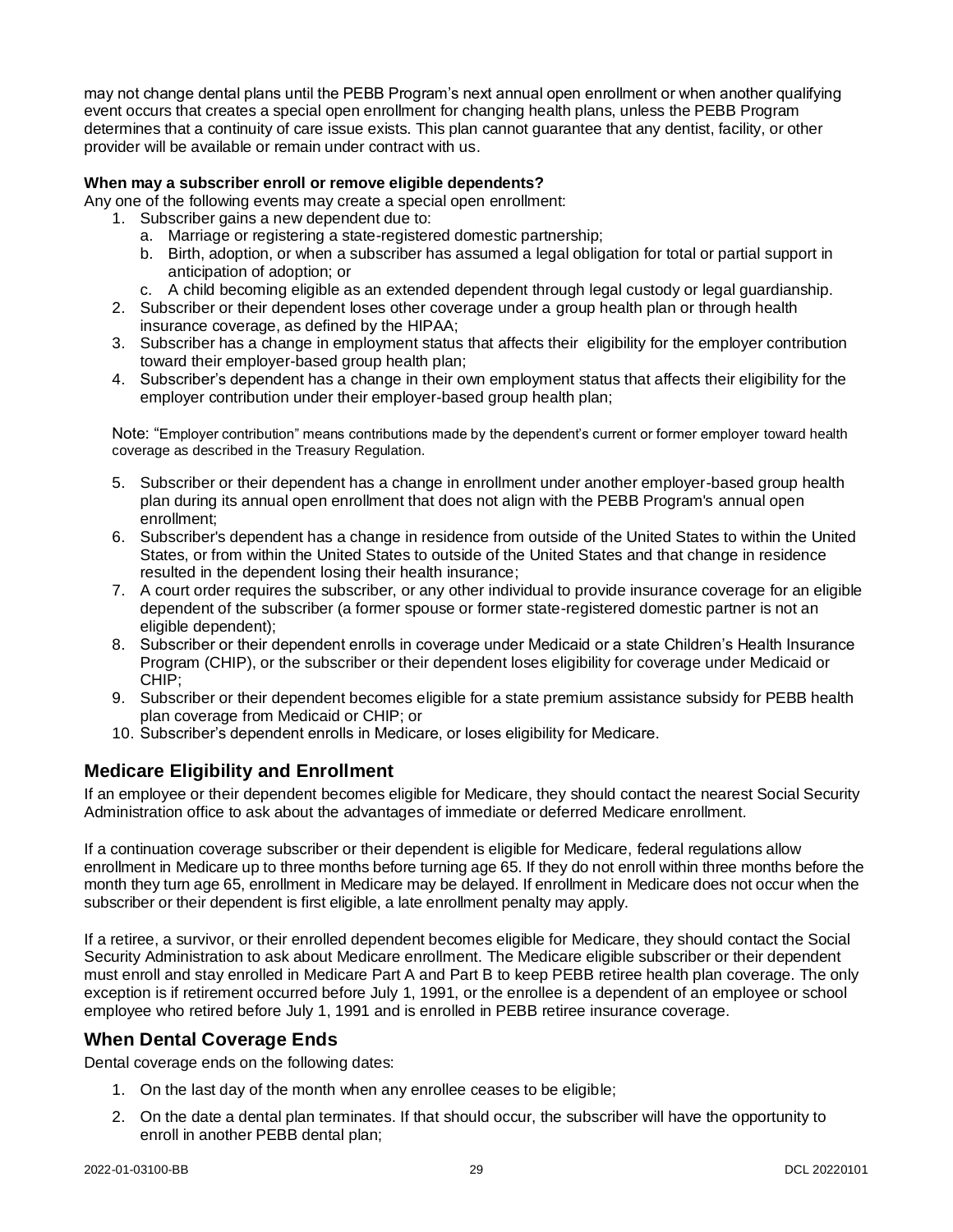- 3. For an employee and their dependents, on the last day of the month the employment relationship is terminated. The employment relationship is considered terminated:
	- On the date specified in an employee's letter of resignation; or
	- On the date specified in any contract or hire letter, or on the effective date of an employer-initiated termination notice.
- 4. For a continuation coverage subscriber, a retiree, or a survivor who submits a written request to terminate dental coverage, enrollment in dental coverage will be terminated the last day of the month in which the PEBB Program receives the request or on the last day of the month specified in the termination request, whichever is later. If the request is received on the first day of the month, dental coverage will be terminated on the last day of the previous month.

Premium payments and applicable premium surcharges become due the first of the month in which dental coverage is effective. Premium payments and applicable premium surcharges are not prorated during any month, even if an enrollee dies or asks to terminate their dental plan before the end of the month.

A subscriber will be responsible for payment of any services received after the date dental coverage ends as described in this subsection.

When dental coverage ends, an enrollee may be eligible for continuation coverage described in the section titled "*Options For Continuing PEBB Dental Coverage*" below.

If a subscriber enrolls in continuation coverage, the subscriber is responsible for timely payment of premiums and applicable premium surcharges. If the monthly premium or applicable premium surcharges remain unpaid for 30 days, it will be considered delinquent. A subscriber is allowed a grace period of 30 days from the date the monthly premium or applicable premium surcharges become delinquent to pay the unpaid premium balance or applicable premium surcharges. If the subscriber's premium balance or applicable premium surcharges remain unpaid for 60 days from the original due date, coverage will be terminated retroactive to the last day of the month for which the monthly premium and any applicable premium surcharges were paid.

An employee who needs the required forms for an enrollment or benefit change may contact their employing agency. Any other subscriber may call the PEBB Program at 1-800-200-1004.

#### **Options For Continuing PEBB Dental Coverage**

A subscriber and their dependents covered by this dental plan may be eligible to continue enrollment during temporary or permanent loss of eligibility. There are two continuation coverage options for a PEBB dental plan enrollee:

- 1. PEBB Continuation Coverage (COBRA)
- 2. PEBB Continuation Coverage (Unpaid Leave)

These two options temporarily extend group insurance coverage when the enrollee's PEBB dental plan coverage ends due to a qualifying event. PEBB Continuation Coverage (COBRA) includes eligibility and administrative requirements under federal law and regulation and also includes coverage for some enrollees who are not qualified beneficiaries under federal COBRA continuation coverage. PEBB Continuation Coverage (Unpaid Leave) is an alternative created by the PEBB Program with wider eligibility criteria and qualifying event types. An enrollee who qualifies for both types of PEBB Continuation Coverage (COBRA and Unpaid Leave) may choose to enroll in only one of the options.

For enrollment information see the section titled "*How to Enroll*."

The PEBB Program administers both continuation coverage options. Refer to the *PEBB Continuation Coverage Election Notice* for details.

#### **Option For Coverage Under PEBB Retiree Insurance**

A retiring employee, a retiring school employee, an eligible elected or full-time appointed official of the legislative and executive branch of state government leaving public office, a dependent becoming eligible as a survivor, or a retiree or a survivor enrolled in PEBB retiree insurance coverage is eligible to continue enrollment or defer enrollment in PEBB retiree insurance coverage, if they meet procedural and substantive eligibility requirements. See the *PEBB Retiree Enrollment Guide* for details.

### **Family and Medical Leave Act of 1993**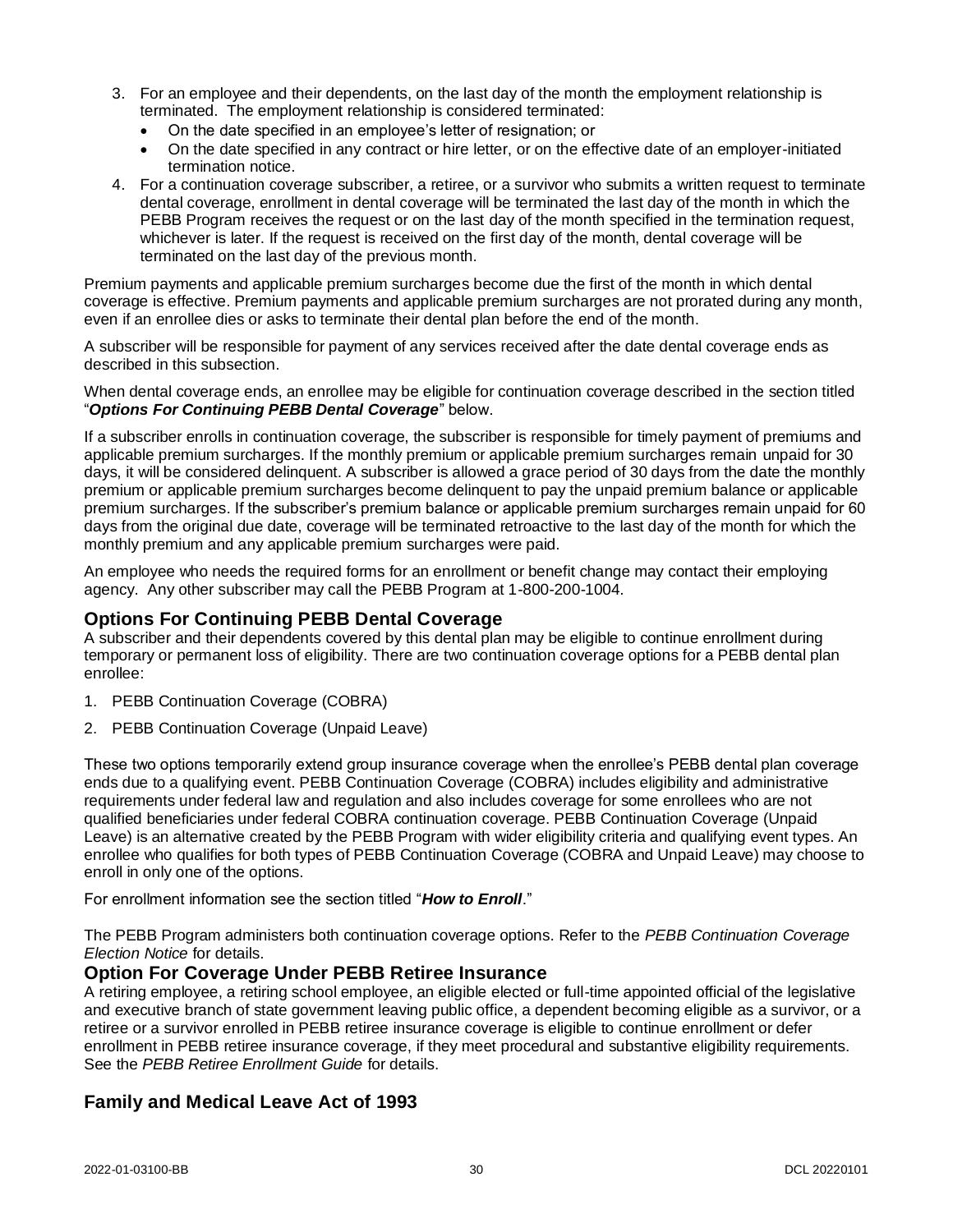An employee on approved leave under the federal Family and Medical Leave Act (FMLA) may continue to receive the employer contribution toward PEBB benefits in accordance with the federal FMLA. The employing agency determines if the employee is eligible for leave and the duration of the leave under FMLA. The employee must continue to pay the employee monthly premium contribution and applicable premium surcharges during this period to maintain eligibility.

If an employee exhausts the period of leave approved under FMLA, they may continue PEBB insurance coverage by self-paying the monthly premium and applicable premium surcharges set by HCA, with no contribution from the employing agency. For more information on continuation coverage, see the section titled "*Options For Continuing PEBB Dental Coverage*."

# <span id="page-35-0"></span>**Paid Family and Medical Leave Act**

An employee on approved leave under the Washington State Paid Family and Medical Leave Program may continue to receive the employer contribution toward PEBB benefits in accordance with the Paid Family and Medical Leave Program. The Employment Security Department determines if the employee is eligible for the Paid Family and Medical Leave Program. The employee must continue to pay the employee monthly premium contribution and applicable premium surcharges during this period to maintain eligibility.

If an employee exhausts the period of leave approved under the Paid Family and Medical Leave Program, they may continue PEBB insurance coverage by self-paying the monthly premium and applicable premium surcharges set by HCA, with no contribution from the employing agency. For more information on continuation coverage, see the section titled "*Options For Continuing PEBB Dental Coverage*."

# **General Provisions**

#### **Payment of premium during a labor dispute**

Any employee or dependent whose monthly premiums are paid in full or in part by the employing agency may pay premiums directly to HCA if the employee's compensation is suspended or terminated directly or indirectly as a result of a strike, lockout, or any other labor dispute for a period not to exceed six months.

While the employee's compensation is suspended or terminated, HCA shall notify the employee immediately, by mail to the last address of record, that the employee may pay premiums as they become due.

If coverage is no longer available to the employee under this certificate of coverage, then the employee may be eligible to purchase an individual dental plan from this plan at a premium rate consistent with premium rates filed with the Washington State Office of the Insurance Commissioner.

#### **Termination for just cause**

The purpose of this provision is to allow for a fair and consistent method to process the plan-designated provider's request to terminate coverage from this plan for just cause.

A retiree or an eligible dependent may have coverage terminated by HCA for the following reasons:

- 1. Failure to comply with the PEBB Program's procedural requirements, including failure to provide information or documentation requested by the due date in written requests from the PEBB Program;
- 2. Knowingly providing false information;
- 3. Failure to pay the monthly premium and applicable premium surcharges when due;
- 4. Misconduct. If a retiree's PEBB insurance coverage is terminated for misconduct, PEBB retiree insurance coverage will not be reinstated at a later date. Examples of such termination include, but are not limited to the following:
	- a. Fraud, intentional misrepresentation or withholding of information the subscriber knew or should have known was material or necessary to accurately determine eligibility or the correct premium; or
	- b. Abusive or threatening conduct repeatedly directed to an HCA employee, a health plan, or other HCA contracted vendor providing PEBB insurance coverage on behalf of HCA, its employees, or other persons.

If a retiree's PEBB insurance coverage is terminated by HCA for the above reasons, PEBB insurance coverage for all of the retiree's eligible dependents is also terminated.

The PEBB Program will enroll the employee and their eligible dependents in another PEBB dental plan upon termination from this plan.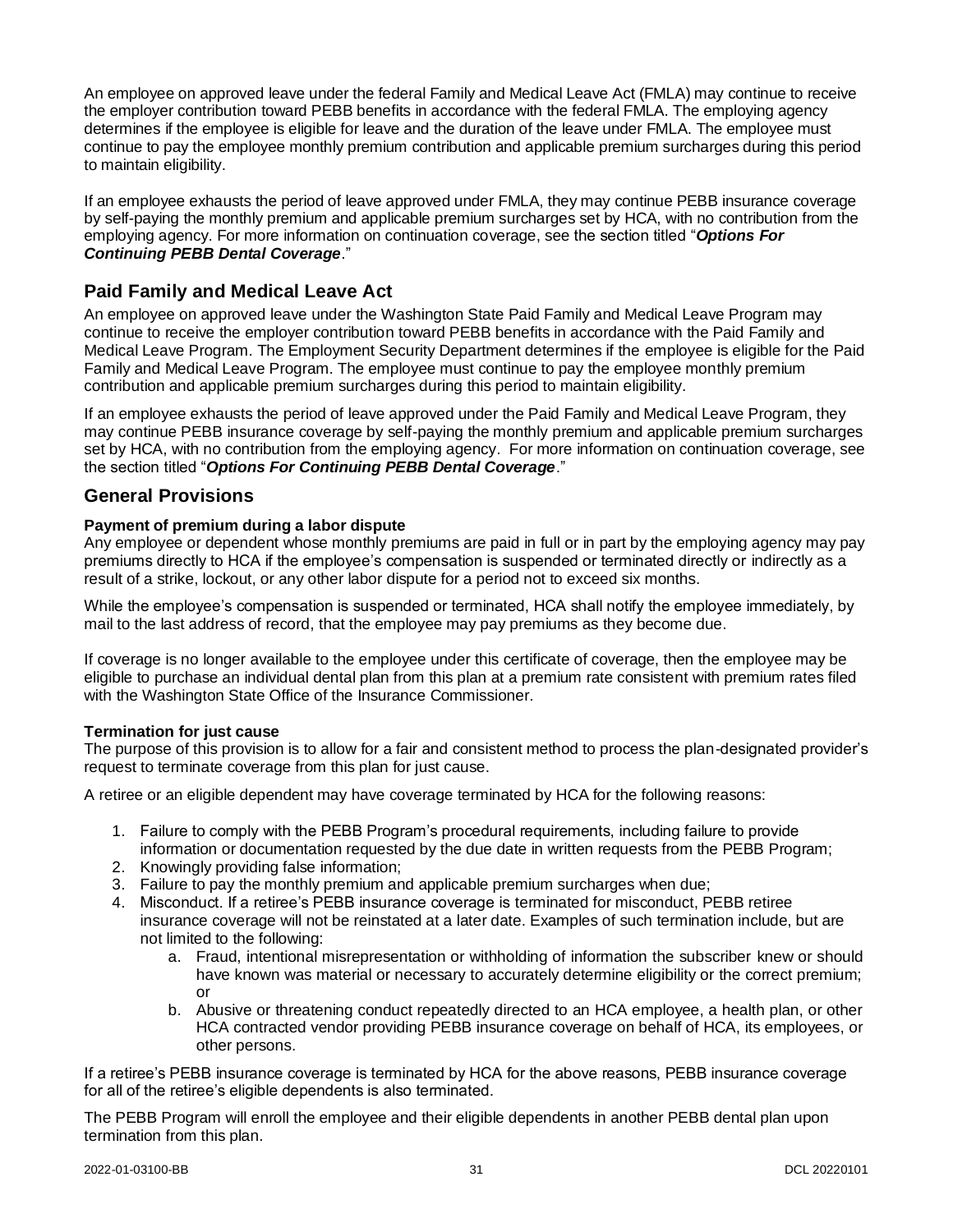#### **Appeal rights**

Any current or former employee of a state agency or their dependent may appeal a decision made by the state agency regarding PEBB eligibility, enrollment, or premium surcharges to the state agency.

Any current or former employee of an employer group or their dependent may appeal a decision made by an employer group regarding PEBB eligibility, enrollment, or premium surcharges to the employer group.

Any enrollee may appeal a decision made by the PEBB Program regarding PEBB eligibility, enrollment, premium payments, or premium surcharges to the PEBB Appeals Unit.

Any enrollee may appeal a decision regarding the administration of a PEBB dental plan by following the appeal provisions of the plan, except when regarding eligibility, enrollment, and premium payment decisions.

Learn more at **hca.wa.gov/pebb-appeals**.

#### **Relationship to law and regulations**

Any provision of this certificate of coverage that is in conflict with any governing law or regulation of the state of Washington is hereby amended to comply with the minimum requirements of such law or regulation.

#### **Release of Information**

Enrollees may be required to provide DeltaCare or the HCA with information necessary to determine eligibility, administer benefits or process claims. This could include, but is not limited to, dental records. Coverage could be denied if enrollees fail to provide such information when requested.

#### <span id="page-36-0"></span>**When a Third Party is Responsible for Injury or Illness (Subrogation)**

To the extent of any amounts paid by DeltaCare for an eligible person on account of services made necessary by an injury to or condition of his or her person, DeltaCare shall be subrogated to his or her rights against any third party liable for the injury or condition. DeltaCare shall, however, not be obligated to pay for such services unless and until the eligible person, or someone legally qualified and authorized to act for him or her, agrees to:

- Include those amounts in any insurance claim or in any liability claim made against the third party for the injury or condition;
- Repay DDWA those amounts included in the claim from the excess received by the injured party, after full compensation for the loss is received;
- Cooperate fully with DeltaCare in asserting its rights under the Contract, to supply DeltaCare with any and all information and execute any and all instruments DeltaCare reasonably needs for that purpose.

Provided the injured party is in compliance with the above, DeltaCare will prorate any attorneys' fees incurred in the recovery. What this means to you is that if you receive this program's benefits for an injury or condition possibly caused by another person, you must include in your insurance claim or liability claim the amount of those benefits. After you have been fully compensated for your loss, any money recovered in excess of full compensation must be used to reimburse DDWA. DDWA will prorate any attorneys' fees against the amount owed.

#### **Uninsured or Underinsured Motorist Coverage**

This DeltaCare program does not provide benefits for services or supplies to the extent that benefits are payable for them under any motor vehicle medical, motor vehicle no-fault, uninsured motorist, underinsured motorist, personal injury protection (PIP), commercial liability, homeowner's policy or other similar type of coverage.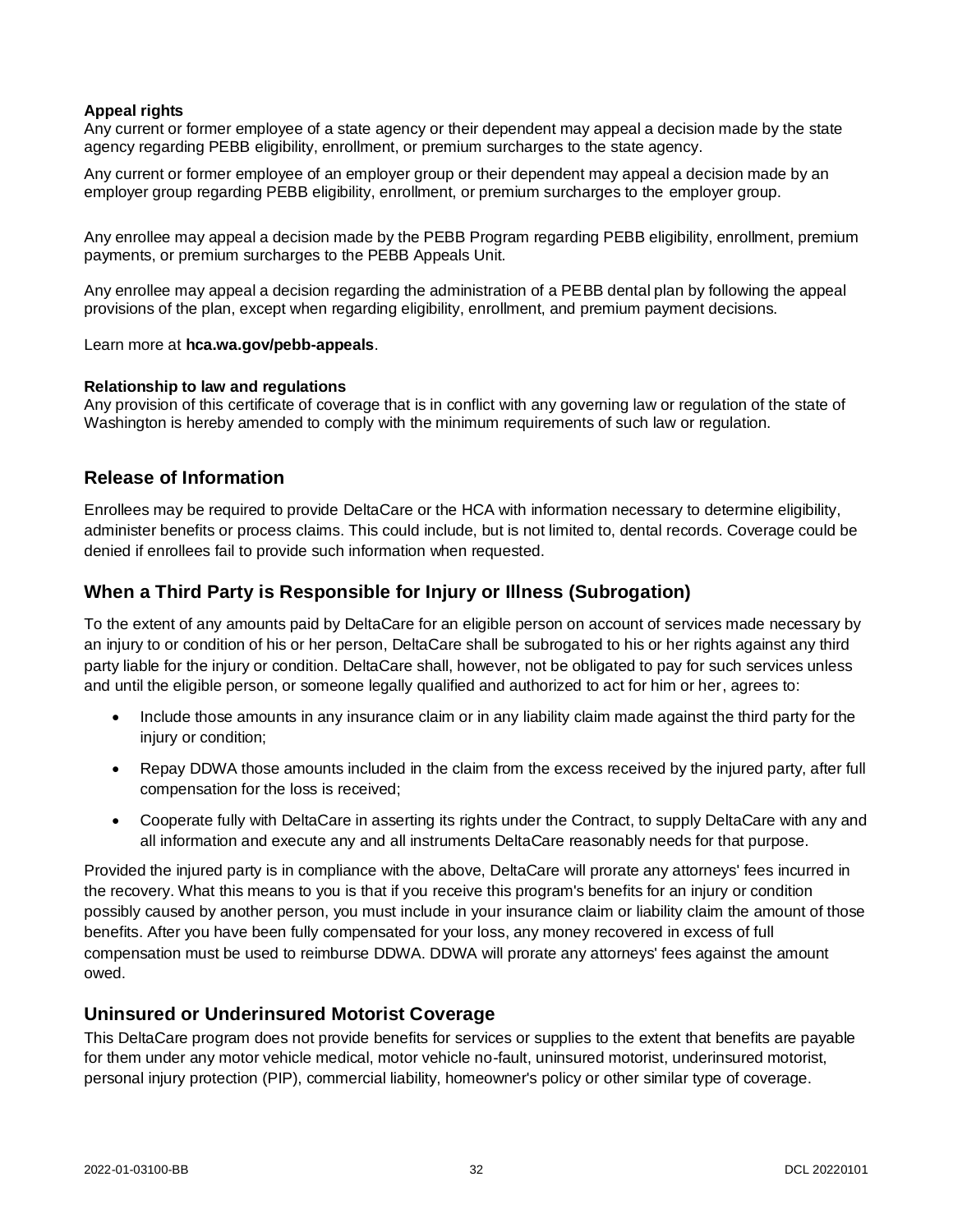# <span id="page-37-0"></span>**Claim Review and Appeal**

# <span id="page-37-1"></span>**Confirmation of Treatment and Cost**

A Confirmation of Treatment and Cost is a request made by your Dentist to DDWA to determine your benefits for a particular service. This Confirmation of Treatment and Cost will provide you and your Dentist with general coverage information regarding your benefits and your potential out-of-pocket cost for services.

A Confirmation of Treatment and Cost is not an authorization for services but a notification of Covered Dental Benefits available at the time the Confirmation of Treatment and Cost is made and is not a guarantee of payment (please refer to the "Initial Benefits Determination" section regarding claims requirements).

A standard Confirmation of Treatment and Cost is processed within 15 days from the date of receipt of all appropriate information. If the information received is incomplete, DDWA will notify you and your Dentist in writing that additional information is required in order to process the Confirmation of Treatment and Cost. Once the additional information is available your Dentist should submit a new request for a Confirmation of Treatment and Cost to DDWA.

In the event your benefits are changed, terminated, or you are no longer covered under this Plan, the Confirmation of Treatment and Cost is no longer valid. DDWA will make payments based on your coverage at the time treatment is provided.

#### <span id="page-37-2"></span>**Urgent Confirmation of Treatment and Cost Requests**

Should a Confirmation of Treatment and Cost request be of an urgent nature, whereby a delay in the standard process may seriously jeopardize life, health, the ability to regain maximum function, or could cause severe pain in the opinion of a physician or dentist who has knowledge of the medical condition, DDWA will review the request within 72-hours from receipt of the request and all supporting documentation. When practical, DDWA may provide notice of determination orally with written or electronic confirmation to follow within 72 hours.

Immediate treatment is allowed without a requirement to obtain a Confirmation of Treatment and Cost in an emergency situation subject to the contract provisions.

### **Initial Benefit Determinations**

An initial benefit determination is conducted at the time of claim submission to DDWA for payment, modification or denial of services. In accordance with regulatory requirements, DDWA processes all clean claims within 30 days from the date of receipt. Clean claims are claims that have no defect or impropriety, including a lack of any required substantiating documentation, or particular circumstances requiring special treatment that prevents timely payments from being made on the claim. Claims not meeting this definition are paid or denied within 60 days of receipt.

If a claim is denied, in whole or in part, or is modified, you will be furnished with a written explanation of benefits (EOB) that will include the following information:

- The specific reason for the denial or modification
- Reference to the specific plan provision on which the determination was based
- Your appeal rights should you wish to dispute the original determination

### <span id="page-37-3"></span>**Appeals of Denied Claims**

<span id="page-37-4"></span>**How to contact us**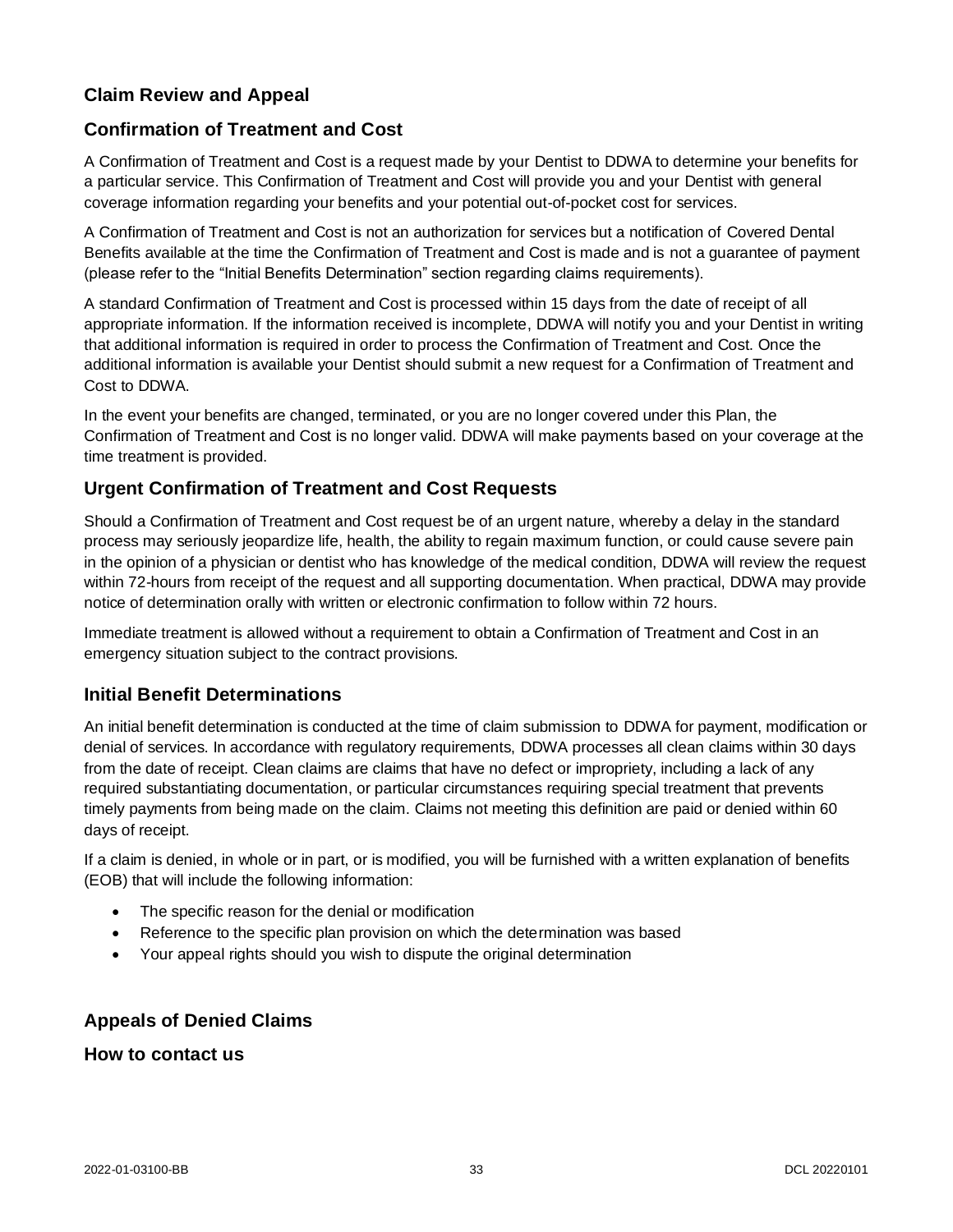DDWA will accept notice of an Urgent Care Request or Appeal if made by you, your covered dependent, or an authorized representative orally by contacting us at the telephone number below or in writing directed to Delta Dental of Washington, P.O. Box 75983, Seattle, WA 98175-0983. You may include any written comments, documents or other information that you believe supports your claim. For more information please call 1-800- 650-1583.

#### <span id="page-38-0"></span>**Authorized Representative**

You may authorize another person to represent you or your dependent and receive communications from DDWA regarding your specific appeal. The authorization must be in writing and signed by you. If an appeal is submitted by another party without this authorization, a request will be made to obtain a completed Authorized Representative form. The appeal process will not commence until this form is received. Should the form, or any other document confirming the right of the individual to act on your behalf, i.e., power of attorney, not be returned, the appeal will be closed.

#### <span id="page-38-1"></span>**Informal Review**

If your claim for dental benefits has been completely or partially denied, you have the right to request an informal review of the decision. Either you, or your authorized representative (see above), must submit your request for a review within 180 days from the date your claim was denied (please see your Explanation of Benefits form). A request for a review may be made orally or in writing and include the following information:

- Your name and ID number
- The claim number (from your Explanation of Benefits form)
- The name of the dentist

DDWA will review your claim, make a determination within 14 days of receiving your request, and may take up to an additional 16 days with the delivery of this notice, for a total of 30 days. DDWA will send you a written notification of the review decision and information regarding any further appeal rights available should the result be unfavorable to you. Upon request, you will be granted access to, and copies of, all relevant information used in making the review decision. Informal reviews of wholly or partially denied claims are conducted by persons not involved in the initial claim determination.

### <span id="page-38-2"></span>**Formal Review**

If you are dissatisfied with the outcome of the informal review, you may request in writing that your claim be reviewed formally by the DDWA Appeals Committee. This Committee includes only persons who were not involved in either the original claim decision or the informal review.

Your request for a review by the Appeals Committee must be made within 90 days of the post-marked date of the letter notifying you of the informal review decision. Your request should include the information noted above plus a copy of the informal review decision letter. You may also submit any other documentation or information you believe supports your case.

The Appeals Committee will review your claim and make a determination within 30 days of receiving your request, and send you a written notification of the review decision. Upon request, you will be granted access to, and copies of, all relevant information used in making the review decision.

Whenever DDWA makes an adverse determination and delay would jeopardize the eligible person's life or materially jeopardize the covered person's health, DDWA shall expedite and process either a written or an oral appeal and issue a decision no later than seventy-two hours after receipt of the appeal. If the treating Licensed Professional determines that delay could jeopardize the eligible person's health or ability to regain maximum function, DDWA shall presume the need for expeditious review, including the need for an expeditious determination in any independent review consistent with applicable regulation.

# <span id="page-38-3"></span>**When the Member Has Other Dental Coverage**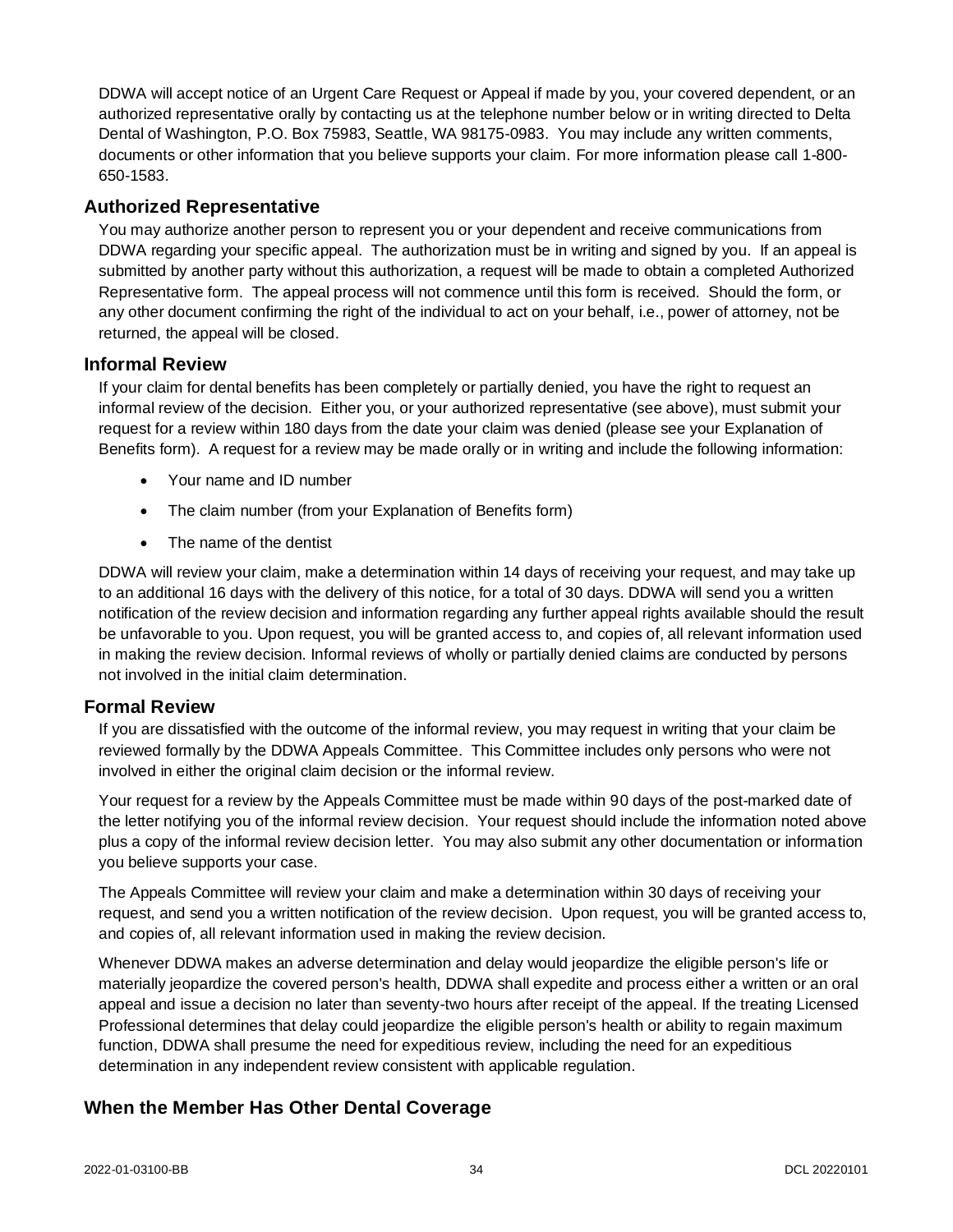Coordination of This Contract's Benefits with Other Benefits: The coordination of benefits (COB) provision applies when you have dental coverage under more than one *Plan*. *Plan* is defined below.

The order of benefit determination rules govern the order in which each *Plan* will pay a claim for benefits. The *Plan* that pays first is called the *Primary Plan*. The *Primary Plan* must pay benefits according to its policy terms without regard to the possibility that another *Plan* may cover some expenses. The *Plan* that pays after the *Primary Plan* is the *Secondary Plan*. The *Secondary Plan* may reduce the benefits it pays so that payments from all *Plan*s do not exceed 100 percent of the total *Allowable Expense*.

**Definitions:** For the purpose of this section, the following definitions shall apply:

A "*Plan*" is any of the following that provides benefits or services for dental care or treatment. If separate contracts are used to provide coordinated coverage for members of a group, the separate contracts are considered parts of the same *Plan* and there is no COB among those separate contracts. However, if COB rules do not apply to all contracts, or to all benefits in the same contract, the contract or benefit to which COB does not apply is treated as a separate *Plan*.

- *Plan* includes: group, individual or blanket disability insurance contracts, and group or individual contracts issued by health care service contractors or health maintenance organizations (HMO), *Closed Panel Plan*s or other forms of group coverage; medical care components of long-term care contracts, such as skilled nursing care; and Medicare or any other federal governmental *Plan*, as permitted by law.
- *Plan* does not include: hospital indemnity or fixed payment coverage or other fixed indemnity or fixed payment coverage; accident only coverage; specified disease or specified accident coverage; limited benefit health coverage, as defined by state law; school accident and similar coverage that cover students for accidents only, including athletic injuries, either on a twenty-four-hour basis or on a "to and from school" basis; benefits for nonmedical components of long-term care policies; automobile insurance policies required by statute to provide medical benefits; Medicare supplement policies; A state *plan* under Medicaid; A governmental *plan*, which, by law, provides benefits that are in excess of those of any private insurance *plan* or other nongovernmental *plan*; automobile insurance policies required by statute to provide medical benefits; benefits provided as part of a direct agreement with a direct patient-provider primary care practice as defined by law or coverage under other federal governmental *Plan*s, unless permitted by law.

Each contract for coverage under the above bullet points is a separate *Plan*. If a *Plan* has two parts and COB rules apply only to one of the two, each of the parts is treated as a separate *Plan*.

"*This Plan*" means, in a COB provision, the part of the contract providing the dental benefits to which the COB provision applies and which may be reduced because of the benefits of other *Plan*s. Any other part of the contract providing dental benefits is separate from *This Plan*. A contract may apply one COB provision to certain benefits, such as dental benefits, coordinating only with similar benefits, and may apply another COB provision to coordinate other benefits.

The order of benefit determination rules determine whether *This Plan* is a *Primary Plan* or *Secondary Plan* when you have dental coverage under more than one *Plan*.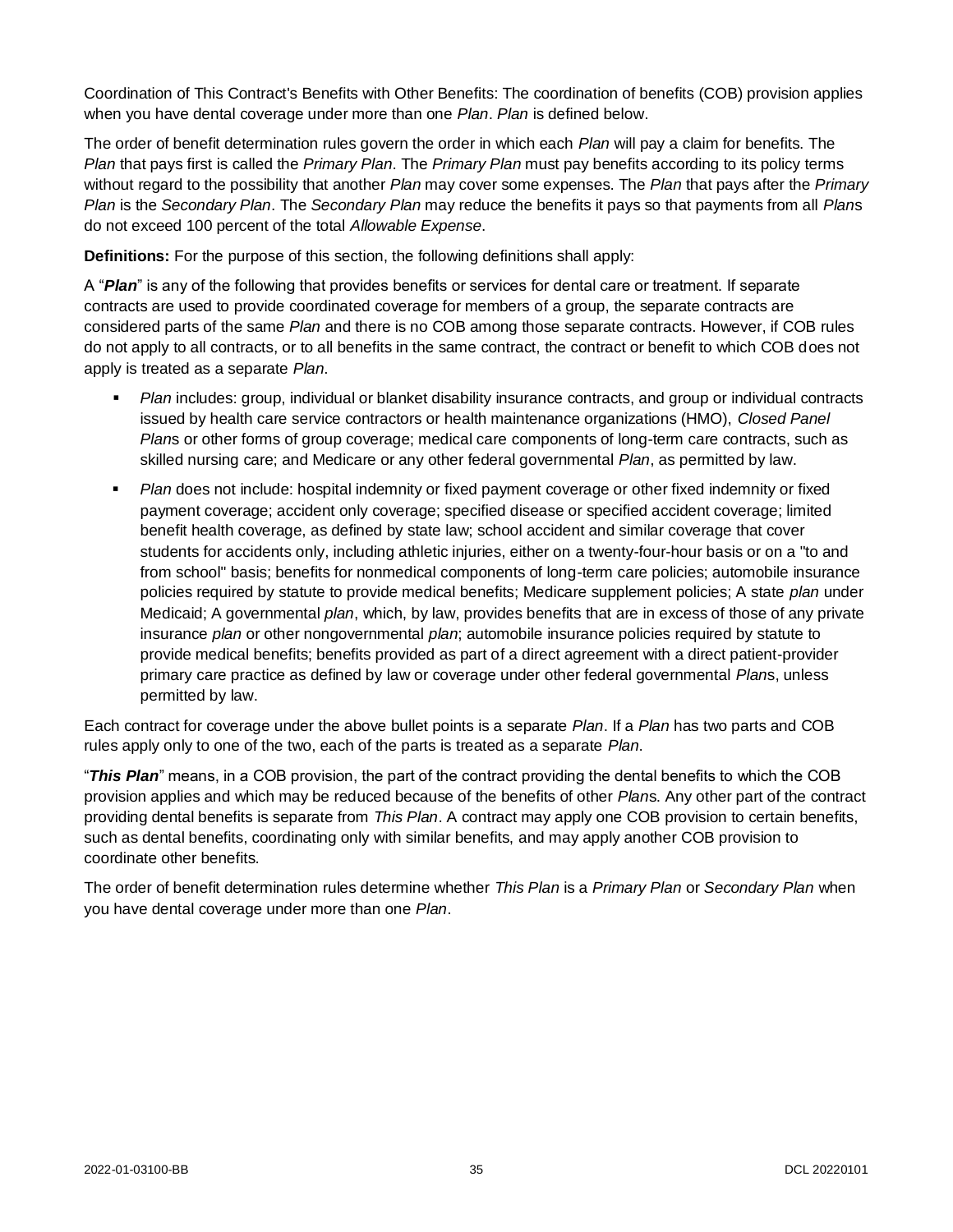When *This Plan* is primary, it determines payment for its benefits first before those of any other *Plan* without considering any other *Plan*'s benefits. When *This Plan* is secondary, it determines its benefits after those of another *Plan* and must make payment in an amount so that, when combined with the amount paid by the *Primary Plan*, the total benefits paid or provided by all *Plan*s for the claim are coordinated up to 100 percent of the total *Allowable Expense* for that claim. This means that when *This Plan* is secondary, it must pay the amount which, when combined with what the *Primary Plan* paid, does not exceed 100 percent of the *Allowable Expense*. In addition, if *This Plan* is secondary, it must calculate its savings (its amount paid subtracted from the amount it would have paid had it been the *Primary Plan*) and record these savings as a benefit reserve for you. This reserve must be used to pay any expenses during that calendar year, whether or not they are an *Allowable Expense* under *This Plan*. If *This Plan* is secondary, it will not be required to pay an amount in excess of its maximum benefit plus any accrued savings.

"*Allowable Expense ,*"except as outlined below, means any health care expense, including coinsurance or copayments and without reduction for any applicable deductible, that is covered in full or in part by any of the *Plans* covering you. When coordinating benefits as the secondary plan, Delta Dental of Washington must pay an amount which, together with the payment made by the *Primary Plan*, cannot be less than the same allowable expense as the secondary plan would have paid if it was the primary plan. In no event will Delta Dental of Washington be required to pay an amount in excess of its maximum benefit plus accrued savings. When Medicare, Part A and Part B or Part C is primary, Medicare's allowable amount is the highest expense. An expense or a portion of an expense that is not covered by any of the *plan*s is not an allowable expense. The following are examples of expenses that are not *Allowable Expense*s:

- If you are covered by two or more *Plans* that compute their benefit payments on the basis of a maximum allowable amount, relative value schedule reimbursement method or other similar reimbursement method, any amount charged by the provider in excess of the highest reimbursement amount for a specific benefit is not an *Allowable Expense*.
- If you are covered by two or more *Plans* that provide benefits or services on the basis of negotiated fees, an amount in excess of this plan's negotiated fees is not an *Allowable Expense*.

"*Closed Panel Plan*" is a *Plan* that provides dental benefits to you in the form of services through a panel of providers who are primarily employed by the *Plan*, and that excludes coverage for services provided by other providers, except in cases of emergency or referral by a panel member.

"*Custodial Parent*" is the parent awarded custody by a court decree or, in the absence of a court decree, is the parent with whom the child resides more than one-half of the calendar year without regard to any temporary visitation.

**Order of Benefit Determination Rules:** When you are covered by two or more *Plan*s, the rules for determining the order of benefit payments are as follows:

The *Primary Plan* must pay or provide its benefits as if the *Secondary Plan* or *Plans* did not exist.

A *Plan* that does not contain a coordination of benefits provision that is consistent with Chapter 284-51 of the Washington Administrative Code is always primary unless the provisions of both *Plan*s state that the complying *Plan* is primary, except coverage that is obtained by virtue of membership in a group that is designed to supplement a part of a basic package of benefits and provides that this supplementary coverage is excess to any other parts of the *Plan* provided by the contract holder.

A *Plan* may consider the benefits paid or provided by another *Plan* in calculating payment of its benefits only when it is secondary to that other *Plan*.

Each *Plan* determines its order of benefits using the first of the following rules that apply: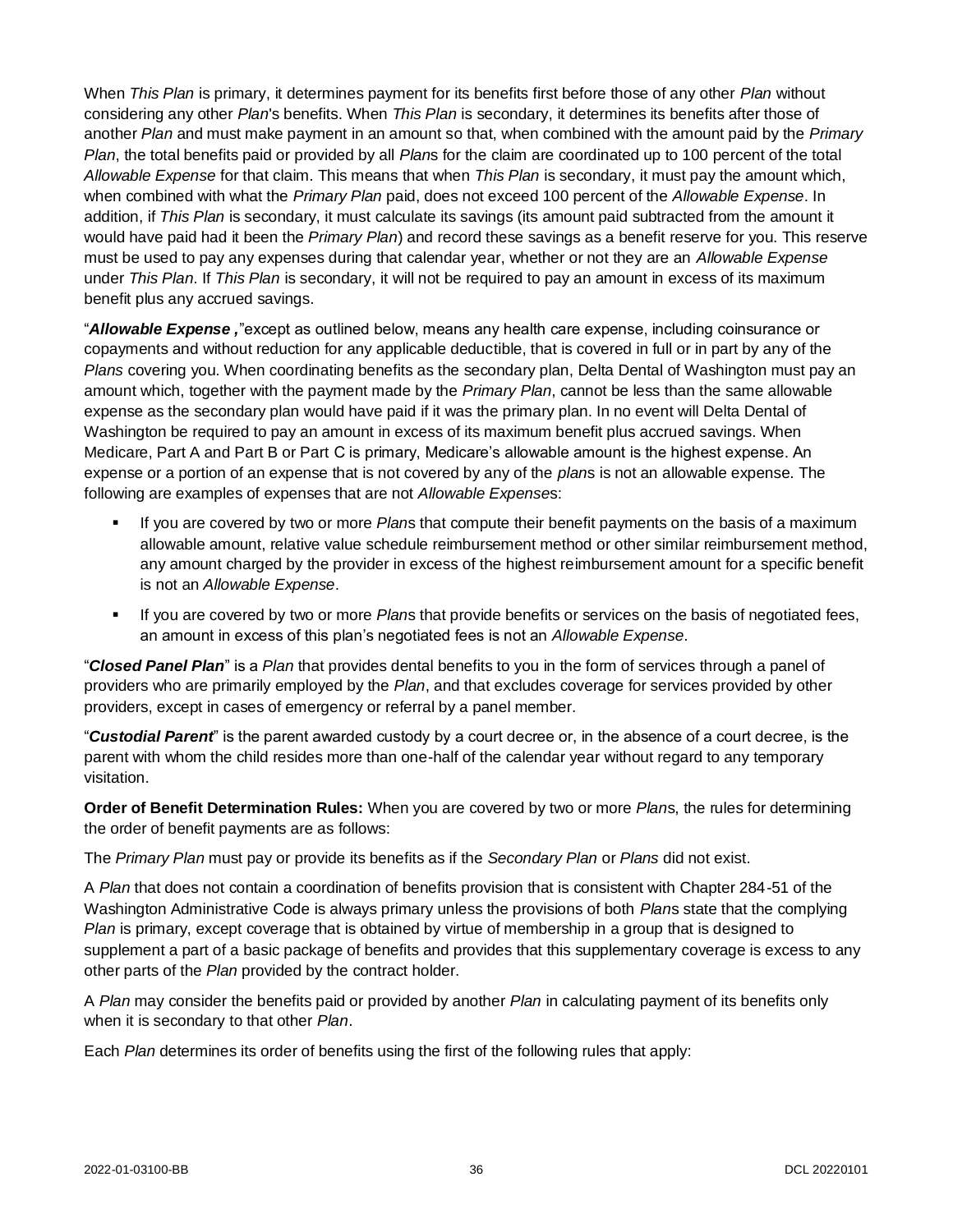"*Non-Dependent or Dependent*:" The *Plan* that covers you other than as a *Dependent*, for example as an employee, member, policyholder, subscriber or retiree is the *Primary Plan* and the *Plan* that covers you as a *Dependent* is the *Secondary Plan*. However, if you are a Medicare beneficiary and, as a result of federal law, Medicare is secondary to the *Plan* covering you as a *Dependent*, and primary to the *Plan* covering you as other than a *Dependent* (e.g., a retired employee), then the order of benefits between the two *Plan*s is reversed so that the *Plan* covering you as an employee, member, policyholder, subscriber or retiree is the *Secondary Plan* and the other *Plan* is the *Primary Plan*.

"*Dependent Child Covered Under More Than One Plan:*" Unless there is a court decree stating otherwise, when a *Dependent* child is covered by more than one *Plan* the order of benefits is determined as follows:

- 1) For a *Dependent* child whose parents are married or are living together, whether or not they have ever been married:
	- a) The *Plan* of the parent whose birthday falls earlier in the calendar year is the *Primary Plan*; or
	- b) If both parents have the same birthday, the *Plan* that has covered the parent the longest is the *Primary Plan*.
- 2) For a *Dependent* child whose parents are divorced or separated or not living together, whether or not they have ever been married:
	- a) If a court decree states that one of the parents is responsible for the Dependent child's dental expenses or dental coverage and the *Plan* of that parent has actual knowledge of those terms, that *Plan* is primary. This rule applies to claims determination periods commencing after the *Plan* is given notice of the court decree;
	- b) If a court decree states one parent is to assume primary financial responsibility for the Dependent child but does not mention responsibility for dental expenses, the *Plan* of the parent assuming financial responsibility is primary;
	- c) If a court decree states that both parents are responsible for the Dependent child's dental expenses or dental coverage, the provisions of the first bullet point above (for dependent child(ren) whose parents are married or are living together) determine the order of benefits;
	- d) If a court decree states that the parents have joint custody without specifying that one parent has responsibility for the dental expenses or dental coverage of the Dependent child, the provisions of the first bullet point above (for dependent child(ren) whose parents are married or are living together) determine the order of benefits; or
	- e) If there is no court decree allocating responsibility for the Dependent child's dental expenses or dental coverage, the order of benefits for the child is as follows:
		- I. The *Plan* covering the *Custodial Parent*, first;
		- II. The *Plan* covering the spouse of the *Custodial Parent*, second;
		- III. The *Plan* covering the non*custodial Parent*, third; and then
		- IV. The *Plan* covering the spouse of the non*custodial Parent*, last
- 3) For a *Dependent* child covered under more than one *Plan* of individuals who are not the parents of the child, the provisions of the first or second bullet points above (for *dependent* child(ren) whose parents are married or are living together or for *dependent* child(ren) whose parents are divorced or separated or not living together) determine the order of benefits as if those individuals were the parents of the child.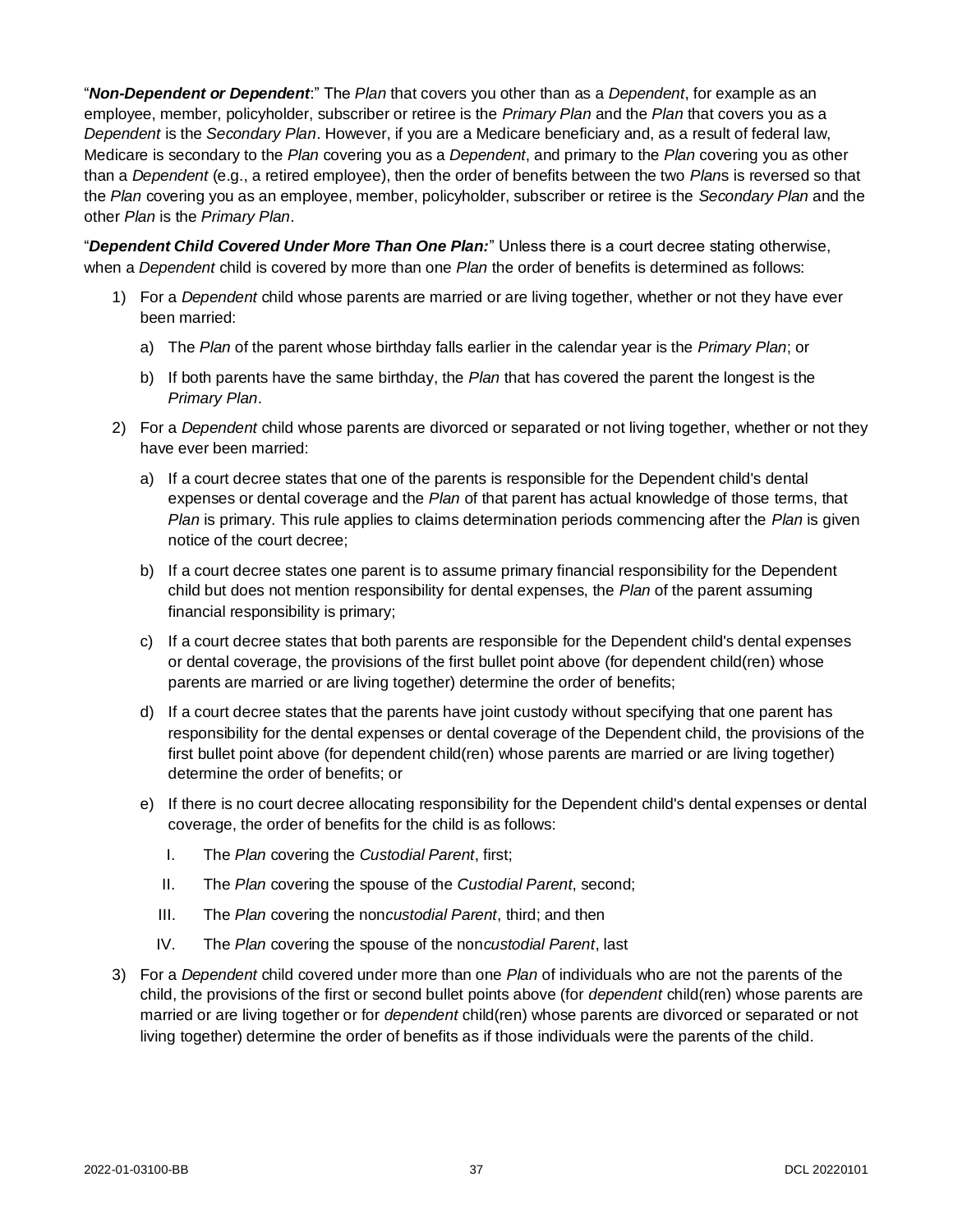"*Active Employee or Retired or Laid-off Employee:*" The *Plan* that covers you as an active employee, that is, an employee who is neither laid off nor retired, is the *Primary Plan*. The *Plan* covering you as a retired or laid-off employee is the *Secondary Plan*. The same would hold true if you are a *Dependent* of an active employee and you are a *Dependent* of a retired or laid-off employee. If the other *Plan* does not have this rule, and as a result, the *Plan*s do not agree on the order of benefits, this rule is ignored. This rule does not apply if the rule under the *Non-Dependent* or *Dependent* provision above can determine the order of benefits.

"*COBRA or State Continuation Coverage:*" If your coverage is provided under COBRA or under a right of continuation provided by state or other federal law is covered under another *Plan*, the *Plan* covering you as an employee, member, subscriber or retiree or covering you as a *Dependent* of an employee, member, subscriber or retiree is the *Primary Plan* and the COBRA or state or other federal continuation coverage is the *Secondary Plan*. If the other *Plan* does not have this rule, and as a result, the *Plan*s do not agree on the order of benefits, this rule is ignored. This rule does not apply if the rule under the *Non-Dependent* or *Dependent* provision above can determine the order of benefits.

"*Longer or Shorter Length of Coverage:*" The *Plan* that covered you as an employee, member, policyholder, subscriber or retiree longer is the *Primary Plan* and the *Plan* that covered you the shorter period of time is the *Secondary Plan*.

If the preceding rules do not determine the order of benefits, the *Allowable Expense*s must be shared equally between the *Plan*s meeting the definition of *Plan*. In addition, *This Plan* will not pay more than it would have paid had it been the *Primary Plan*.

**Effect on the Benefits of** *This Plan***:** When *This Plan* is secondary, it may reduce its benefits so that the total benefits paid or provided by all *Plan*s during a claim determination period are not more than the *Total Allowable Expenses*. In determining the amount to be paid for any claim, the *Secondary Plan* must make payment in an amount so that, when combined with the amount paid by the *Primary Plan*, the total benefits paid or provided by all *Plan*s for the claim do not exceed 100 percent of the total *Allowable Expense* for that claim. Total *Allowable Expense* is the *Allowable Expense* of the *Primary Plan* or the *Secondary Plan up to this plan's allowable expense*. In addition, the *Secondary Plan* must credit to its *Plan* deductible any amounts it would have credited to its deductible in the absence of other dental coverage.

**How We Pay Claims When We Are Secondary:** When we are knowingly the *Secondary Plan*, we will make payment promptly after receiving payment information from your *Primary Plan*. Your *Primary Plan*, and we as your *Secondary Plan*, may ask you and/or your provider for information in order to make payment. To expedite payment, be sure that you and/or your provider supply the information in a timely manner.

If the *Primary Plan* fails to pay within 60 calendar days of receiving all necessary information from you and your provider, you and/or your provider may submit your claim for us to make payment as if we were your *Primary Plan*. In such situations, we are required to pay claims within 30 calendar days of receiving your claim and the notice that your *Primary Plan* has not paid. This provision does not apply if Medicare is the *Primary Plan*. We may recover from the *Primary Plan* any excess amount paid under the "right of recovery" provision in the *plan*.

If there is a difference between the amounts the *plans* allow, we will base our payment on the higher amount. However, if the *Primary Plan* has a contract with the provider, our combined payments will not be more than the amount called for in our contract . Health maintenance organizations (HMOs) and health care service contractors usually have contracts with their providers as do some other *plan*s.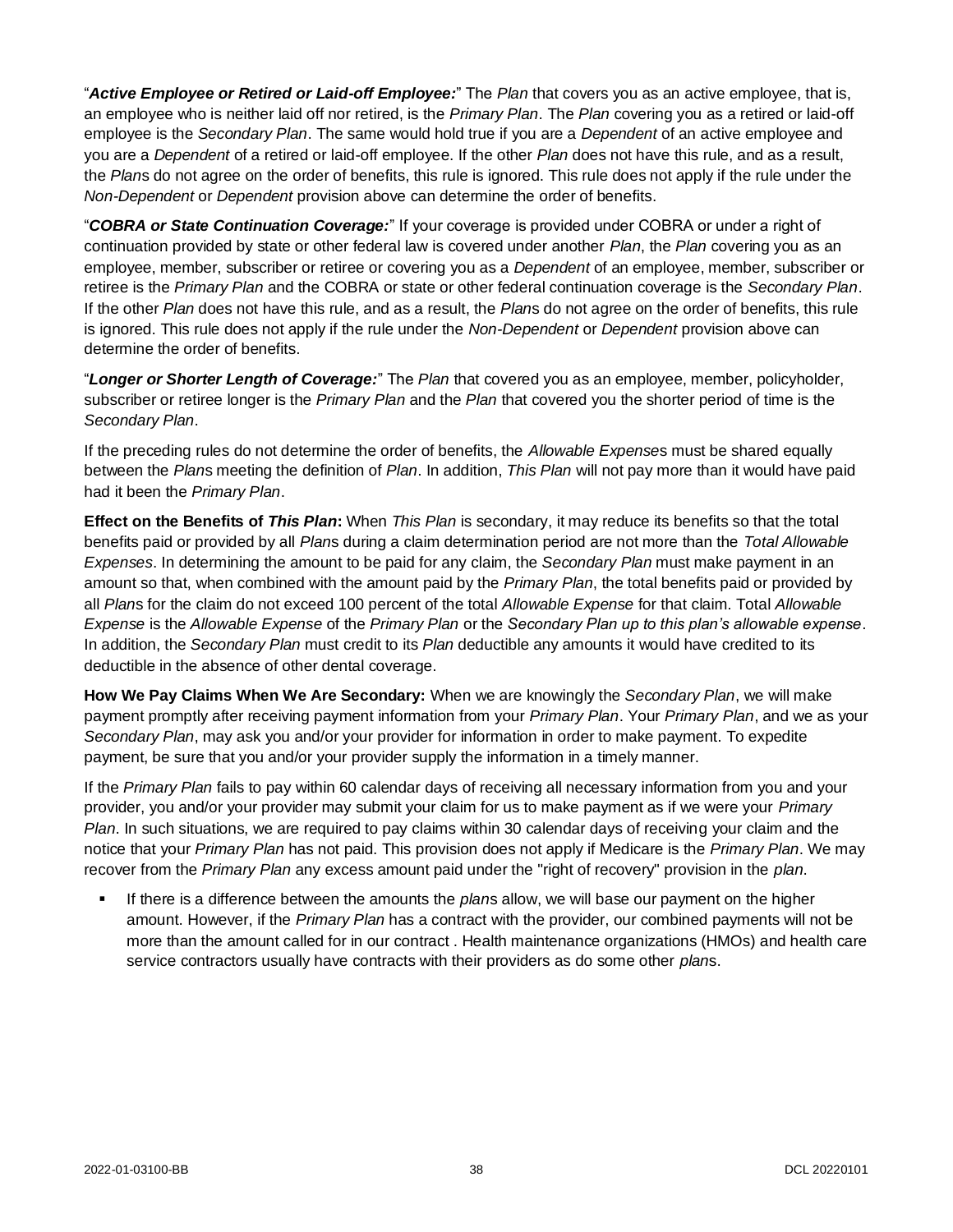We will determine our payment by subtracting the amount paid by the *Primary Plan* from the amount we would have paid if we had been primary. We must make payment in an amount so that, when combined with the amount paid by the *Primary Plan*, the total benefits paid or provided by all *plan*s for the claim does not exceed one hundred percent of the total allowable expense (the highest of the amounts allowed under each *plan* involved) for your claim. We are not required to pay an amount in excess of our maximum benefit plus any accrued savings. If your provider negotiates reimbursement amounts with the *plan*(s) for the service provided, your provider may not bill you for any excess amounts once he/she has received payment for the highest of the negotiated amounts. When our deductible is fully credited, we will place any remaining amounts in a savings account to cover future claims which might not otherwise have been paid.

**Right to Receive and Release Needed Information:** Certain facts about dental coverage and services are needed to apply these COB rules and to determine benefits payable under *This Plan* and other *Plan*s. The Company may get the facts it needs from or give them to other organizations or persons for the purpose of applying these rules and determining benefits payable under *This Plan* and other *Plan*s covering you. The Company need not tell, or get the consent of, any person to do this. To claim benefits under *This Plan* you must give the Company any facts it needs to apply those rules and determine benefits payable.

**Facility of Payment:** If payments that should have been made under *This Plan* are made by another *Plan*, the Company has the right, at its discretion, to remit to the other *Plan* the amount the Company determines appropriate to satisfy the intent of this provision. The amounts paid to the other *Plan* are considered benefits paid under *This Plan*. To the extent of such payments, the Company is fully discharged from liability under *This Plan*.

**Right of Recovery:** The Company has the right to recover excess payment whenever it has paid *Allowable Expense*s in excess of the maximum amount of payment necessary to satisfy the intent of this provision. The Company may recover excess payment from any person to whom or for whom payment was made or any other Company or *Plan*s.

If payments that should have been made under *This Plan* are made by another *Plan*, DDWA has the right, at its discretion, to remit to the other *Plan* the amount it determines appropriate. To the extent of such payments, DDWA is fully discharged from liability under *This Plan*.

**Notice to covered persons** If you are covered by more than one health benefit *Plan*, and you do not know which is your *Primary Plan*, you or your provider should contact any one of the health *Plan*s to verify which *Plan* is primary. The health *Plan* you contact is responsible for working with the other health *Plan* to determine which is primary and will let you know within 30 calendar days.

**CAUTION:** All health *Plan*s have timely claim filing requirements. If you, or your provider, fail to submit your claim to a secondary health *Plan* within the *Plan*'s claim filing time limit, the *Plan* can deny the claim. If you experience delays in the processing of your claim by the primary health *Plan*, you or your provider will need to submit your claim to the secondary health *Plan* within its claim filing time limit to prevent a denial of the claim.

To avoid delays in claims processing, if you are covered by more than one *Plan* you should promptly report to your providers and *Plan*s any changes in your coverage.

# <span id="page-43-0"></span>**Subscriber Rights and Responsibilities**

At Delta Dental of Washington our mission is to provide quality dental benefit coverage to employers and employees throughout Washington. We view our benefit packages as a partnership between Delta Dental of Washington, our subscribers and our participating member dentists. All partners in this process play an important role in achieving quality oral health services. We would like to take a moment and share our views of the rights and responsibilities that make this partnership work.

# **The enrollee or dependent has the right to:**

- Participate in decisions about your oral health care.
- Be informed about the oral health options available to you and your family.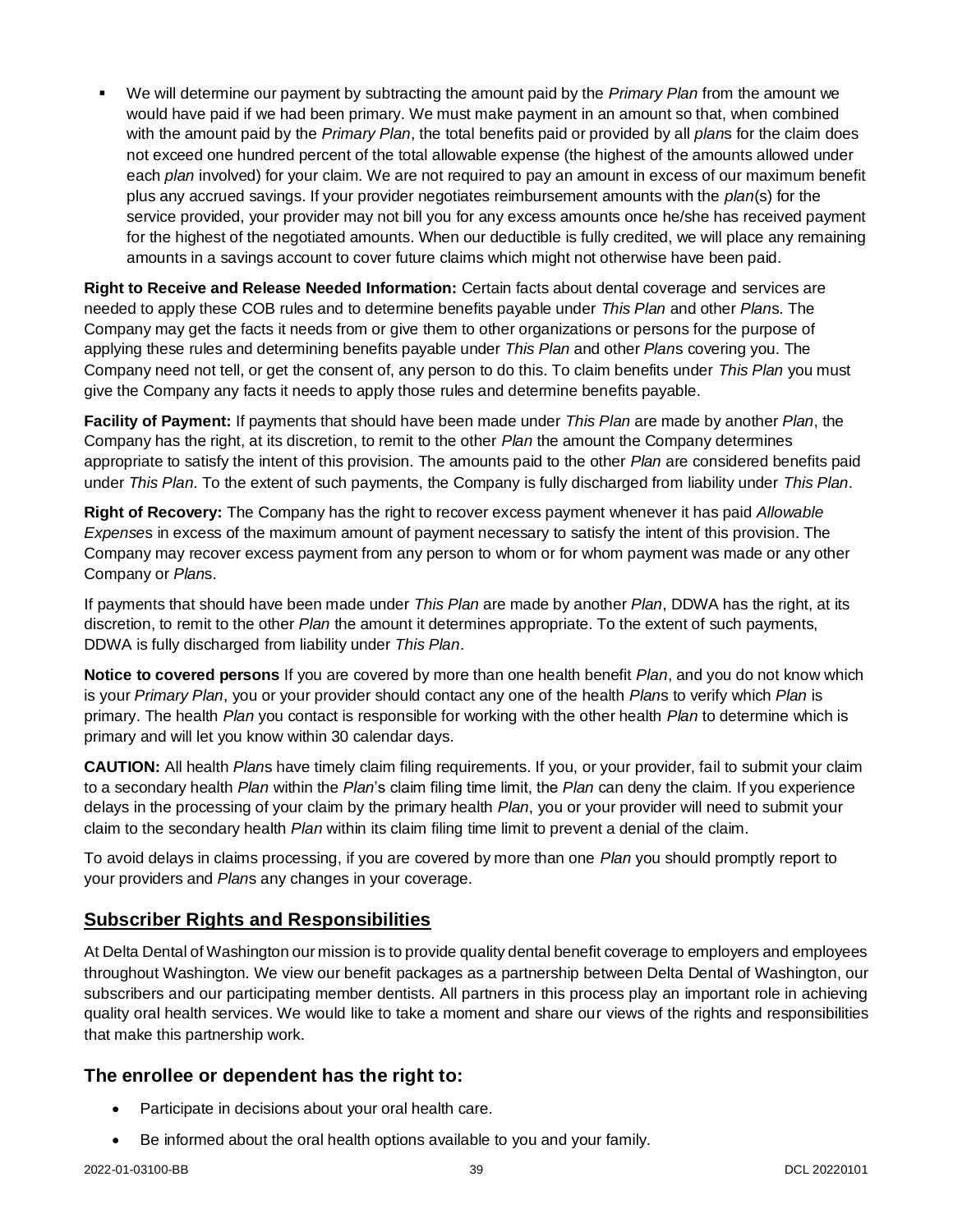- Request information concerning benefit coverage levels for proposed treatments prior to receiving services.
- Have access to specialists when services are required to complete a treatment, diagnosis or when your primary care dentist makes a specific referral for specialty care.
- Contact Delta Dental of Washington customer service personnel during established business hours to ask questions about your oral health benefits. Alternatively, information is available on our Web site at DeltaDentalWA.com
- Appeal orally or in writing, decisions or grievances regarding your dental benefit coverage. You should expect to have these issues resolved in a timely, professional and fair manner.
- Have your individual health information kept confidential and used only for resolving health care decisions or claims.
- Receive quality care regardless of your gender, race, sexual orientation, marital status, cultural, economic, educational or religious background.

# **To receive the best oral health care possible, it is the enrollee or dependents responsibility to:**

- Know your benefit coverage and how it works.
- Arrive at the dental office on time or let the dental office know well in advance if you are unable to keep a scheduled appointment. Some offices require 24 hours' notice for appointment cancellations before they will waive service charges.
- Ask questions about treatment options that are available to you regardless of coverage levels or cost.
- Give accurate and complete information about your health status and history and the health status and history of your family to all care providers when necessary.
- Read carefully and ask questions about all forms and documents that you are requested to sign, and request further information about items you do not understand.
- Follow instructions given by your dentist or their staff concerning daily oral health improvement or postservice care.
- Send requested documentation to Delta Dental of Washington to assist with the processing of claims.
- If applicable, pay the dental office the appropriate copayments amount at time of visit.
- Respect the rights, office policies and property of each dental office you have the opportunity to visit.
- Inform your dentist and your employer or the PEBB Program promptly of any change to your or a dependent's address, telephone number, or family status.

### <span id="page-44-0"></span>**HIPAA Disclosure Policy**

Delta Dental of Washington maintains a Compliance Program which includes an element involving maintaining privacy of information as it relates to the HIPAA Privacy & Security Rule and the Gramm-Leach Bliley Act. As such we maintain a HIPAA Privacy member helpline for reporting of suspected privacy disclosures, provide members a copy of our privacy notice, track any unintended disclosures, and ensure the member rights are protected as identified by the Privacy Rule.

Policies and procedures are maintained and communicated to DDWA employees with reminders to maintain the privacy of our member's information. We also require all employees to participate in HIPAA Privacy & Security training through on-line education classes, email communications, and periodic auditing.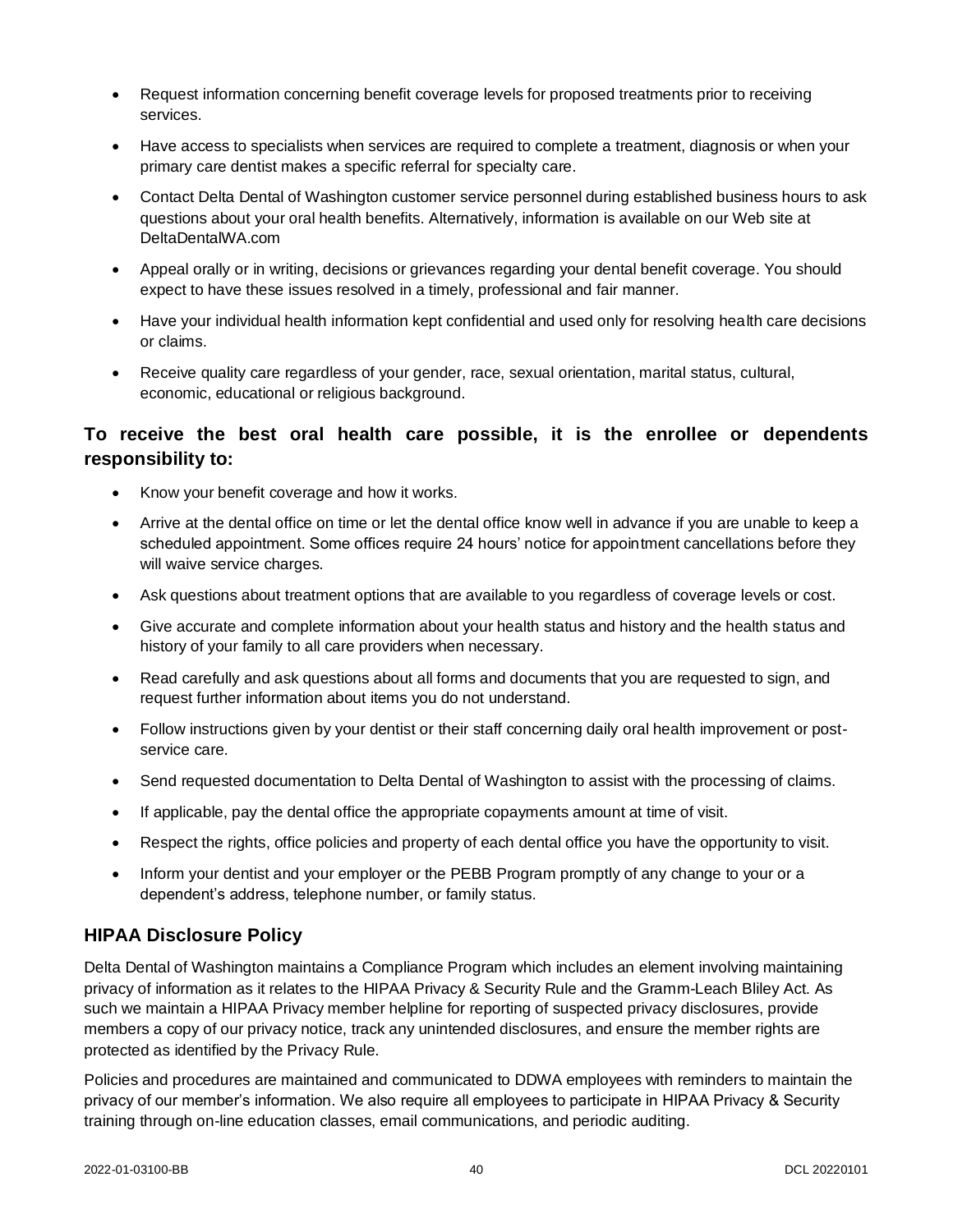# <span id="page-45-0"></span>**Nondiscrimination and Language Assistance Services**

Delta Dental of Washington complies with applicable Federal civil rights laws and does not discriminate on the basis of race, color, national origin, age, disability, or sex.

Delta Dental of Washington does not exclude people or treat them differently because of race, color, national origin, age, disability, or sex.

Delta Dental of Washington:

Provides free aids and services to people with disabilities to communicate effectively with us, such as:

- ◆ Qualified sign language interpreters
- Written information in other formats (large print, audio, accessible electronic formats, other formats)

Provides free language and service to people whose primary language is not English, such as:

- ◆ Qualified interpreters
- Information written in other languages

If you need these services, contact Delta Dental of Washington's Customer Service at: 1(800)554-1907.

If you believe that Delta Dental of Washington has failed to provide these services or discriminated in another way on the basis of race, color, national origin, age, disability, or sex, you can file a grievance with our Compliance/Privacy Officer who may be reached as follows: PO Box 75983 Seattle, WA 98175, Ph: 800-554- 1907, TTY: 800-833-6384, Fx: 206 729-5512 or by email at: [Compliance@DeltaDentalWA.com.](mailto:Compliance@DeltaDentalWA.com) You can file a grievance in person or by mail, fax or email. If you need help filing a grievance, our Compliance/Privacy Officer is available to help you. You can also file a civil rights complaint with the U.S. Department of Health and Human Services, Office for Civil Rights electronically through the Office for Civil Rights Complaint Portal, available at [https://ocrportal.hhs.gov/ocr/portal/lobby.jsf,](https://ocrportal.hhs.gov/ocr/portal/lobby.jsf) or by mail or phone at: U.S. Department of Health and Human Services, 200 Independence Avenue SW., Room 509F, HHH Building, Washington DC 20201, 800-868-1019, 800-537-7697 (TDD). Complaint forms are available at [http://www.hhs.gov/ocr/office/file/index.html.](http://www.hhs.gov/ocr/office/file/index.html)

#### **Taglines**

#### **Amharic**

እርስዎ፣ ወይም ሌላ እየረዱት ያለ ሰው፣ ስለ Delta Dental of Washington ጥያቄ ካላችሁ፣ በራሳችሁ ቋንቋ ያለምንም ክፍያ እርዳታ እና መረጃ የማግኘት መብት አላችሁ። ከአስተርጓሚ ጋር ለማውራት፣ በ 800-554-1907 ይደውሉ።

#### **Arabic**

إذا كانت لديك أو لدى أي شخص آخر تساعده أسئلة حول Delta Dental of Washington، فلك الحق في طلب المساعدة والمعلومات بلغتك دون أن ي l ء التالي عن التصال عن التصني التصني التصني التصني .<br>تتحمل أي تكلفة. للتحدث إلى مترجم، يُرجى الاتصال على الرقم 1907-554-800. ।<br>१

#### **Cambodian (Mon-Khmer)**

ប្រសិនបើអ្នក ប្អូនរណាម្នាក់ដែលអ្នកកំពុងជួយ មានសំណួរអំពីកម្មវិធី Delta Dental of Washington អ្នកមានសិទ្ធិ ទទួលបានជំនួយ និងព័ត៌មានជាភាសារបស់អ្នកដោយឥតគិតថ្លៃ។ ដើម្បីនិយាយទៅកាន់អ្នកបក់ប្រែ សូ ម្ទ្ូរស័ពទបៅបលខ 800-554-1907។

#### **Chinese**

如果您或您正在帮助的人对 Delta Dental of Washington 有任何疑问,您有权免费以您的语言获得帮助和信息。要

想联系翻译员,请致电 800-554-1907。

#### **Cushite (Oromo)**

Ati yookaan namni ati gargaaraa jirtu waa'ee Delta Dental of Washington gaaffilee yoo qabaattan kaffaltii malee afaan keetiin gargaarsaa fi odeeffannoo argachuu ni dandeessa. Nama afaan sii hiiku dubbisuuf lakk. 800-554-1907tiin bilbili.

#### **French**

Si vous, ou quelqu'un à qui vous apportez votre aide, avez des questions à propos de Delta Dental of Washington, vous avez le droit d'obtenir gratuitement de l'aide et des informations dans votre langue. Pour parler à un interprète, appelez le 800-554-1907.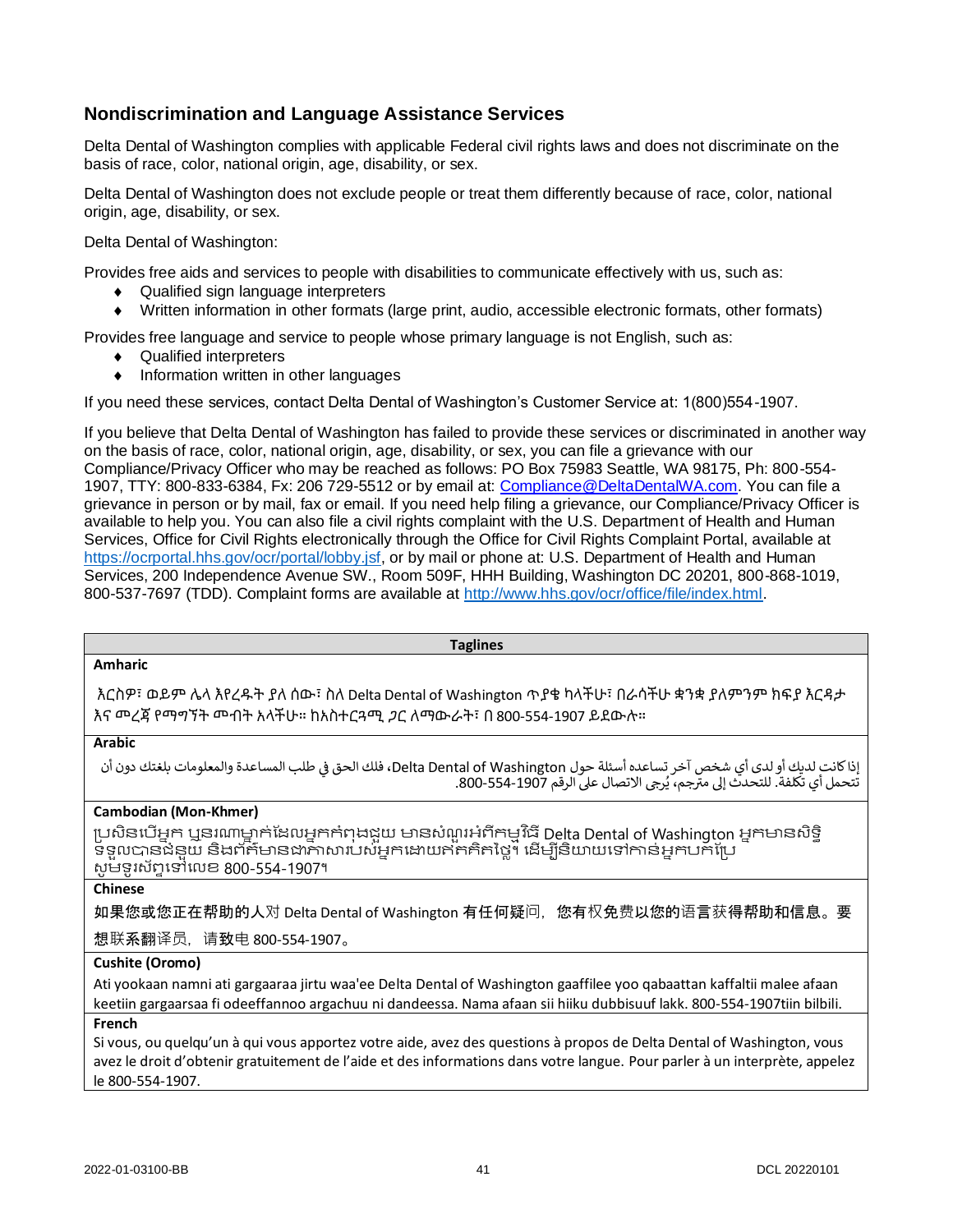#### **Taglines**

#### **German**

Falls Sie oder jemand, dem Sie helfen, Fragen zu Delta Dental of Washington haben, sind Sie berechtigt, kostenlos Hilfe und Informationen in Ihrer Sprache zu erhalten. Um mit einem Dolmetscher zu sprechen, rufen Sie bitte die Nummer 800-554-1907 an.

#### **Japanese**

ご本人様、またはお客様の身寄りの方でもDelta Dental of Washingtonについてご質問がございましたら、ご希 望の言語でサポートを受けたり、情報を入手したりすることができます。料金はかかりません。通訳とお話さ れる場合 800-554-1907までお電話ください。

#### **Korean**

귀하 또는 귀하가 돕고 있는 누군가에게 Delta Dental of Washington에 대한 질문이 있을 경우, 귀하는 무료로

귀하의 언어로 도움을 제공받을 권리가 있습니다. 통역사와 통화를 원하시면 800-554-1907로 전화하십시오.

#### **Laotian**

ຖ້າທ່ານ ຫຼື ບຸກຄົນໃດໜຶ່ງທີ່ທ່ານກຳລັງໃຫ້ການຊ່ວຍເຫຼືອມີຄາຖາມກ່ຽວກັບ Delta Dental of Washington, ທ່ານມີສິດໄດ້ຮັບຄວາມຊ່ວຍເຫຼືອ ແລະ ຂໍ້ມູນເປັນພາສາຂອງທ່ານໂດຍບໍ່ເສຍຄ່າ. ເພື່ອລົມກັບຜູ້ແປພາສາ, ໂທ 800-554-1907.

#### **Persian (Farsi)**

دارد، این حق را دارید که اطالعات مورد نیازتان را به زبان Washington of Dental Deltaاگر شما، یا شخیص که به وی کمک م کنید، سؤاىل درباره ی رود میکود و با شماره خود استفاده استفاده که سال می دردن میچ هزینه ای دریافت کنید.<br>تماس بگیرید. 800-554-1907 جهت صحبت با یک مترجم شفاهی، با شماره خود و بدون هیچ هزینهای دریافت کنید.

#### **Punjabi**

ਜੇ ਤੁਹਾਡੇ ਜਾਂ ਜਿਸ ਦੀ ਤੁਸੀਂ ਸਹਾਇਤਾ ਕਰ ਰਹੇ ਹੋ ਉਸ ਦੇ, Delta Dental of Washington ਬਾਰੇ ਕੋਈ ਪ੍ਰਸ਼ਨ ਹਨ, ਤਾਂ ਤੁਹਾਨੂੰ ਬਿਨਾਂ ਕਿਸੇ ਕੀਮਤ ਦੇ ਆਪ੍ਣੀ ਭਾਸ਼ਾ ਜਿਚ ਸਹਾਇਤਾ ਅਤੇ ਜਾਣਕਾਰੀ ਪ੍ਰਾਪ੍ਤ ਕਰਨ ਦਾ ਅਜਿਕਾਰ ਹੈ। ਦੁਭਾਸ਼ੀਏ ਨਾਲ ਗੱਲ ਕਰਨ ਲਈ, 800-554-1907 'ਤੇ ਕਾਲ ਕਰੋ।

#### **Romanian**

Dacă dumneavoastră sau o persoană pe care o asistați aveți întrebări despre Delta Dental of Washington, aveți dreptul de a obține gratuit ajutor și informații în limba dumneavoastră. Pentru a vorbi cu un interpret, sunați la 800-554-1907. **Russian**

Если у Вас или у лица, которому Вы помогаете, имеются вопросы относительно Delta Dental of Washington, то Вы имеете право на получение бесплатной помощи и информации на Вашем языке. Чтобы поговорить с переводчиком, позвоните по номеру 800-554-1907.

#### **Serbo-Croatian**

Ako vi, ili osoba kojoj pomažete, imate pitanja o kompaniji Delta Dental of Washington, imate pravo da potražite besplatnu pomoć i informacije na svom jeziku. Pozovite 800-554-1907 da razgovarate s prevodiocem.

#### **Spanish**

Si usted, o alguien a quien usted está ayudando, tiene preguntas acerca de Delta Dental of Washington, tiene derecho a obtener ayuda e información en su idioma sin costo alguno. Para hablar con un intérprete, llame al 800-554-1907.

#### **Sudan (Fulfulde)**

To onon, mala mo je on mballata, don mari emmmolji do Delta Dental of Washington, on mari jarfuye keɓɓugo wallende be matinolji be wolde moɗon mere. Ngam wolwugo be lornowo, ewne 800-554-1907.

#### **Tagalog**

Kung ikaw, o isang taong tinutulungan mo, ay may mga katanungan tungkol sa Delta Dental of Washington, mayroon kang karapatan humingi ng tulong at impormasyon sa iyong wika nang walang bayad. Upang makipag-usap sa isang tagasalin-wika, tumawag sa 800-554-1907.

#### **Ukrainian**

Якщо у Вас або у когось, кому Ви допомагаєте, є запитання щодо Delta Dental of Washington, Ви маєте право безкоштовно отримати допомогу та інформацію Вашою мовою. Щоб поговорити з перекладачем, телефонуйте за номером 800-554-1907.

#### **Vietnamese**

Nếu quý vị, hoặc ai đó mà quý vị đang giúp đỡ, có thắc mắc về Delta Dental of Washington, quý vị có quyền được nhận trợ giúp và thông tin bằng ngôn ngữ của mình miễn phí. Để nói chuyện với thông dịch viên, hãy gọi 800-554-1907.